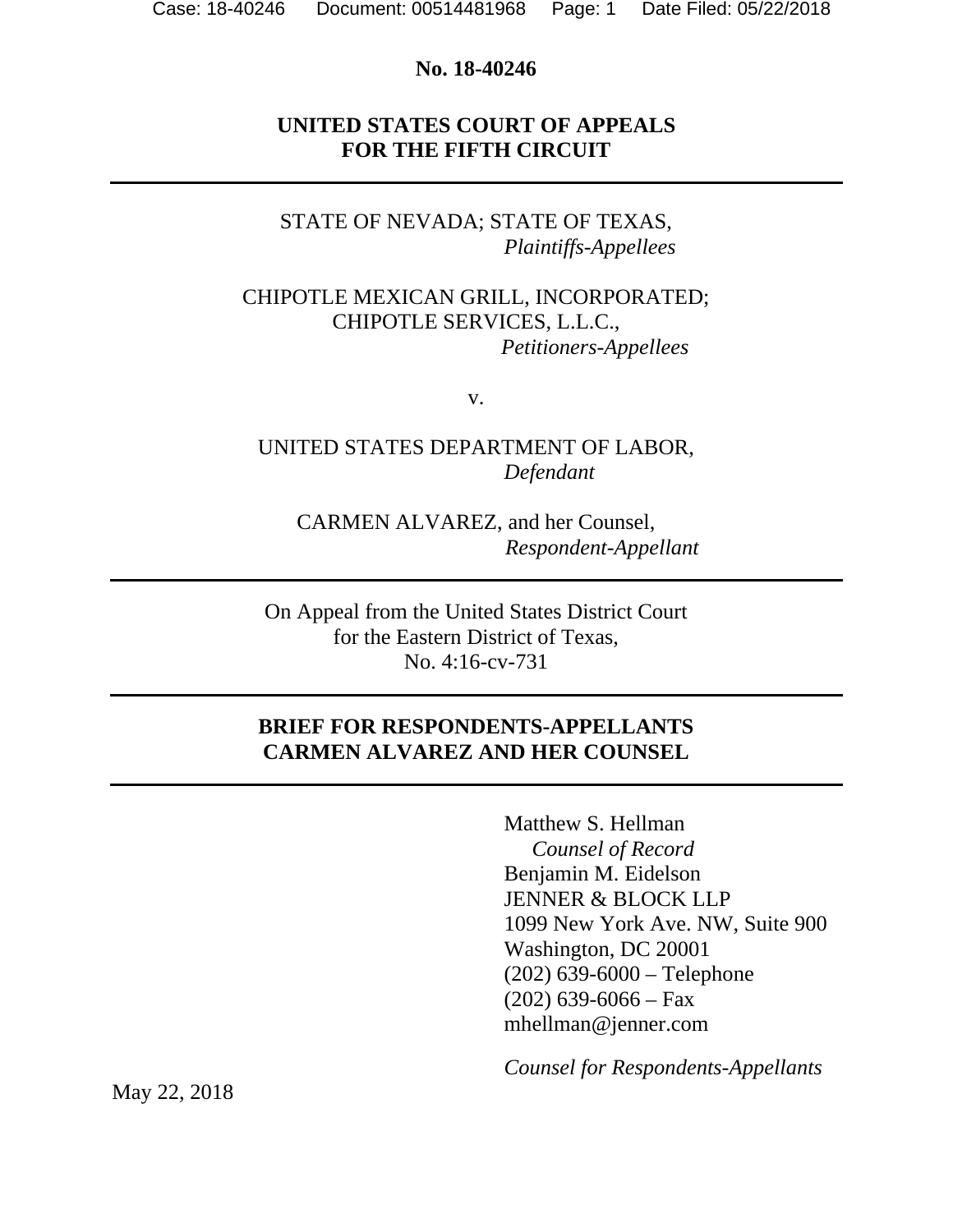Case: 18-40246 Document: 00514481968 Page: 2 Date Filed: 05/22/2018

#### **CERTIFICATE OF INTERSTED PERSONS**

#### *State of Nevada, et al v. LABR*, No. 18-40246

The undersigned counsel of record certifies that the following listed persons and entities as described in the fourth sentence of Rule 28.2.1 have an interest in the outcome of this case. These representations are made in order that the judges of this court may evaluate possible disqualification or recusal.

- 1. Respondents-Appellants: Carmen Alvarez; Joseph M. Sellers; Justin M. Swartz; Miriam R. Nemeth; Melissa L. Stewart; Glen D. Savits
- 2. Law Firms In Which Respondent-Appellant Attorneys Are Members: Cohen Milstein Sellers & Toll PLLC; Outten & Golden LLP; Green Savits LLC
- 3. Petitioners-Appellees: Chipotle Mexican Grill, Inc.; Chipotle Services, L.L.C.
- 4. Counsel for Respondents-Appellants: Jenner & Block LLP (Matthew S. Hellman, Benjamin M. Eidelson)
- 5. Counsel for Petitioners-Appellees: Messner Reeves LLP (Kendra N. Beckwith, John K. Shunk); Cantey Hanger LLP (Laura Hilton Hallmon, Brian Carl Newby)

/s/ Matthew S. Hellman Matthew S. Hellman

*Counsel for Respondents-Appellants*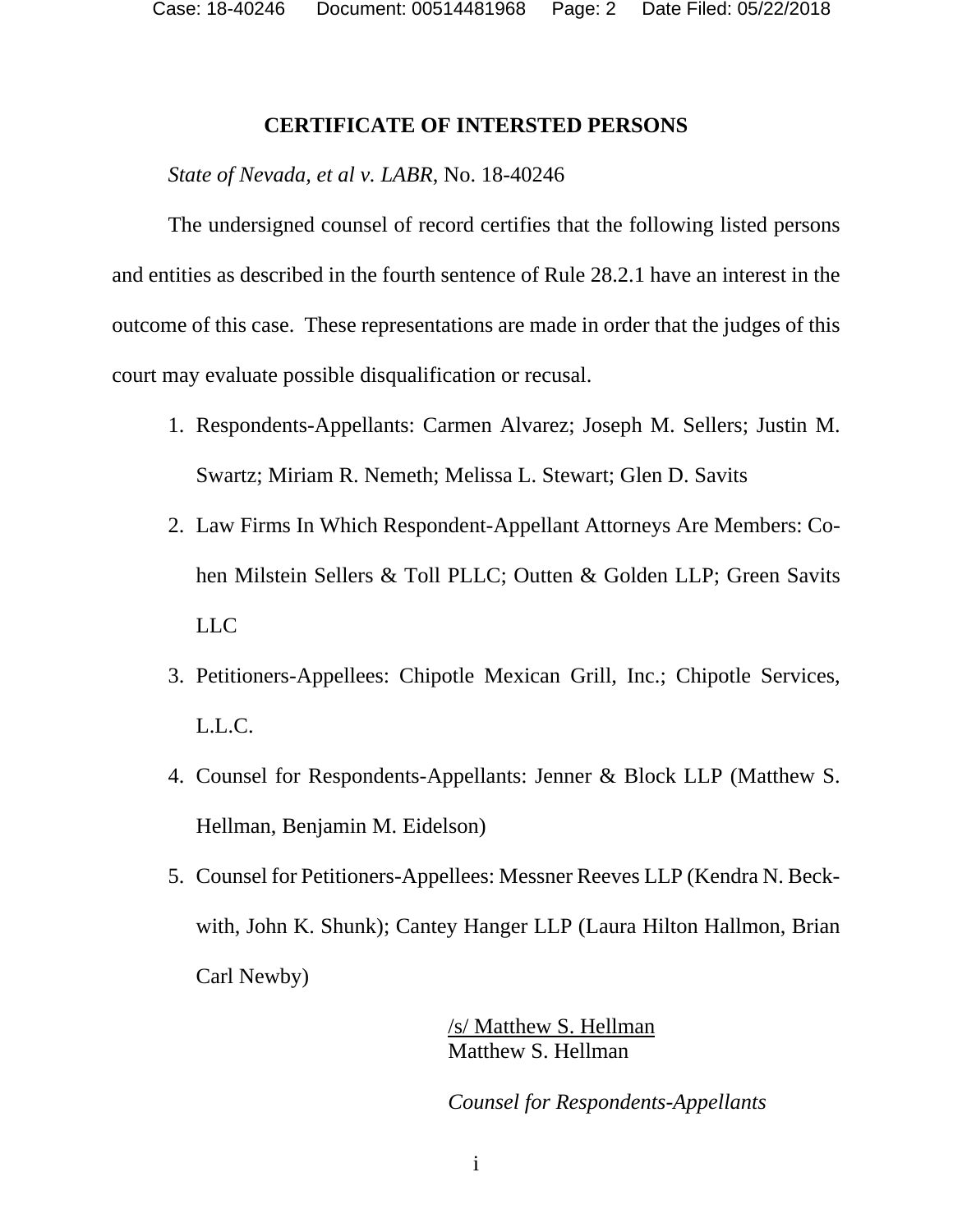Case: 18-40246 Document: 00514481968 Page: 3 Date Filed: 05/22/2018

#### **STATEMENT REGARDING ORAL ARGUMENT**

 Respondents-Appellants respectfully request oral argument. This case implicates several questions of fundamental importance regarding the injunctive powers and personal jurisdiction of federal district courts. Indeed, in the course of granting a stay pending appeal, the district court observed that "there are serious legal questions involved in th[is] case," and that the decision below "bears consequences for the relationship between the federal government and the American people and for the welfare of anyone seeking to enforce a federal agency's rule under similar circumstances." ROA.5565, 5570. Oral argument will illuminate the positions of the parties and aid the Court in resolving these important issues.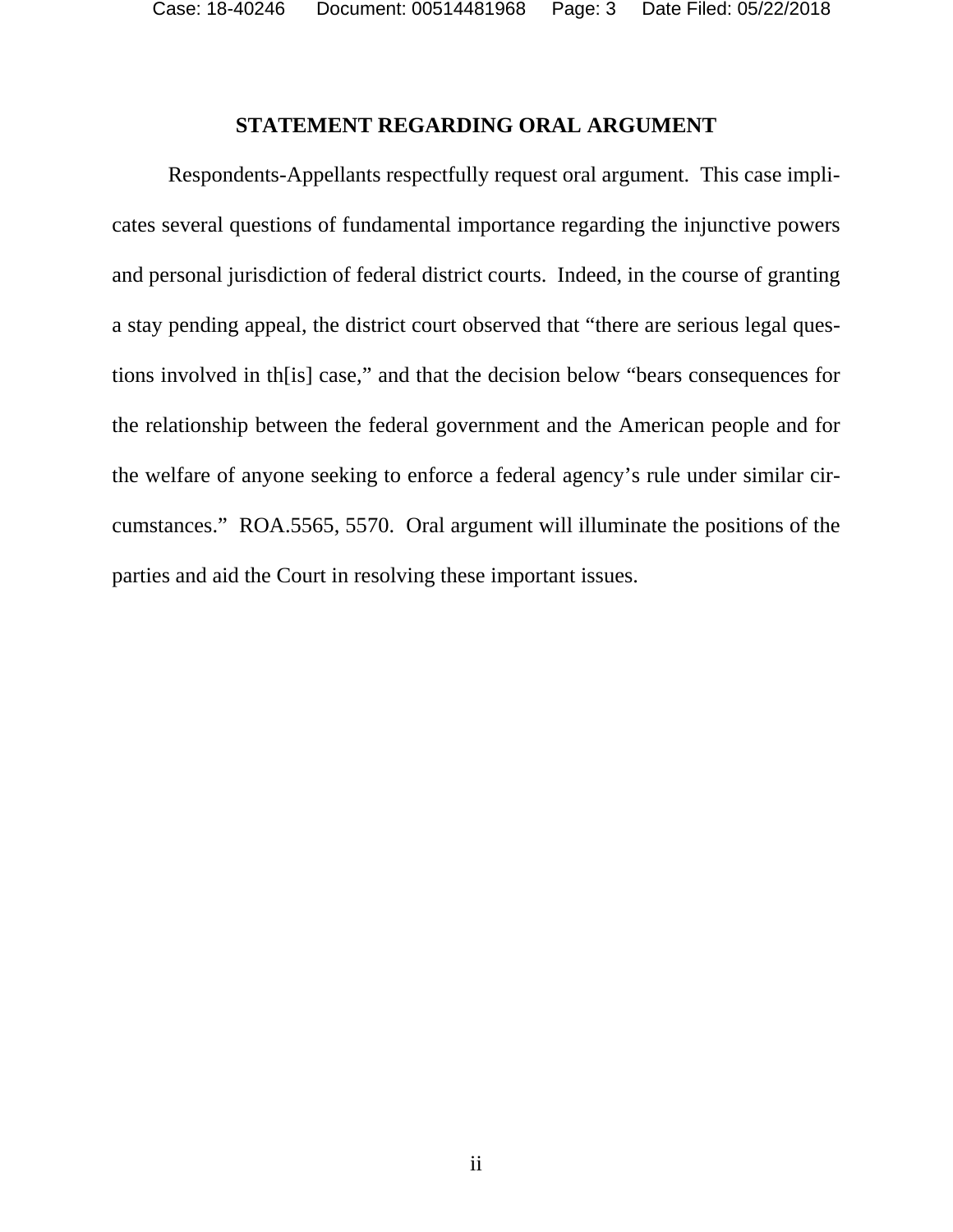# **TABLE OF CONTENTS**

| $\mathbf{I}$ . |                                                                        |
|----------------|------------------------------------------------------------------------|
| II.            |                                                                        |
| Ш.             |                                                                        |
| IV.            |                                                                        |
|                |                                                                        |
|                |                                                                        |
|                |                                                                        |
| I.             | The District Court Lacked Personal Jurisdiction Over Respondents17     |
|                | A. The Due Process Clause And The Texas Long-Arm Statute               |
|                | B. Respondents Were Not Adequately Served With Process. 22             |
| II.            |                                                                        |
|                | A. The District Court Lacks Authority To Bind Respondents Under        |
|                | B. The Governmental Preclusion Cases Cited By The District Court       |
| Ш.             | The Nevada Injunction Did Not Clearly Bar The Filing Of Private<br>.37 |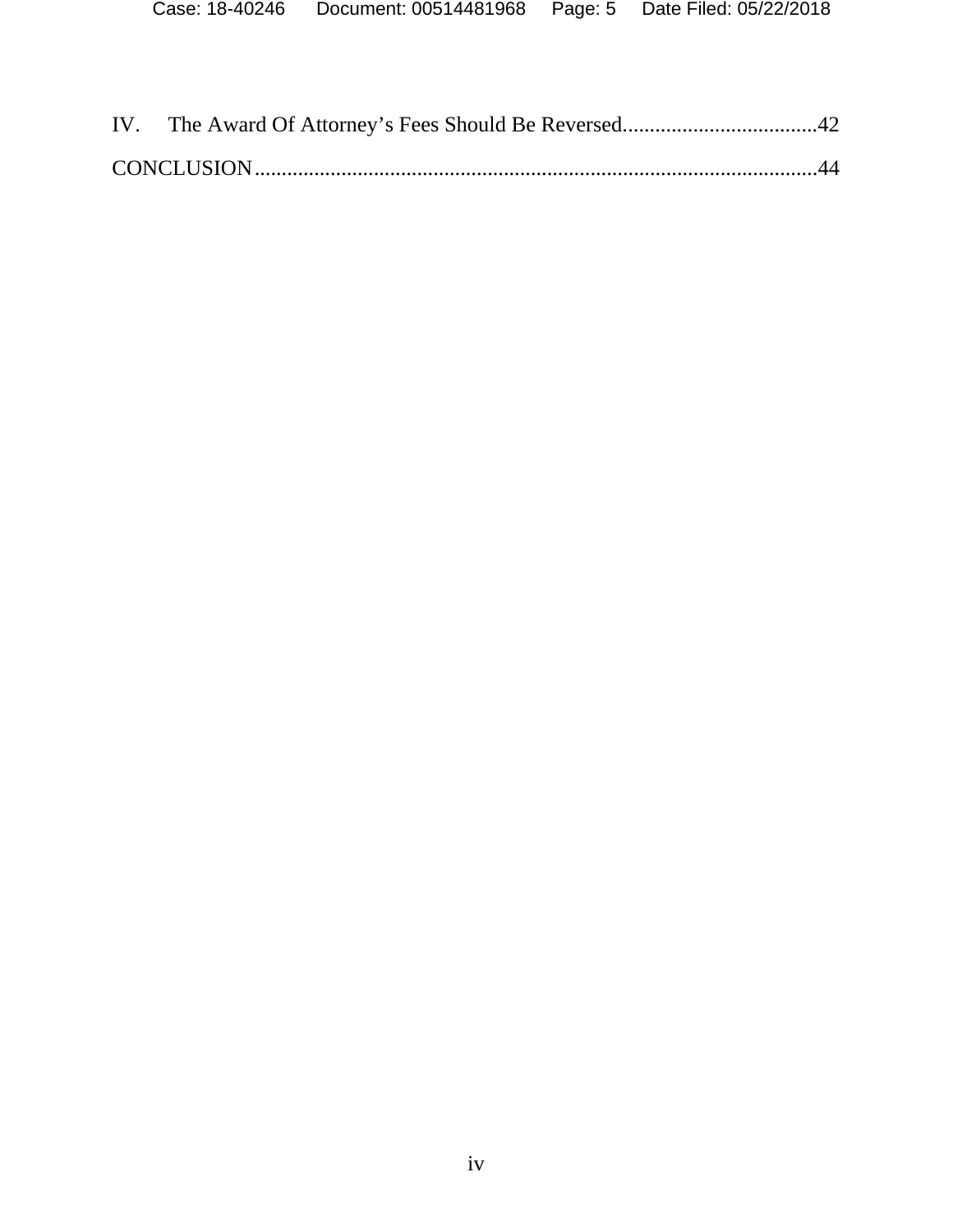## **TABLE OF AUTHORITIES**

## **CASES**

| American Airlines, Inc. v. Allied Pilots Ass'n, 228 F.3d 574 (5th Cir. 2000) 16  |
|----------------------------------------------------------------------------------|
|                                                                                  |
| Benson & Ford, Inc. v. Wanda Petroleum Co., 833 F.2d 1172 (5th Cir.              |
|                                                                                  |
| City of Tacoma v. Taxpayers of Tacoma, 357 U.S. 320 (1958) 33                    |
| Freedom Watch, Inc. v. Organization of the Petroleum Exporting Countries,<br>.23 |
| Freeman v. Lester Coggins Trucking, Inc., 771 F.2d 860 (5th Cir. 1985)32         |
|                                                                                  |
|                                                                                  |
|                                                                                  |
|                                                                                  |
| Hornbeck Offshore Services, L.L.C. v. Salazar, 713 F.3d 787 (5th Cir.            |
| Independent Federation of Flight Attendants v. Cooper, 134 F.3d 917 (8th         |
|                                                                                  |
| International Union, United Mine Workers v. Bagwell, 512 U.S. 821 (1994)29       |
| ITL International, Inc. v. Constenla, S.A., 669 F.3d 493 (5th Cir. 2012)17       |
| In re Jimmy John's Overtime Litigation, 877 F.3d 756 (7th Cir. 2017)31           |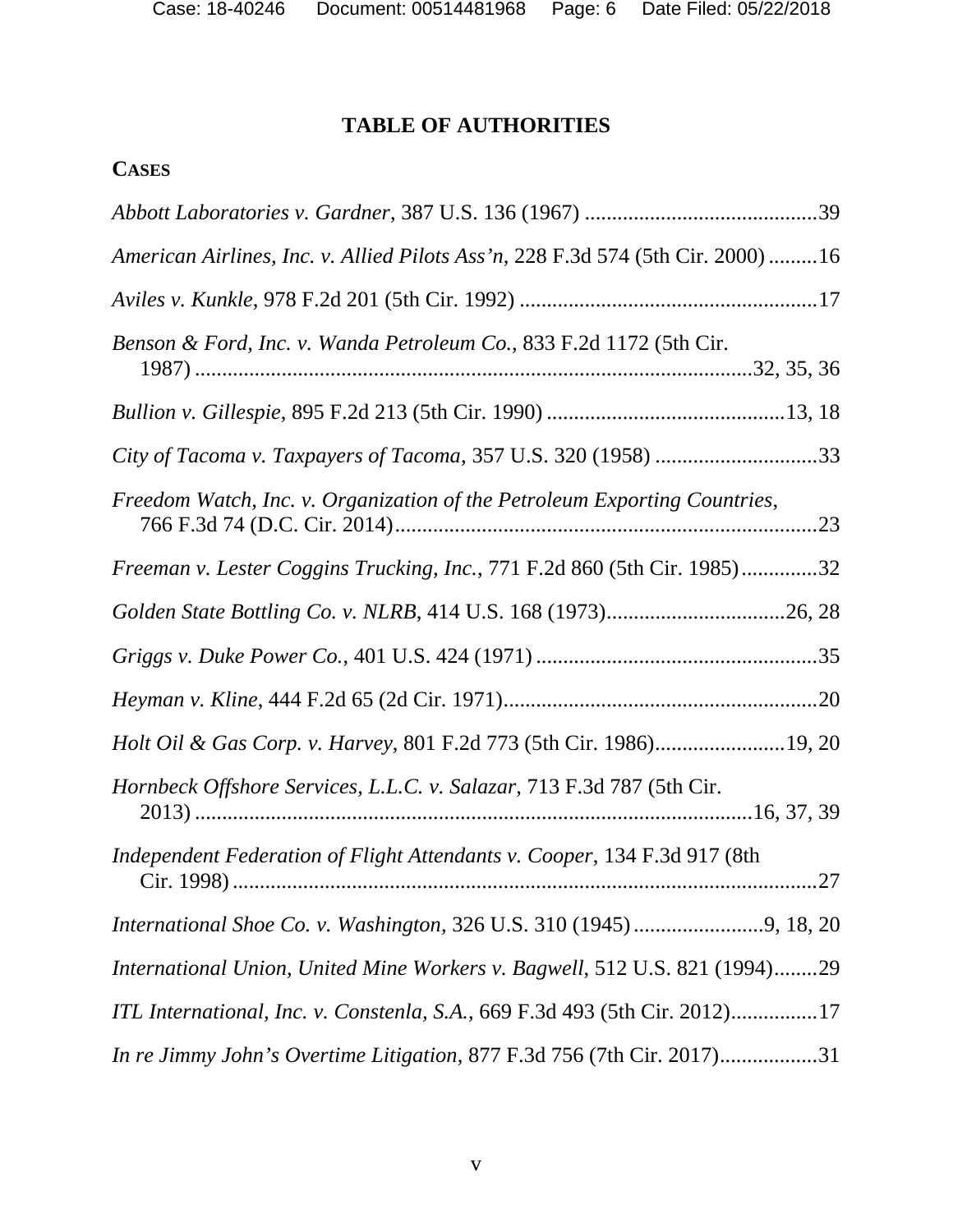| League of Women Voters of the United States v. Newby, 838 F.3d 1 (D.C.                                                                               |     |
|------------------------------------------------------------------------------------------------------------------------------------------------------|-----|
|                                                                                                                                                      |     |
|                                                                                                                                                      |     |
| National Spiritual Assembly of Baha' is of United States Under Hereditary<br>Guardianship, Inc. v. National Spiritual Assembly of Baha' is of United |     |
|                                                                                                                                                      |     |
| Nevada v. United States Department of Labor, 218 F. Supp. 3d 520 (E.D.                                                                               |     |
|                                                                                                                                                      |     |
| Omni Capital International, Ltd. v. Rudolf Wolff & Co., Ltd., 484 U.S. 97                                                                            |     |
|                                                                                                                                                      |     |
|                                                                                                                                                      |     |
| Petroleos Mexicanos v. Crawford Enterprises, Inc., 826 F.2d 392 (5th Cir.                                                                            |     |
|                                                                                                                                                      |     |
| Procter & Gamble Co. v. Amway Corp., 280 F.3d 519 (5th Cir. 2002)17, 43                                                                              |     |
| Regal Knitwear Co. v. NLRB, 324 U.S. 9 (1945)  24, 25, 27-28                                                                                         |     |
| Reliance Insurance Co. v. Mast Construction Co., 84 F.3d 372 (10th Cir.                                                                              |     |
|                                                                                                                                                      |     |
| Rodriguez v. East Texas Motor Freight, 505 F.2d 40 (5th Cir. 1974), vacated                                                                          | .34 |
|                                                                                                                                                      |     |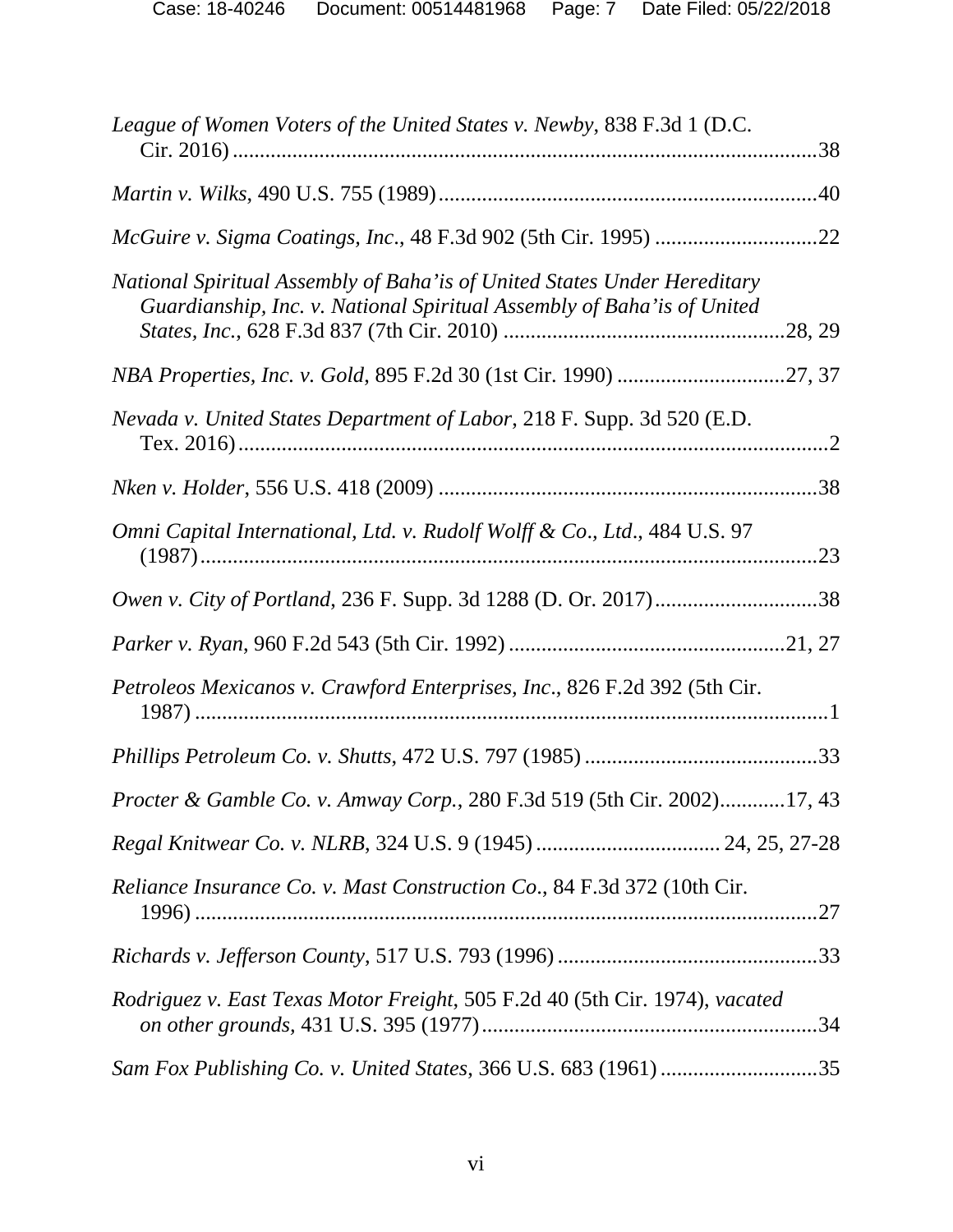| Sanderford v. Prudential Insurance Co. of America, 902 F.2d 897 (11th Cir.       |
|----------------------------------------------------------------------------------|
|                                                                                  |
|                                                                                  |
| SEC v. First Financial Group of Texas, Inc., 659 F.2d 660 (5th Cir. 1981)15, 37  |
| Sheet Metal Contractors Ass'n of Northern New Jersey v. Sheet Metal Work-        |
|                                                                                  |
| Southwest Airlines Co. v. Texas International Airlines, Inc., 546 F.2d 84 (5th   |
|                                                                                  |
| Test Masters Educational Services, Inc. v. Robin Singh Educational Ser-          |
|                                                                                  |
| Texas v. United States, 809 F.3d 134 (5th Cir. 2015), aff'd by an equally di-    |
| <i>Thornton v. General Motors Corp., 136 F.3d 450 (5th Cir. 1998)</i> 1          |
| Travelers Insurance Co. v. St. Jude Hospital of Kenner, Louisiana, Inc., 38      |
|                                                                                  |
| Trois v. Apple Tree Auction Center, Inc., 882 F.3d 485 (5th Cir. 2018)16         |
|                                                                                  |
| Waffenschmidt v. MacKay, 763 F.2d 711 (5th Cir. 1985) 17, 19, 20, 21, 22, 24, 27 |
| Waste Management of Washington, Inc. v. Kattler, 776 F.3d 336 (5th Cir.          |
|                                                                                  |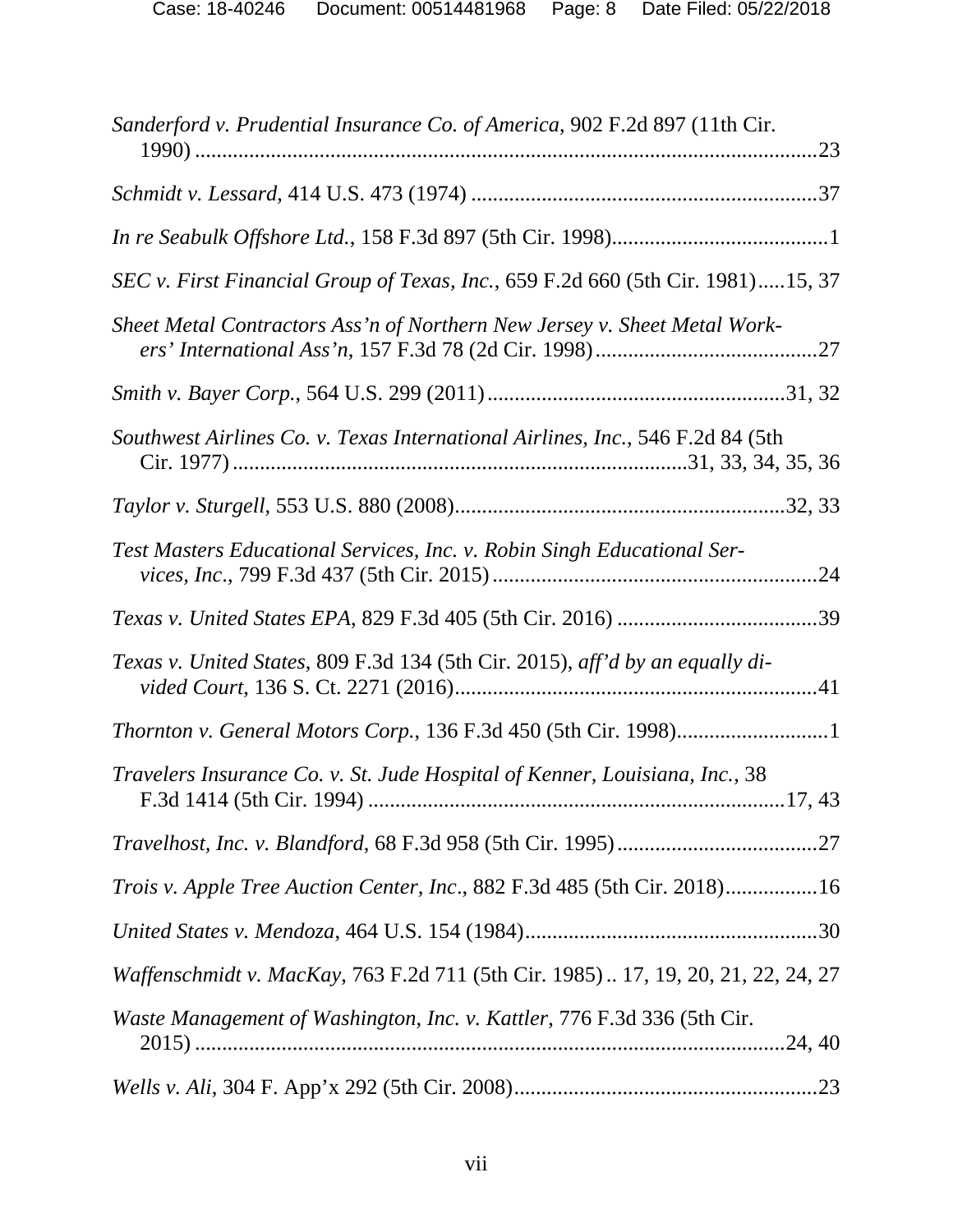| Zenith Radio Corp. v. Hazeltine Research, Inc., 395 U.S. 100 (1969) 26                                                                             |
|----------------------------------------------------------------------------------------------------------------------------------------------------|
| <b>STATUTES</b>                                                                                                                                    |
|                                                                                                                                                    |
|                                                                                                                                                    |
|                                                                                                                                                    |
|                                                                                                                                                    |
|                                                                                                                                                    |
|                                                                                                                                                    |
|                                                                                                                                                    |
|                                                                                                                                                    |
|                                                                                                                                                    |
| <b>RULES</b>                                                                                                                                       |
|                                                                                                                                                    |
|                                                                                                                                                    |
|                                                                                                                                                    |
|                                                                                                                                                    |
|                                                                                                                                                    |
| <b>OTHER AUTHORITIES</b>                                                                                                                           |
| Samuel L. Bray, Multiple Chancellors: Reforming the National Injunction,                                                                           |
| Defining and Delimiting the Exemptions for Executive, Administrative, Pro-<br>fessional, Outside Sales and Computer Employees, 81 Fed. Reg. 32,391 |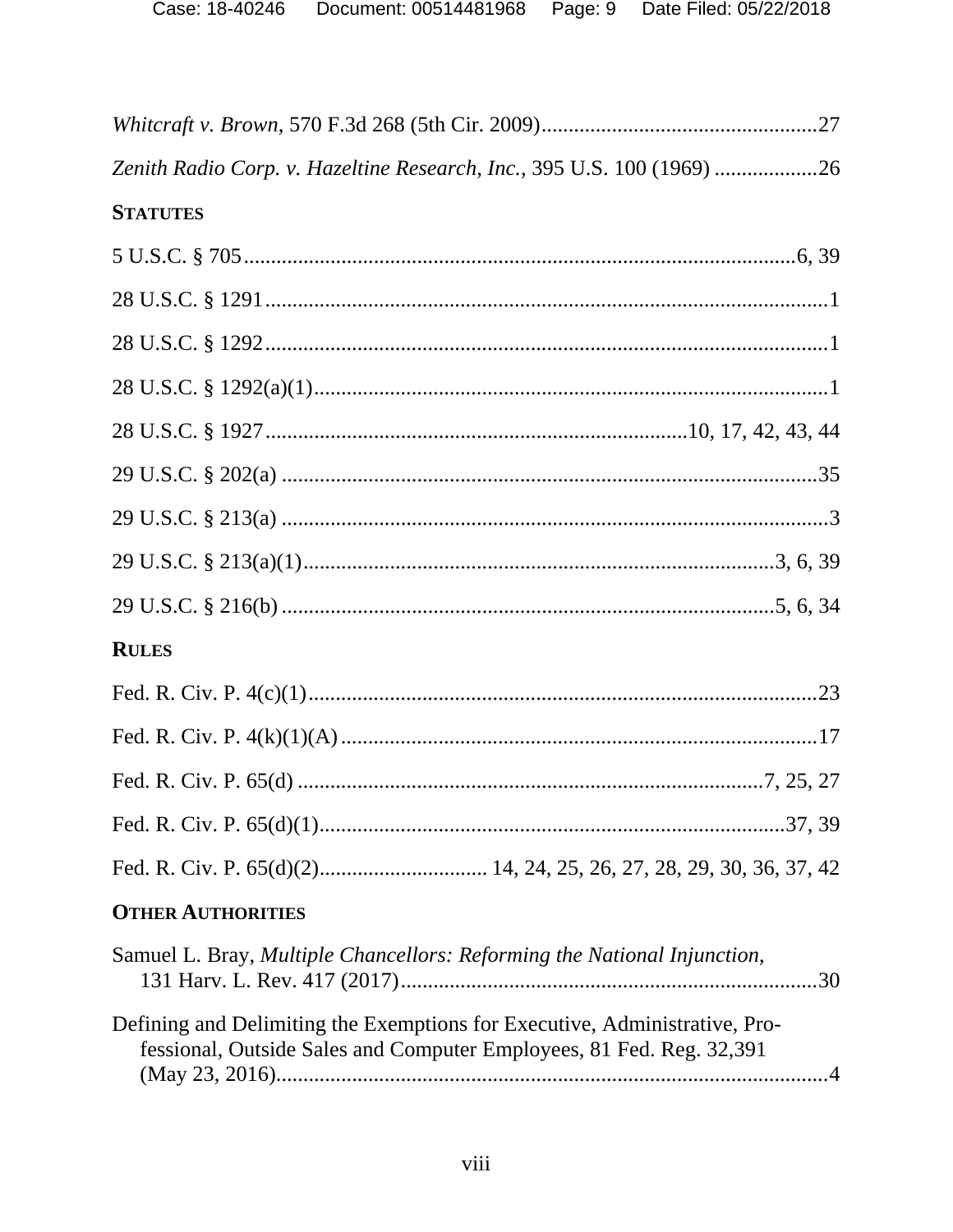| Jeff Sessions, Nationwide Injunctions Are a Threat to Our Constitutional<br>Order, National Review (Mar. 10, 2018), https://goo.gl/hQx1rD; 30 |  |
|-----------------------------------------------------------------------------------------------------------------------------------------------|--|
| 18 Charles Alan Wright et al., Federal Practice and Procedure § 4405.1,                                                                       |  |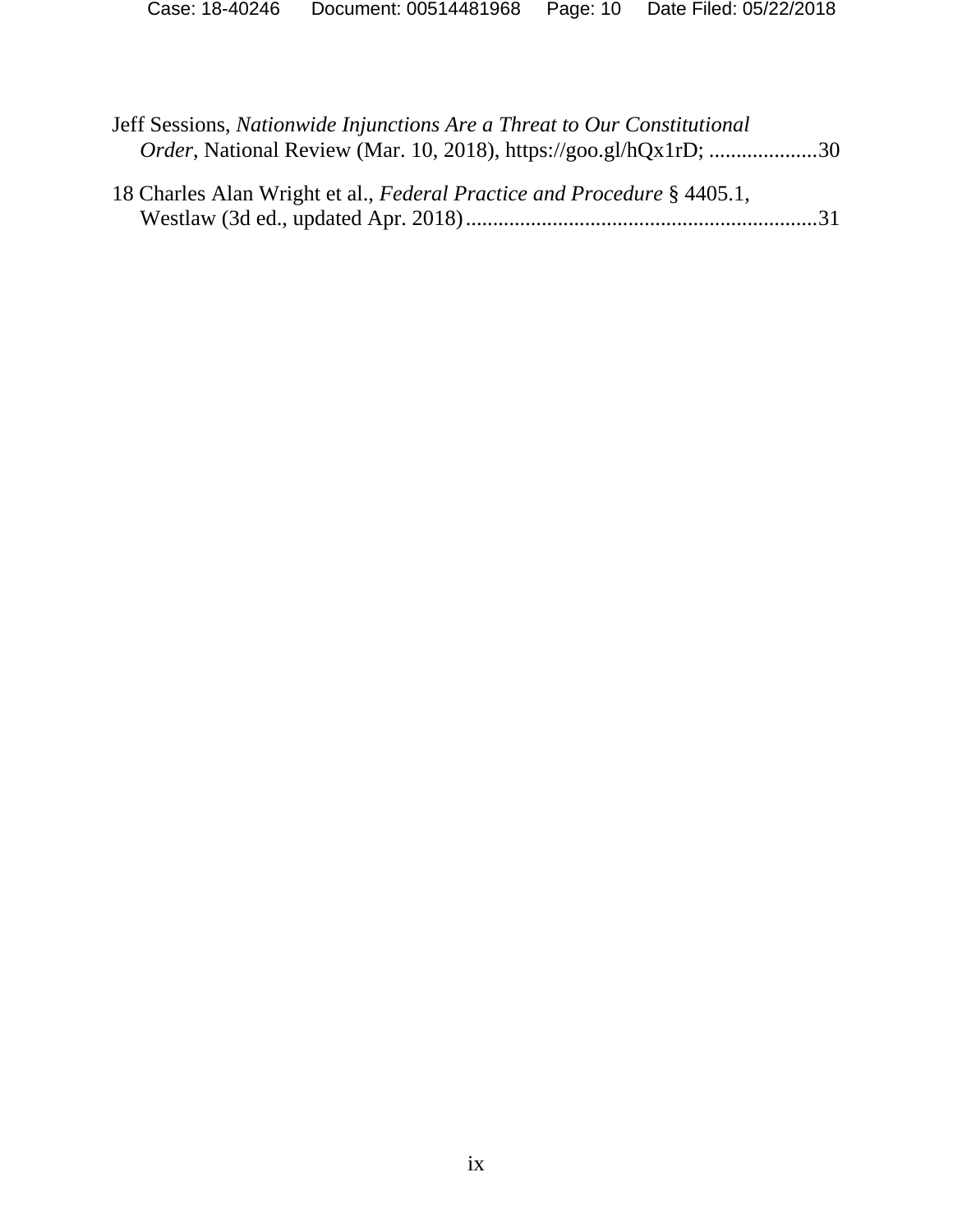#### **JURISDICTIONAL STATEMENT**

Respondents-Appellants Carmen Alvarez and her Counsel ("Respondents") appeal from the district court's March 19, 2018 order (ROA.4958-84) holding them in contempt, ordering them to withdraw certain allegations in another pending lawsuit, and requiring them to pay attorney's fees incurred by Petitioners-Appellees Chipotle Mexican Grill and Chipotle Services (collectively, "Chipotle") in the contempt proceeding. The district court asserted jurisdiction based on Chipotle's motion for contempt. Respondents timely filed their notice of appeal from the district court's order on March 20, 2018. ROA.4985.

This Court has appellate jurisdiction under 28 U.S.C. § 1291. *See Petroleos Mexicanos v. Crawford Enters., Inc*., 826 F.2d 392, 398 (5th Cir. 1987) ("[A] contempt decision's finality and appealability is composed of two parts: (1) a finding of contempt, and (2) an appropriate sanction for that contempt."); *Thornton v. Gen. Motors Corp.*, 136 F.3d 450, 453-54 (5th Cir. 1998) (explaining that when a district court imposes both an immediate sanction and an unquantified attorney's fee award, this Court has appellate jurisdiction over both if the issues are "intertwined"). Because the district court's order "grant[s] . . . [or] modif[ies]" an injunction, this Court may exercise jurisdiction under 28 U.S.C. § 1292 as well. 28 U.S.C. § 1292(a)(1); *see In re Seabulk Offshore Ltd.*, 158 F.3d 897, 899 & n.2 (5th Cir. 1998).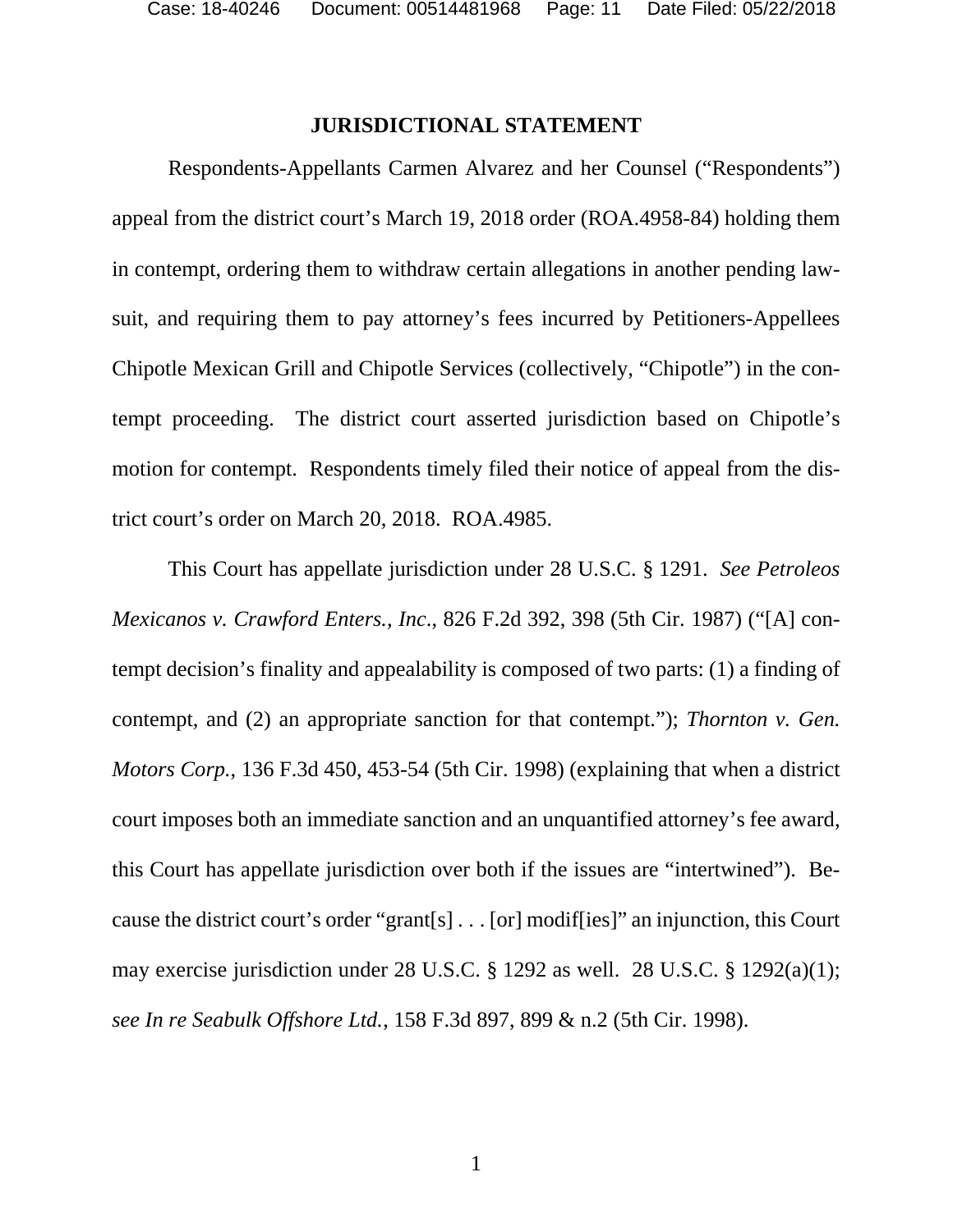#### **STATEMENT OF ISSUES PRESENTED FOR REVIEW**

This appeal concerns the district court's extraordinary and concededly unprecedented use of the contempt power to dictate the legal arguments that a stranger to that court may advance in another federal court. Specifically, the appeal presents the following issues:

- 1. Whether the district court erred in exercising personal jurisdiction over Respondents, who are nonparties to this case, and then holding them in contempt of the preliminary injunction entered in this case, all on the basis of allegations that Respondents made in an unrelated action in the U.S. District Court for the District of New Jersey.
- 2. Whether the district court erred in ordering Respondents to withdraw their relevant allegations in the New Jersey action.
- 3. Whether the district court erred in ordering the Respondent attorneys to pay Chipotle's fees in connection with the contempt proceeding below.

#### **STATEMENT OF THE CASE**

In *Nevada v. United States Department of Labor*, 218 F. Supp. 3d 520 (E.D. Tex. 2016), the court below preliminary enjoined the Department of Labor (DOL) from implementing or enforcing the "Overtime Rule," a revised definition for a statutory exemption from overtime requirements in the Fair Labor Standards Act (FLSA). It is undisputed that neither Respondents nor Chipotle were parties to that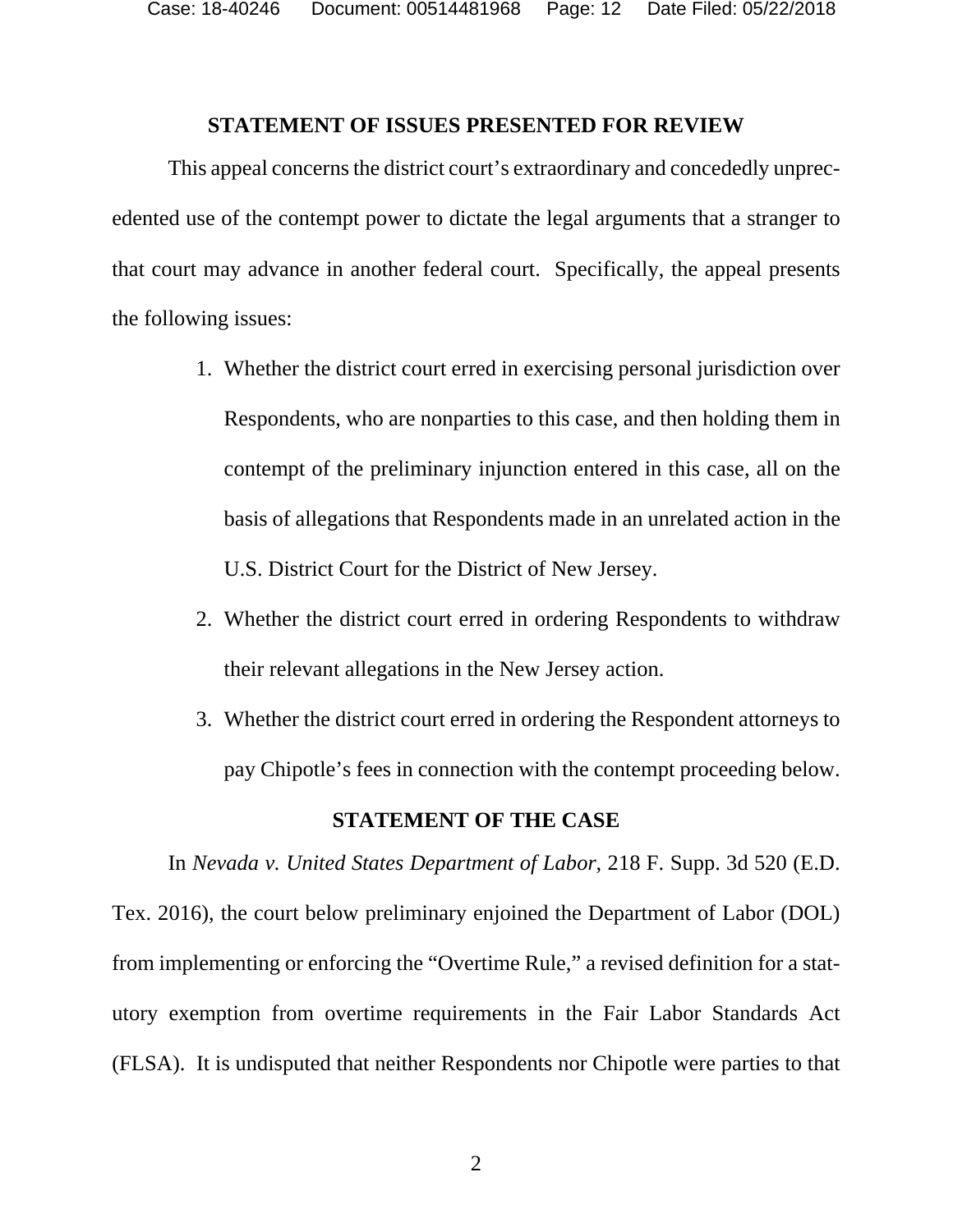case. Nonetheless, in the decision below, the district court granted Chipotle's request to hold Respondents in contempt of the *Nevada* injunction because—in an unrelated case against Chipotle in another court in a different circuit—Respondents alleged that the Overtime Rule provided the relevant standards for a private FLSA action. The court reached this result by deeming Respondent Alvarez and all other U.S. workers to be "in privity" with DOL, an unprecedented holding that the district court conceded "bears consequences for the relationship between the federal government and the American people." ROA.5570. Relying solely on this new theory of "privity"—which contravenes decades of settled law—the court punished Ms. Alvarez and her counsel for urging a different court to adopt a legal theory that the court below disliked.

#### **I. The** *Nevada* **Injunction**

The FLSA requires employers to pay their employees overtime, but it exempts certain classes of workers from this protection. *See* 29 U.S.C. § 213(a). One carveout, known as the "white-collar" exemption, covers employees who are "employed in a bona fide executive, administrative, or professional capacity . . . as such terms are defined and delimited from time to time by regulations of the Secretary [of Labor], subject to the provisions of [the Administrative Procedure Act (APA), 5 U.S.C. §§ 551 *et seq*.]." 29 U.S.C. § 213(a)(1). DOL has defined the white-collar exemption in various ways over nearly a century. *See* ROA.3826-27. In recent years, the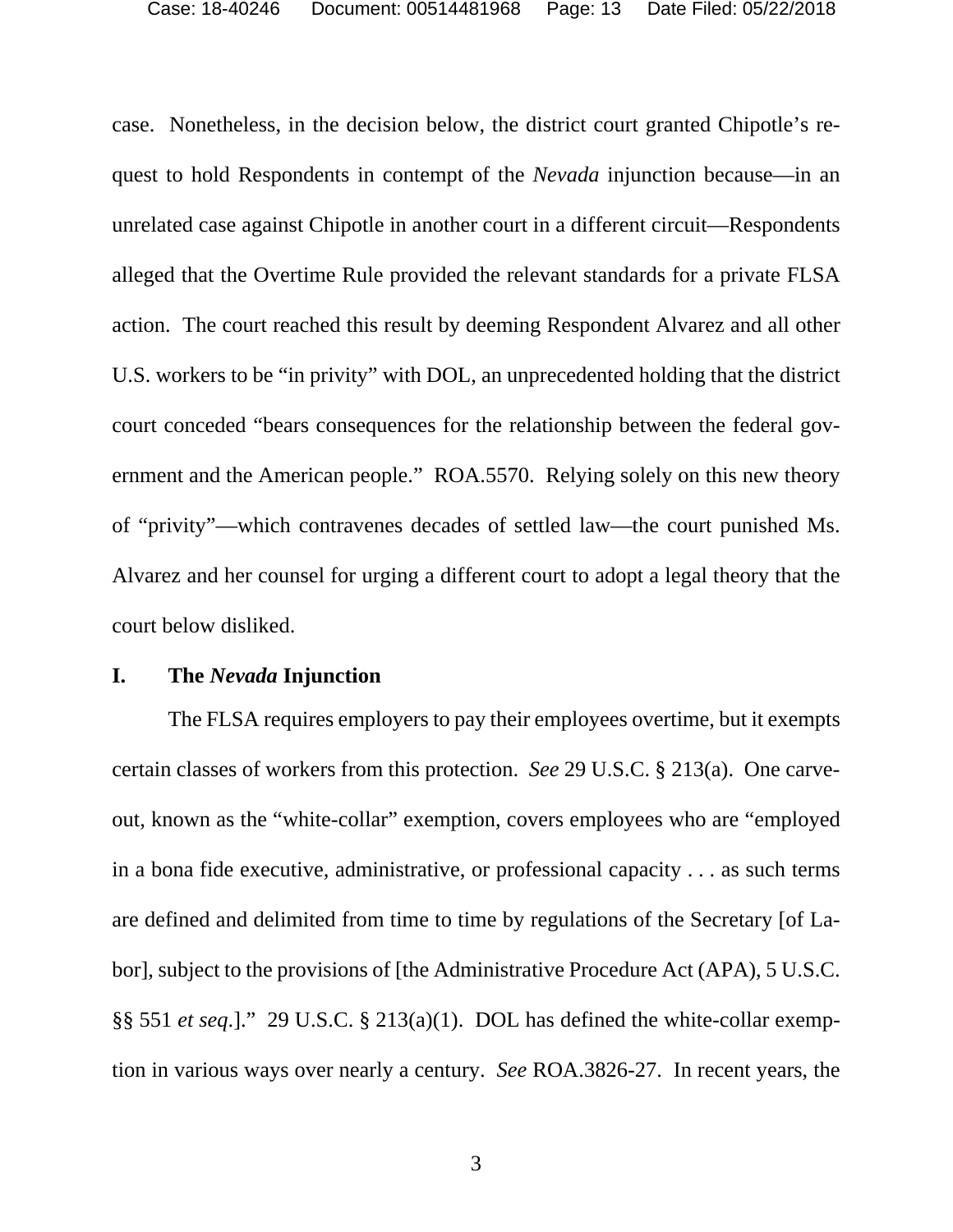exemption has been defined to cover only employees who both perform certain duties (the "duties test") and earn more than a certain salary (the "salary test"). In May 2016, DOL promulgated a new final rule ("the Overtime Rule") to raise the threshold for the salary test, entitling all qualifying employees who earn less than \$47,476 to overtime. *See* Defining and Delimiting the Exemptions for Executive, Administrative, Professional, Outside Sales and Computer Employees, 81 Fed. Reg. 32,391 (May 23, 2016). The Overtime Rule had an effective date of December 1, 2016. *See id*. at 32,391.

In September 2016, a group of States led by Nevada filed suit against DOL and certain DOL officials, alleging that the Overtime Rule was unlawful on various grounds. *See* ROA.50-79. A few weeks later, the States sought a preliminary injunction that would "enjoin the Department from implementing [the Overtime Rule]." ROA.3839.<sup>1</sup> In November 2016, the district court granted that motion, concluding that DOL's interpretation of the white-collar exemption was foreclosed by the statute's text and that the States had adequately demonstrated irreparable harm in the form of compliance costs and likely disruption to "governmental programs

-

<sup>&</sup>lt;sup>1</sup> Because several business groups had also challenged the Overtime Rule, the district court consolidated the two cases and treated the business groups' summary judgment motion as an "amicus brief" in support of the States' preliminary injunction motion. ROA.3828.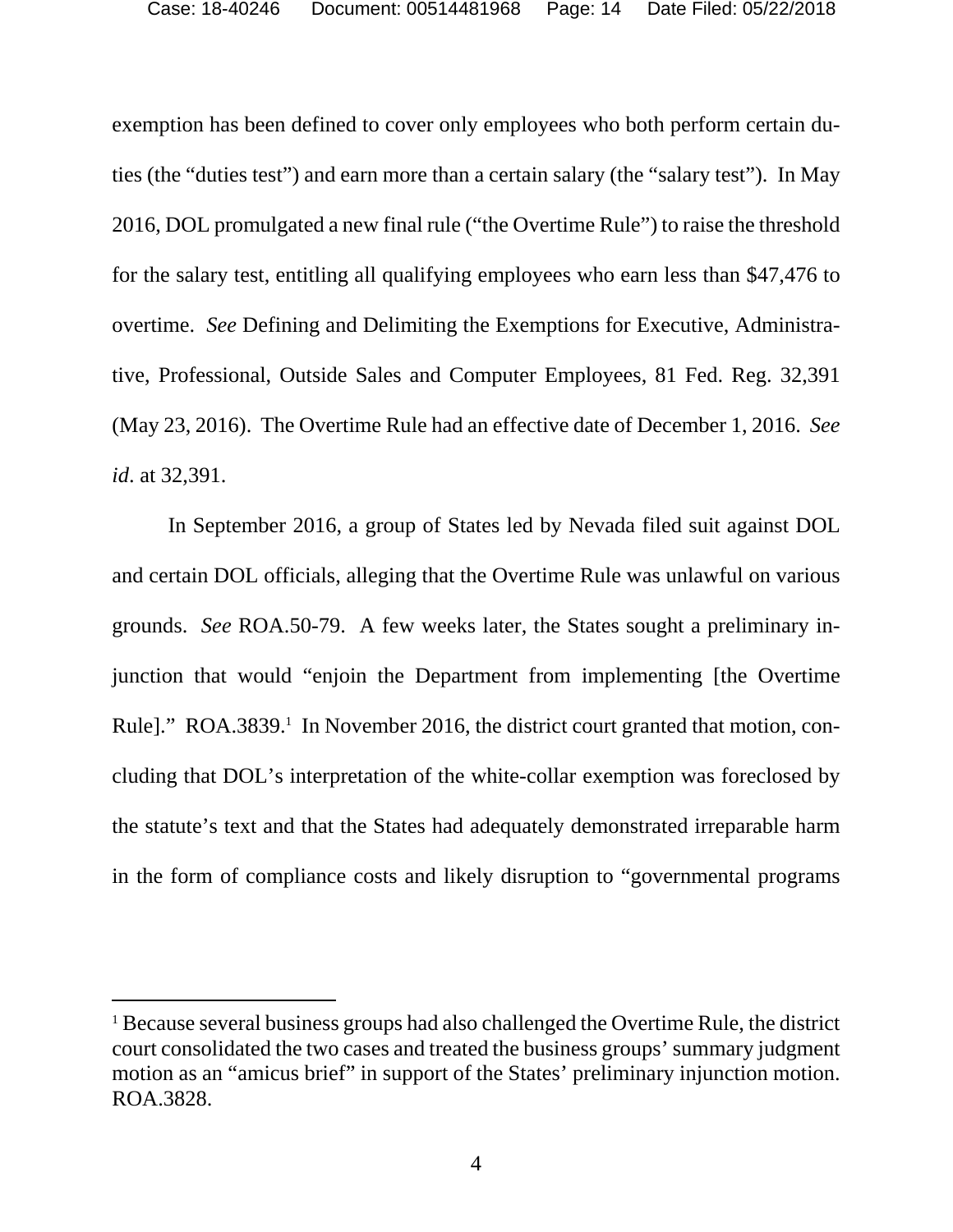and services." ROA.3837-40. The court also determined that "[a] nationwide injunction [was] proper in this case." ROA.3842. Accordingly, the court entered the following injunction:

> Therefore, the Department's Final Rule described at 81 Fed. Reg. 32,391 is hereby enjoined. Specifically, Defendants are enjoined from implementing and enforcing the following regulations as amended by 81 Fed. Reg. 32,391; 29 C.F.R. §§ 541.100, 541.200, 541.204, 541.300, 541.400, 541.600, 541.602, 541.604, 541.605, and 541.607 pending further order of this Court.

ROA.3843-44. Neither Chipotle nor Respondents were parties to or participated in any way in the litigation giving rise to that preliminary injunction.2

## **II. The** *Alvarez* **Action**

-

In June 2017, Respondent Carmen Alvarez, a former Chipotle employee who worked in New Jersey, filed a complaint against Chipotle in the U.S. District Court for the District of New Jersey, seeking compensation for unpaid overtime pursuant to the FLSA's provision for private damages suits. ROA.4070-94; *see* 29 U.S.C. § 216(b). She alleged (through her attorneys, the other Respondents here) that the Overtime Rule provided the relevant definition of the white-collar exemption after

<sup>&</sup>lt;sup>2</sup> Nine months later, in August 2017, the court entered a final judgment in favor of the State plaintiffs and declared the Overtime Rule "invalid." ROA.4373-74. The appeal of that judgment remains pending in this Court and has been stayed pending the outcome of a new rulemaking. *See* Order, *Nevada v. U.S. Dep't of Labor*, No. 17-41130 (5th Cir. Nov. 6, 2017), Doc. 00514226422. The contempt finding at issue here was predicated solely on an alleged violation of the preliminary injunction. *See* ROA.4968, 4978.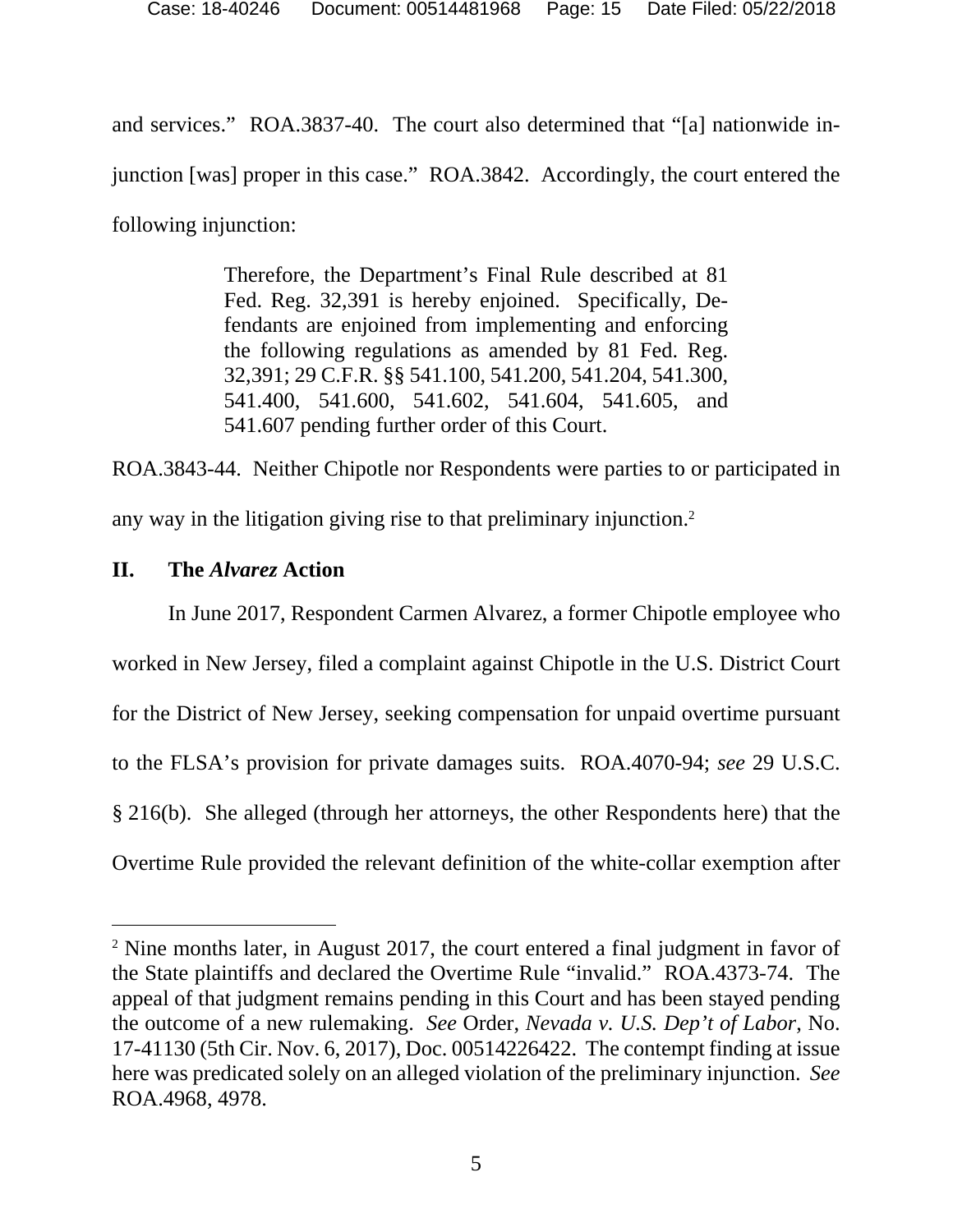the rule's December 2016 effective date, and that she was not an exempt employee under that definition because she earned less than \$47,476 annually. ROA.4075-80 ¶¶ 23, 32, 38. Ms. Alvarez also alleged that she was entitled to overtime under the separate "duties test," which was unaffected by the Overtime Rule. ROA.4082 ¶ 50; *see supra*, at 4. And Ms. Alvarez sought to represent a collective of similarly situated Chipotle workers in New Jersey as well. ROA.4084 ¶ 61; *see* 29 U.S.C.  $§$  216(b).

Ms. Alvarez forthrightly acknowledged the *Nevada* case in her complaint, explaining that, before the Overtime Rule went into effect, "the United States District Court for the Eastern District of Texas preliminarily enjoined the Department of Labor and its officials from 'implementing and enforcing' the Overtime Rule." ROA.4078 *¶* 31. But she contended that, because the *Nevada* court had not vacated the Overtime Rule or stayed its effective date under the APA, the rule itself had still taken effect, according to its terms, on December 1, 2016. *See id.* ¶ 32; *see also* 5 U.S.C. § 705 (granting a reviewing court the power "to postpone the effective date of an agency action" under certain circumstances). Thus, Ms. Alvarez alleged, the FLSA's statutory white-collar exemption began to incorporate the new regulatory definition automatically in December 2016, and Chipotle was obliged to comply with it at that time. *See* ROA.4078-79 ¶¶ 32-33; *see also* 29 U.S.C. § 213(a)(1) (providing that overtime exemptions shall have the meaning "defined and delimited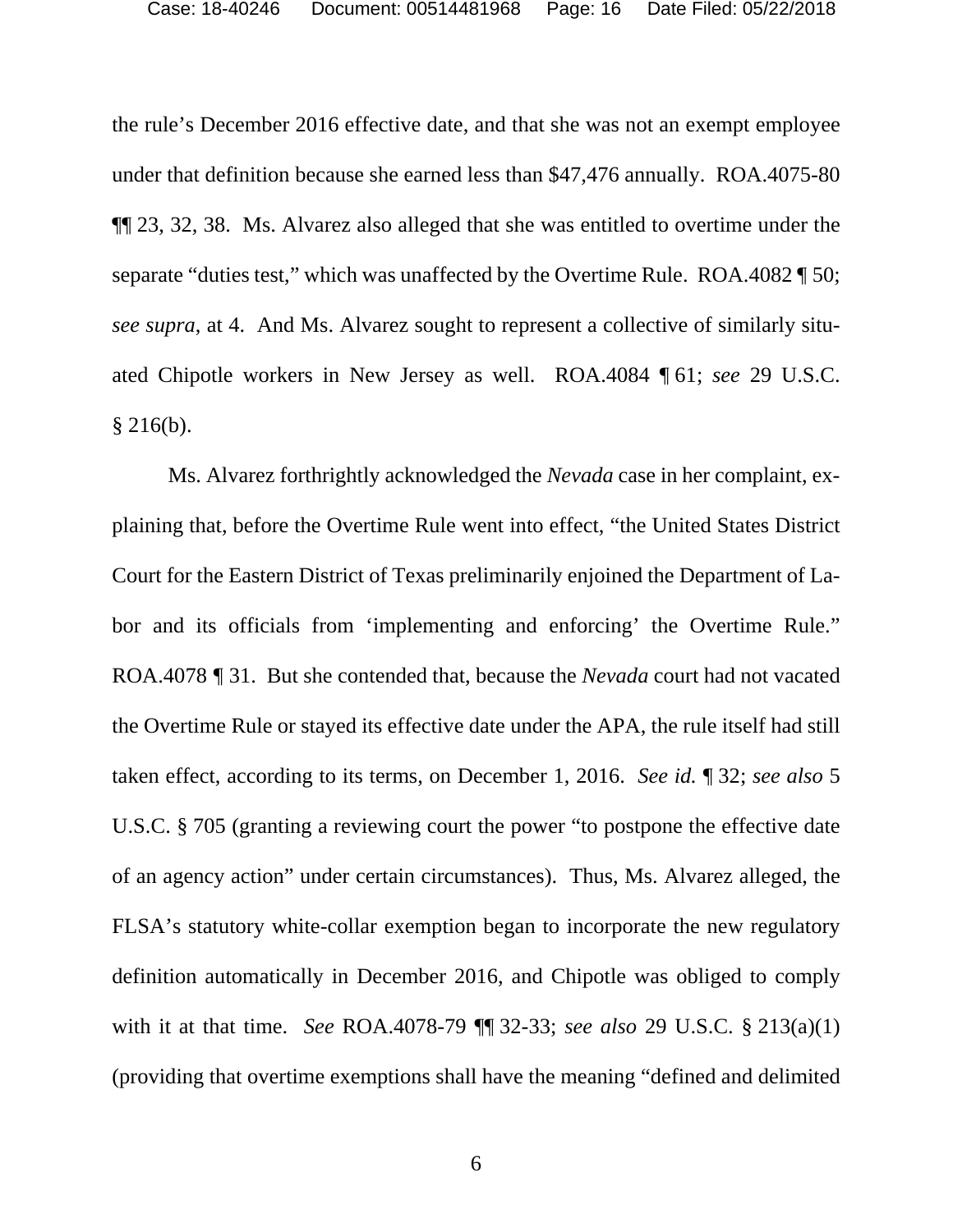from time to time by regulations of the Secretary"). And therefore, Ms. Alvarez alleged, the Overtime Rule's new salary threshold furnished the relevant standard in *private suits for damages* under the FLSA, even though *DOL* was enjoined from taking any further actions to enforce or implement the new requirements. ROA.4078 ¶ 33. Chipotle answered that, in its view, the *Nevada* order prevented the Overtime Rule from ever "becom[ing] effective" at all. *See* Answer ¶¶ 22-23, *Alvarez v. Chipotle*, No. 2:17-cv-4095 (D.N.J. July 26, 2017), ECF No. 5.

#### **III. The Contempt Proceeding**

Rather than simply leaving that dispute over the merits of Ms. Alvarez's liability theory to the district court in New Jersey, Chipotle turned to the court below which it evidently deemed a more friendly forum—and asked it to hold Respondents in *contempt* of the *Nevada* injunction. ROA.4043-65. Chipotle did not serve Respondents with a summons or obtain a show-cause order, and it conceded that neither it nor Respondents were parties to the *Nevada* case. Nonetheless, Chipotle claimed that Ms. Alvarez was bound by the *Nevada* injunction because DOL had "represented [her] interests," and that the district court therefore could and should "punish" Ms. Alvarez and her lawyers for invoking the Overtime Rule in their New Jersey FLSA lawsuit. ROA.4044*.* Respondents countered that the district court lacked personal jurisdiction over them; that the *Nevada* injunction did not bind them under Rule 65(d) of the Federal Rules of Civil Procedure; and that the *Nevada* injunction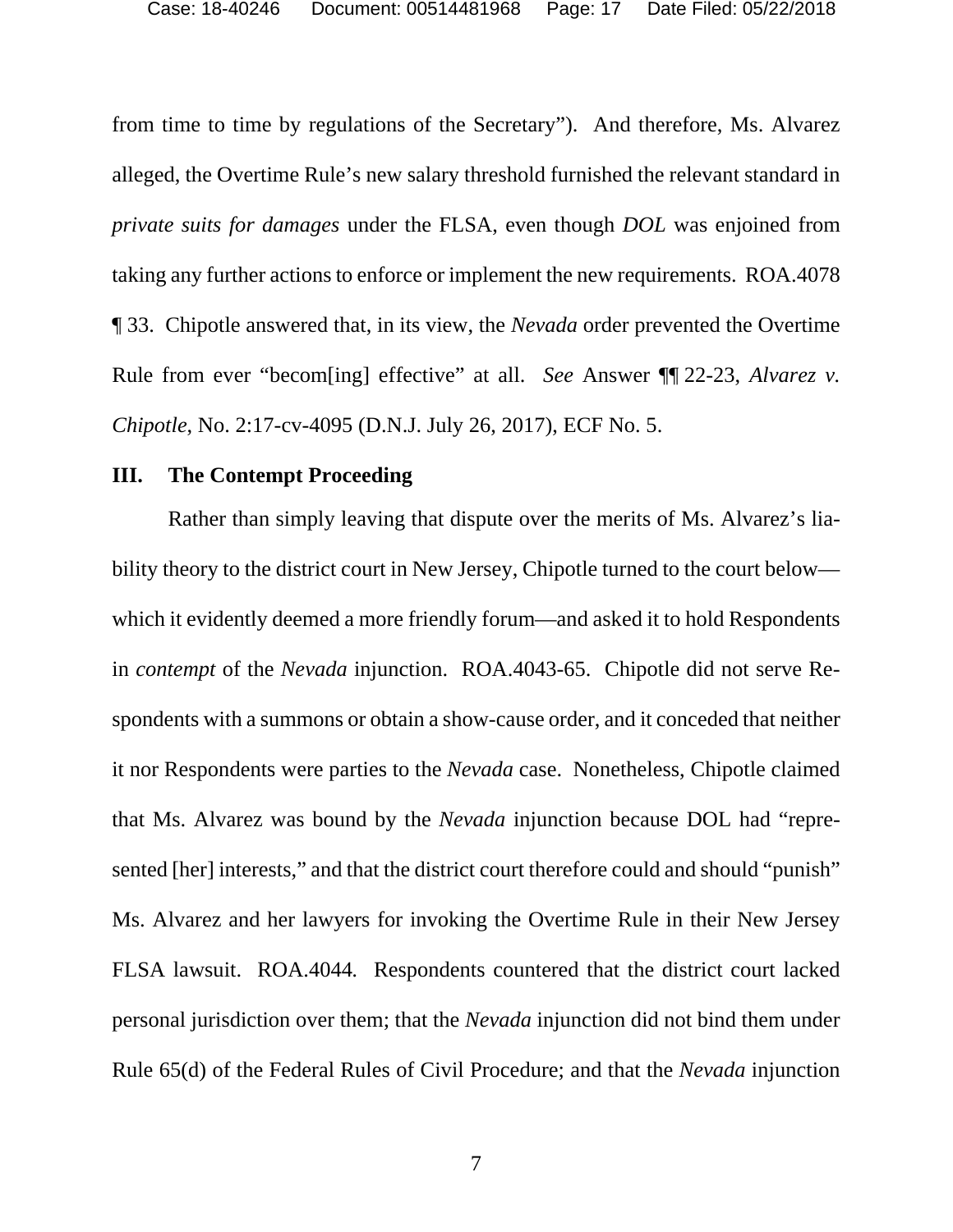said nothing about the filing of private FLSA lawsuits anyway. Respondents also submitted uncontradicted declarations attesting that Ms. Alvarez's attorneys had not in any way coordinated or acted in concert with the federal defendants in the *Nevada* case. ROA.4937, 4940.

At the hearing on Chipotle's contempt motion, the district court repeatedly admonished Respondents for perceived disobedience of its order and flatly rejected their argument that the merits of their lawsuit should be left to the U.S. District Court for the District of New Jersey to resolve. *See, e.g.*, ROA.5390 ("I'm the one that gets to decide that and whether they violated [the injunction] or not, not a judge in New Jersey."); ROA.5396 ("I don't care what the New Jersey Court does."). The court also remarked several times that Respondents "are the only people in the entire country" who doubted whether the *Nevada* injunction "stopped the rule from going into effect, period." ROA.5391; *see* ROA.5392, 5394.

The court ultimately invited Respondents to "come up with some evidence to show that other people" shared their reading of the *Nevada* order and predicted "you'll have a hard time finding any such evidence." ROA.5429-30; *see* ROA.5454 ("I can't wait. I'll wait with bated breath to see the list."). In response, Respondents offered the declarations of three distinguished professors of civil procedure and administrative law whom they had consulted before filing suit—all of whom had concluded that relying on the Overtime Rule in the New Jersey action did *not* run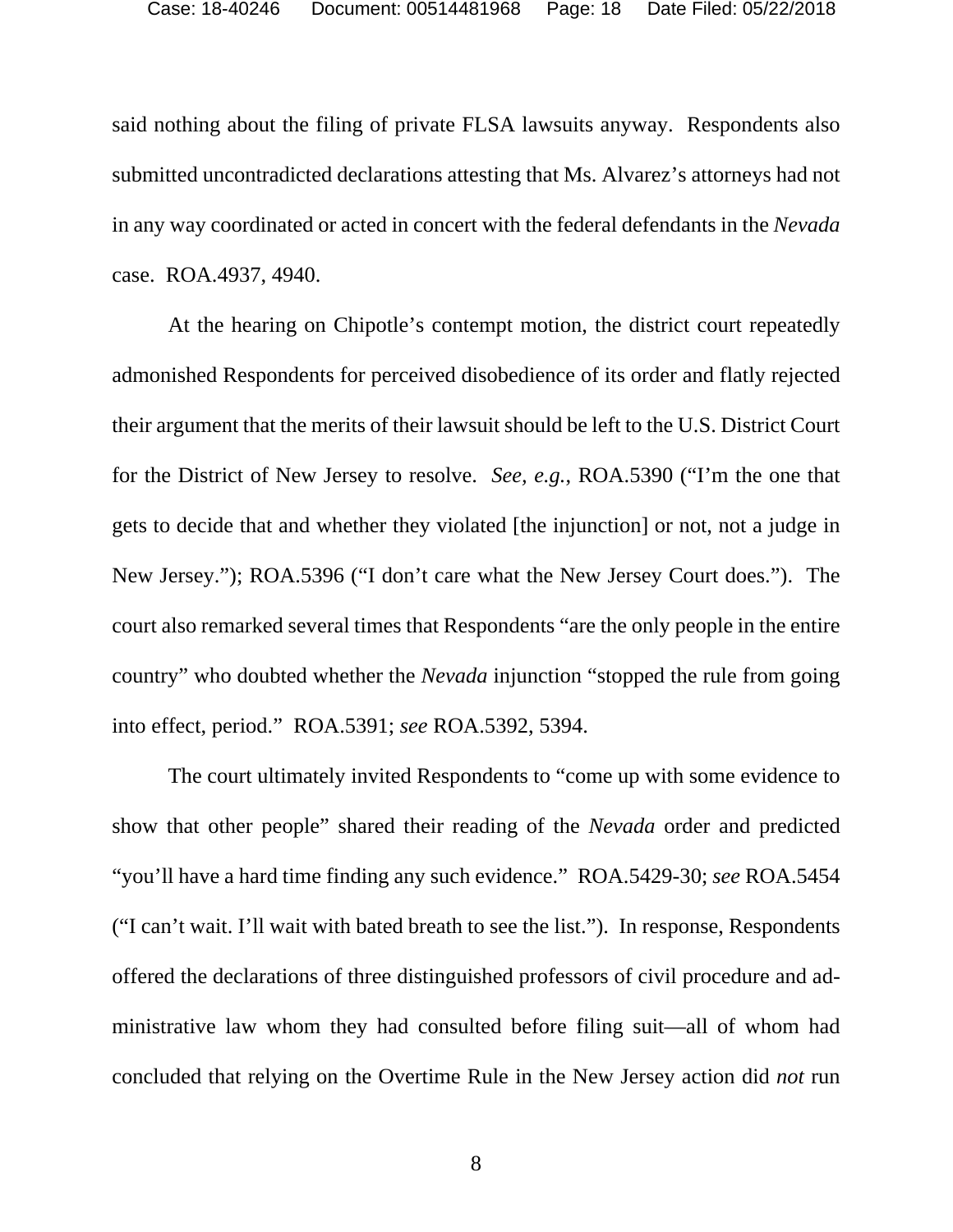afoul of the *Nevada* injunction. *See, e.g.*, ROA.4928 (declaration of Professor David Vladeck) ("Having reviewed the preliminary injunction, I informed counsel that it was my view—based on my legal expertise—that the [Overtime] Rule went into effect on December 1, 2016, but that the Department of Labor was enjoined from enforcing the Rule."); *see also* ROA.4930-31 (declaration of Professor Alan Morrison); ROA.4933-34 (declaration of Professor David Marcus).

On March 19, 2018, the district court granted Chipotle's motion and held Respondents in contempt. ROA.4955-57. The court reached that unprecedented result in four steps. First, the court simply ignored Respondents' argument that it lacked personal jurisdiction because the bedrock due-process requirements of *International Shoe Co. v. Washington*, 326 U.S. 310 (1945), were unmet. Second, conceding that a "scarcity of precedent" had "complicated the Court's contempt analysis," the court offered an unheard-of new theory of "privity"—one under which Ms. Alvarez was bound in personam by the *Nevada* injunction because "DOL and agencies like it represent the public at large." ROA.4977. Third, the court found it "wholly unambiguous" that its injunction proscribed the filing of private lawsuits invoking the Overtime Rule—even though the court's order made no mention of private litigation—and dismissed the evidence that others had interpreted the order differently (evidence the court had solicited) as "irrelevant." ROA.4980. And fourth, the court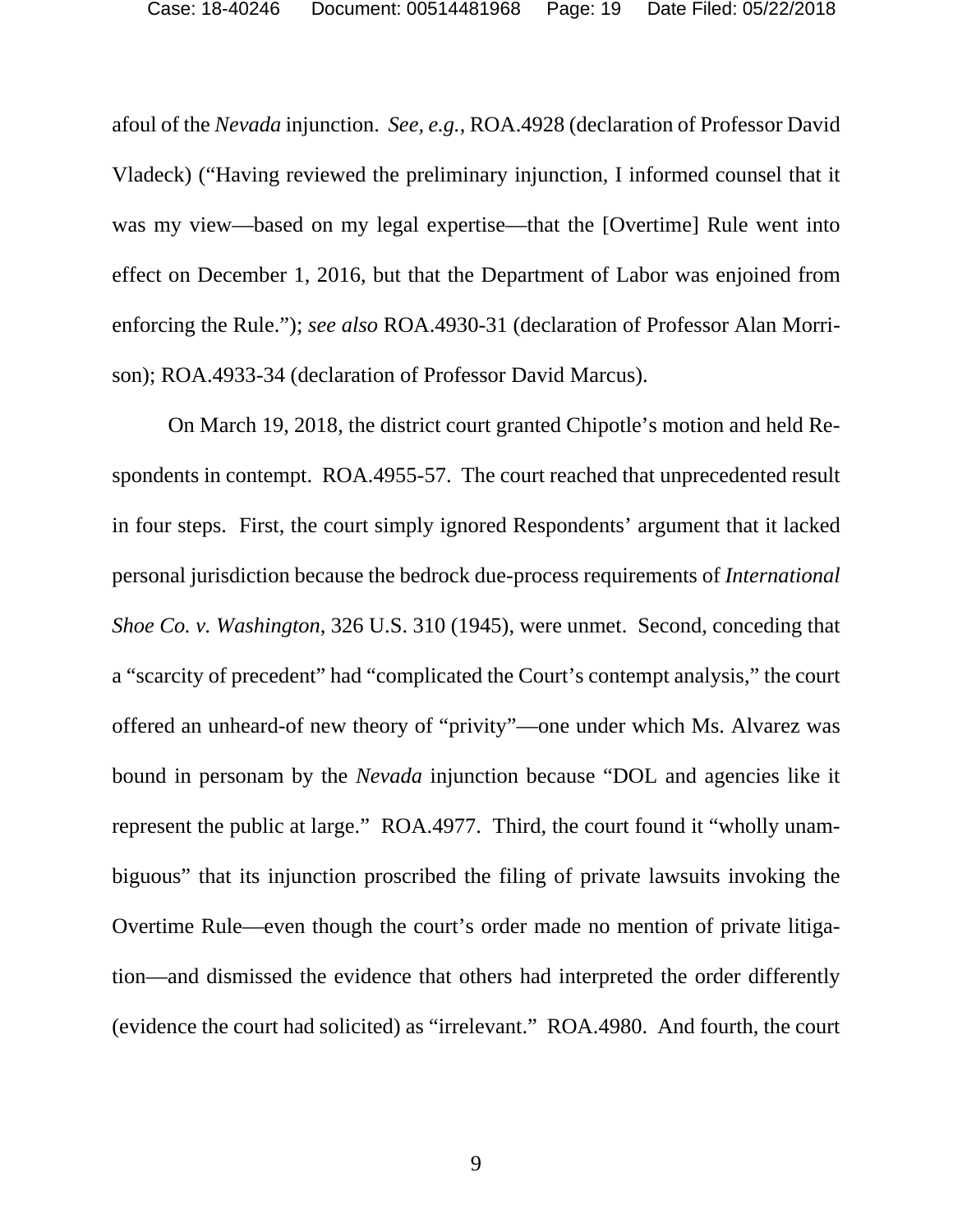concluded that, although Chipotle's service of process on Respondents was "imperfect," this defect could be ignored because Respondents had not proven that they were "actually prejudiced." ROA.4967.

Having found Respondents in contempt, the court ordered them to "withdraw their allegations" concerning the Overtime Rule "within seven days." ROA.4982. The court also purported to "affirm" that the *Nevada* injunction "(1) applies to Alvarez and to all proposed plaintiffs similarly situated to her and (2) bars her from enforcing the [Overtime Rule] on behalf of herself and on behalf of all others similarly situated to her." ROA.4982. The court denied Respondents' request that it limit any contempt finding to the attorneys with decisionmaking authority in the New Jersey action and instead imposed the sanction on junior attorneys and local counsel as well, explaining that "a lawyer should know that signing his or her name to a document has consequences." ROA.4981. Finally, after faulting Respondents for allegedly failing to "obey its order[ ]" and "dismiss[ing] the Injunction's bearing on them," the court agreed with Chipotle that the Respondent attorneys should be forced to pay Chipotle's fees for the contempt proceeding as well. ROA.4982-83. Because Respondents "should have known [their position] was unwarranted in fact or law," the court said, their conduct was "reckless" and hence sanctionable under 28 U.S.C. § 1927. ROA.4983.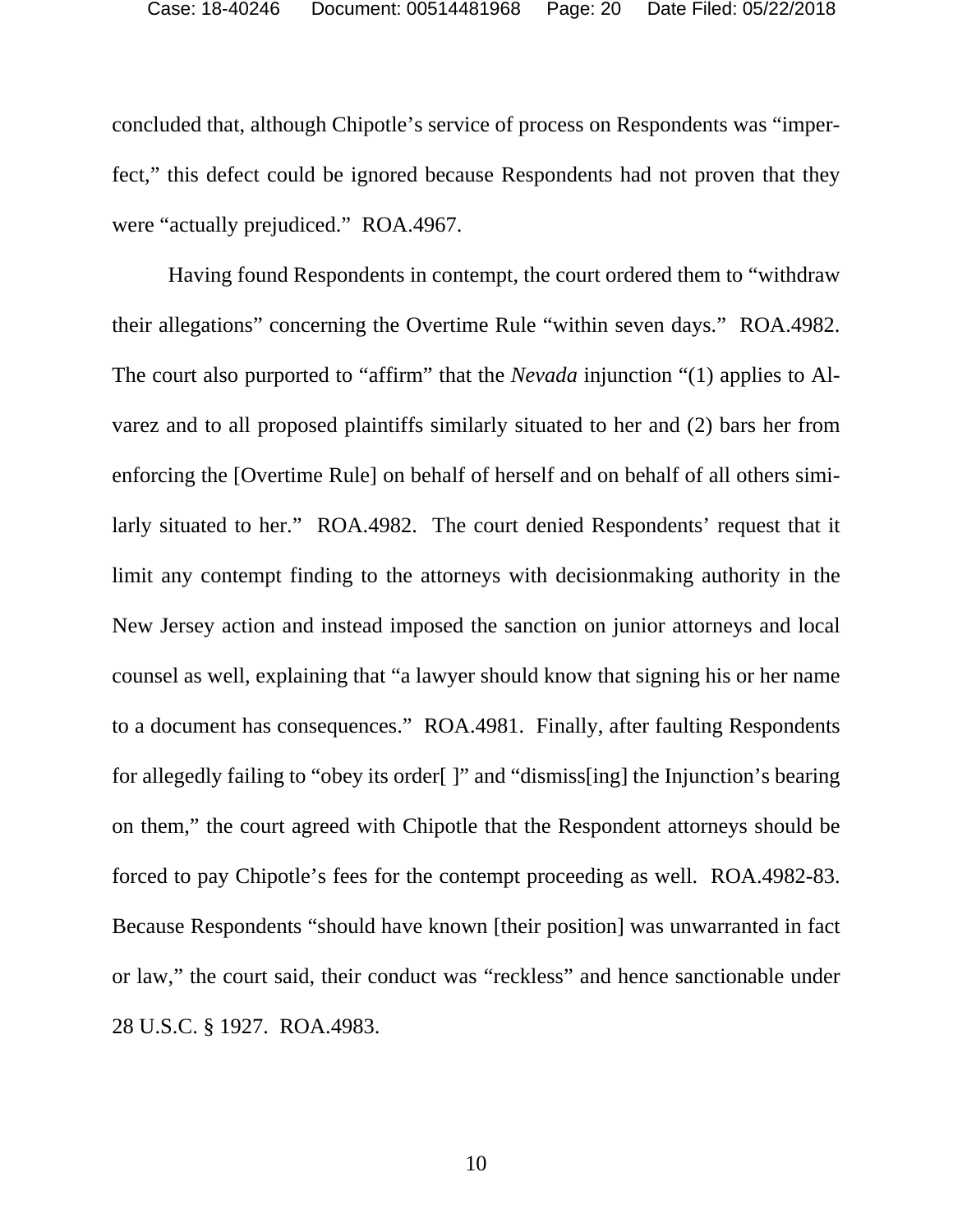#### **IV. The Stay Order**

On March 20, 2018, the day after the contempt order issued, Respondents moved for a stay pending appeal, reprising their arguments regarding personal jurisdiction, the scope of the court's injunctive authority, and the meaning of the *Nevada* injunction. ROA.4987-5008. Three days later, the district court granted an interim stay pending its consideration of Respondents' stay motion. ROA.5204.

On May 1, 2018, six weeks after issuing the contempt order, the court stayed the contempt order pending the resolution of this appeal. *See* ROA.5563-70. The stay order takes a far more tentative view of the issues disputed here than did the contempt order. Whereas the contempt order described the court's legal analysis as "common sense" and the underlying *Nevada* injunction as "wholly unambiguous," ROA.4977-79, the stay order "acknowledges that there are serious legal questions involved" and that "Respondents have made a substantial case on the merits." ROA.5565-66.

The stay order also concluded that the public interest favored a stay. As the court explained, "the primary issue presented on appeal—whether the third-party Respondents are subject to contempt for violating the Court's Injunction against the enactment and enforcement of a federal agency's rule—is serious to both the litigants and to the public at large." ROA.5570. The court went on to observe that "the Contempt Order's privity analysis has real consequences for real people: if other

11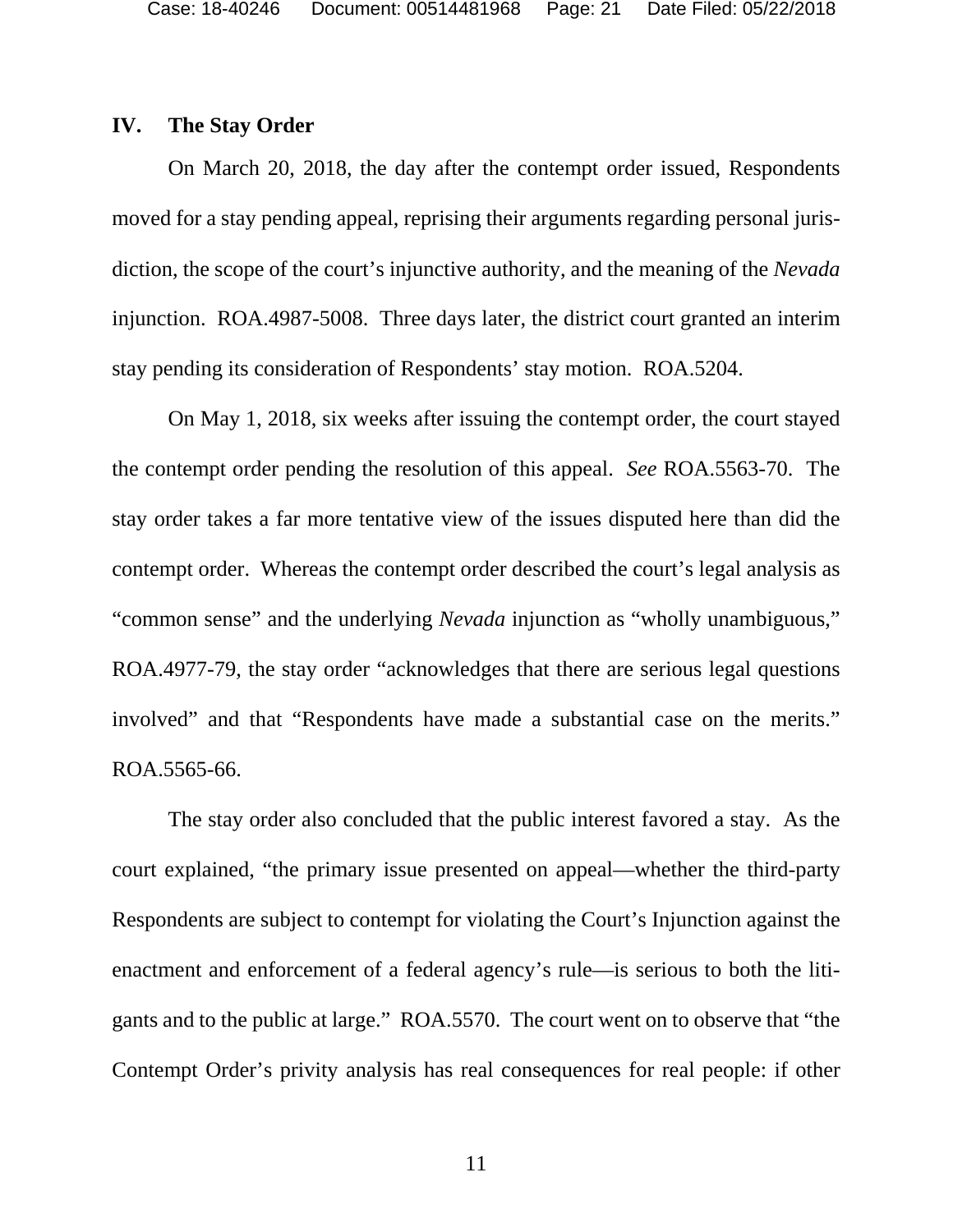citizens sue to enforce a federal agency's rule, which has been enjoined, they and their lawyers may also be held in contempt." *Id.* Accordingly, the court recognized that its contempt order "bears consequences for the relationship between the federal government and the American people and for the welfare of anyone seeking to enforce a federal agency's rule under similar circumstances." *Id.* In short, given the contempt order's significance and its undisputed novelty, even the district court agreed that the order should not take effect until reviewed by this Court.<sup>3</sup>

#### **SUMMARY OF ARGUMENT**

The district court held Respondents in contempt of its *Nevada* injunction even though they are total strangers to the *Nevada* litigation—because the court disagrees with claims they advanced in another forum about the legal status of the Overtime Rule. There is no precedent for using the contempt power in this way that is, as a source of authority to reach across the country and dictate the legal theories an unrelated plaintiff may raise against an unrelated defendant in an unrelated forum. Indeed, with due respect to the district court, its decision defies numerous foundational constraints on the jurisdiction and coercive authority of federal courts. And far from justifying the district court's extraordinary order, the notion that the federal government is somehow in "privity" with tens of millions of Americans—

-

<sup>&</sup>lt;sup>3</sup> The *Alvarez* action in New Jersey has also been stayed pending the disposition of this appeal. *See* Order, *Alvarez v. Chipotle*, No. 2:17-cv-4095 (D.N.J. May 8, 2018), ECF No. 37.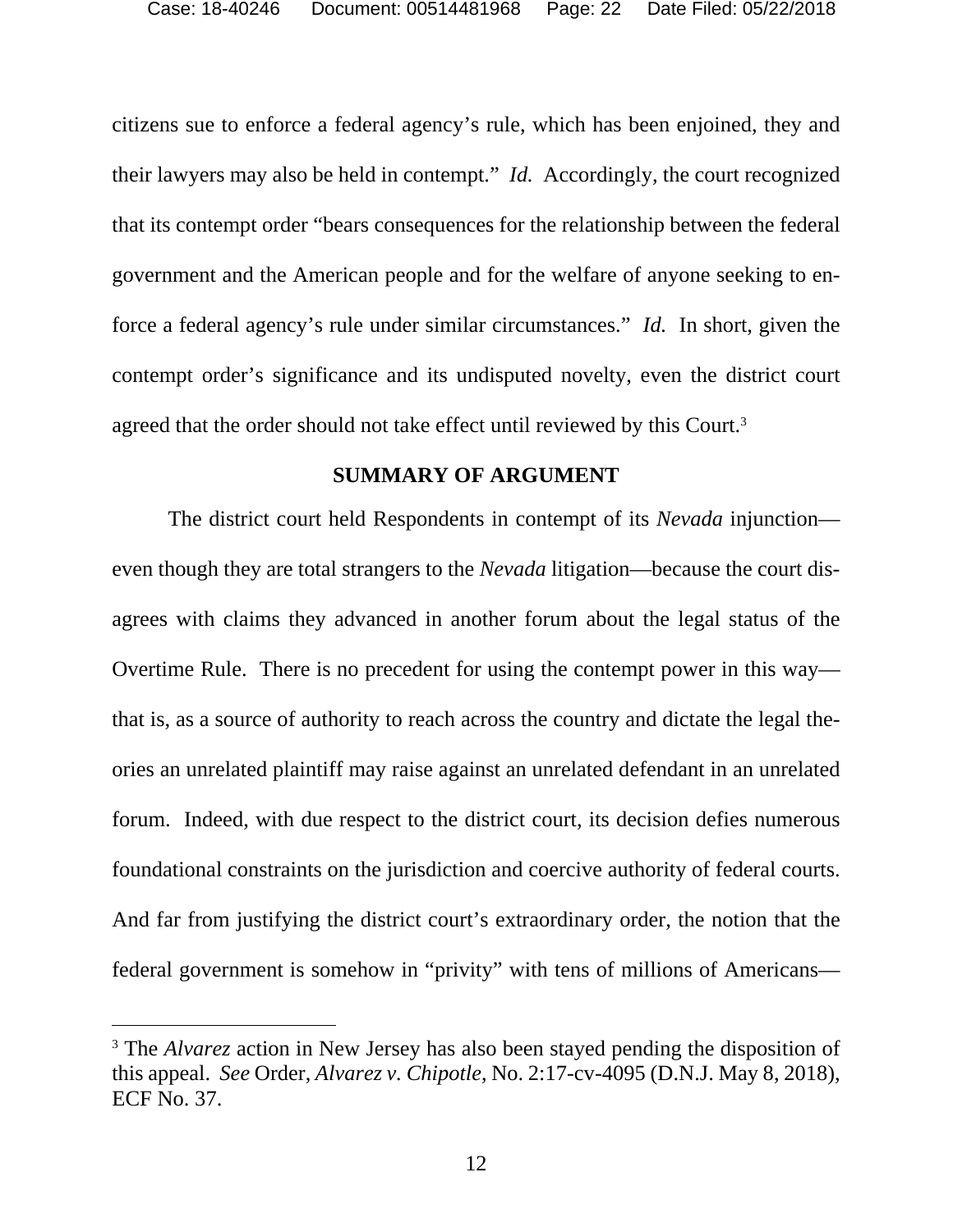such that *each* could be held in contempt by the court below—marks a radical and profoundly troubling departure from settled principles in its own right.

The bottom line in this case is simple: Whether or not Respondents' legal theory in the *Alvarez* case is correct, they are plainly entitled to make arguments in one court about the effect of a foreign court's order without fear of being punished or subjected to coercive mandates by that foreign court. Likewise, the U.S. District Court for the District of New Jersey is surely entitled to supervise and resolve litigation pending before it without another court intervening to police the claims the plaintiff may plead or the arguments she may raise for the New Jersey court's consideration.

More specifically, reversal is warranted for three principal reasons.

*First*, the district court lacked personal jurisdiction over Respondents. To exercise jurisdiction under the Texas long-arm statute and the Due Process Clause, the district court was required "to conclude, first, that [Respondents] ha[ve] purposefully established 'minimum contacts' with the forum state and, if so, that entertainment of the suit against [Respondents] would not offend 'traditional notions of fair play and substantial justice.'" *Bullion v. Gillespie*, 895 F.2d 213, 216 (5th Cir. 1990) (citation omitted). But the district court did not make—and could not have made either finding. Respondents have no relevant contacts with Texas at all. Nor does it comport with any "traditional notions of fair play and substantial justice" to require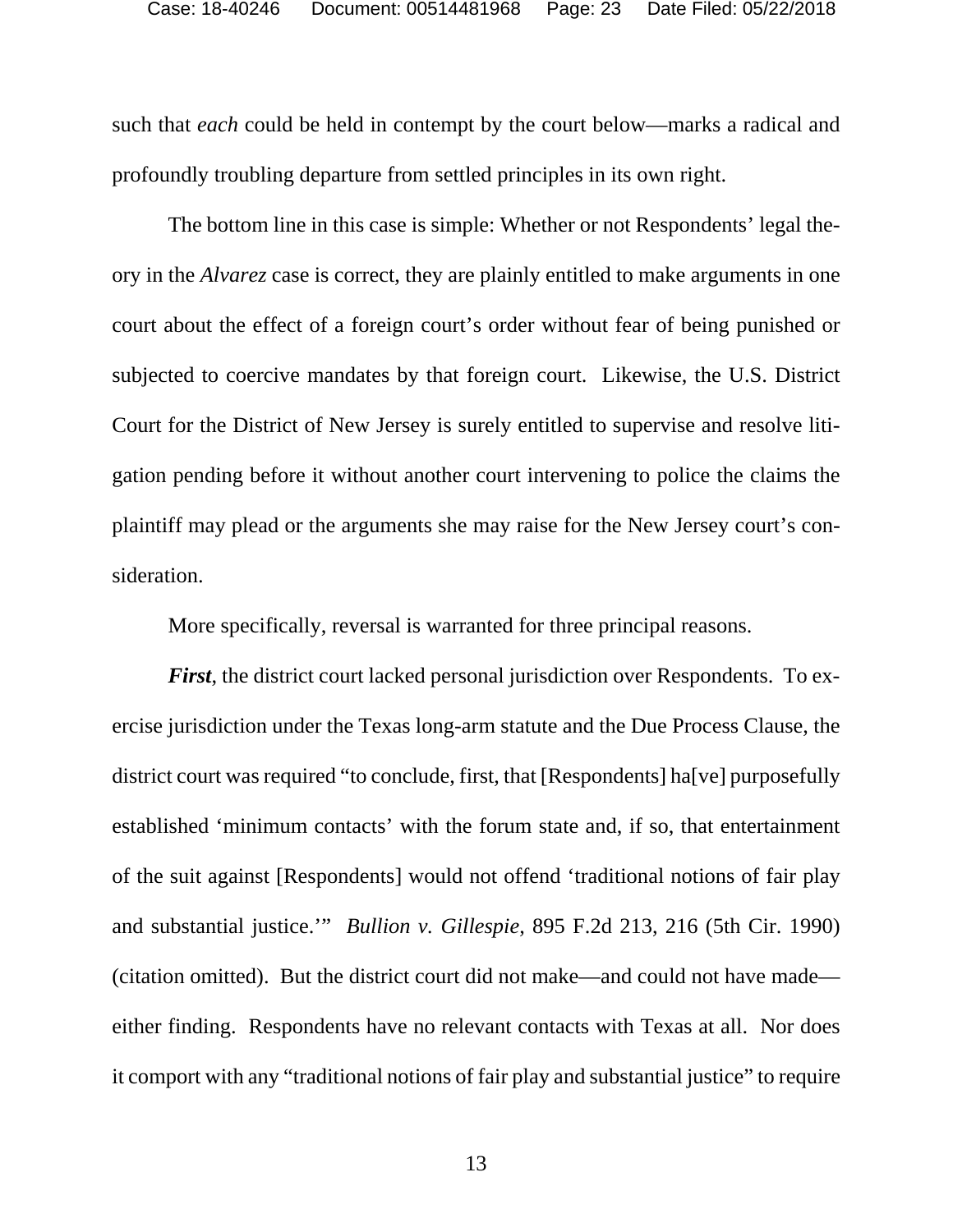Ms. Alvarez and her lawyers to defend themselves in the Eastern District of Texas for the perceived offense of invoking the Overtime Rule in a private lawsuit against her employer in New Jersey. Accordingly, the court had no authority to hale Respondents before it, much less to issue coercive orders to them. And even if the Court could in principle have exercised personal jurisdiction over Respondents, the failure to serve Respondents with any court-issued process would vitiate that jurisdiction in any event.

*Second*, the *Nevada* injunction does not bind Respondents under the Federal Rules of Civil Procedure and the fundamental due process principles underlying them. Under Rule 65(d)(2), an injunction "binds *only* the following" enumerated persons: (A) the parties to the case; (B) their "officers, agents, servants, employees, and attorneys"; and (C) "other persons who are in active concert or participation with anyone" in one of the prior two categories. Fed. R. Civ. P.  $65(d)(2)$  (emphasis added). None of these three criteria is met here—and, once again, the district court did not make any finding to the contrary. Most notably, the court made no finding that Respondents actually acted in concert with DOL. Instead, the court reasoned that Respondents are in "privity" with DOL because "the DOL and agencies like it represent the public at large." ROA.4969, 4977. This theory of "privity" has no basis in this Court's cases applying Rule  $65(d)(2)$ —and it has alarming consequences. Under the district court's logic, every nationwide injunction against the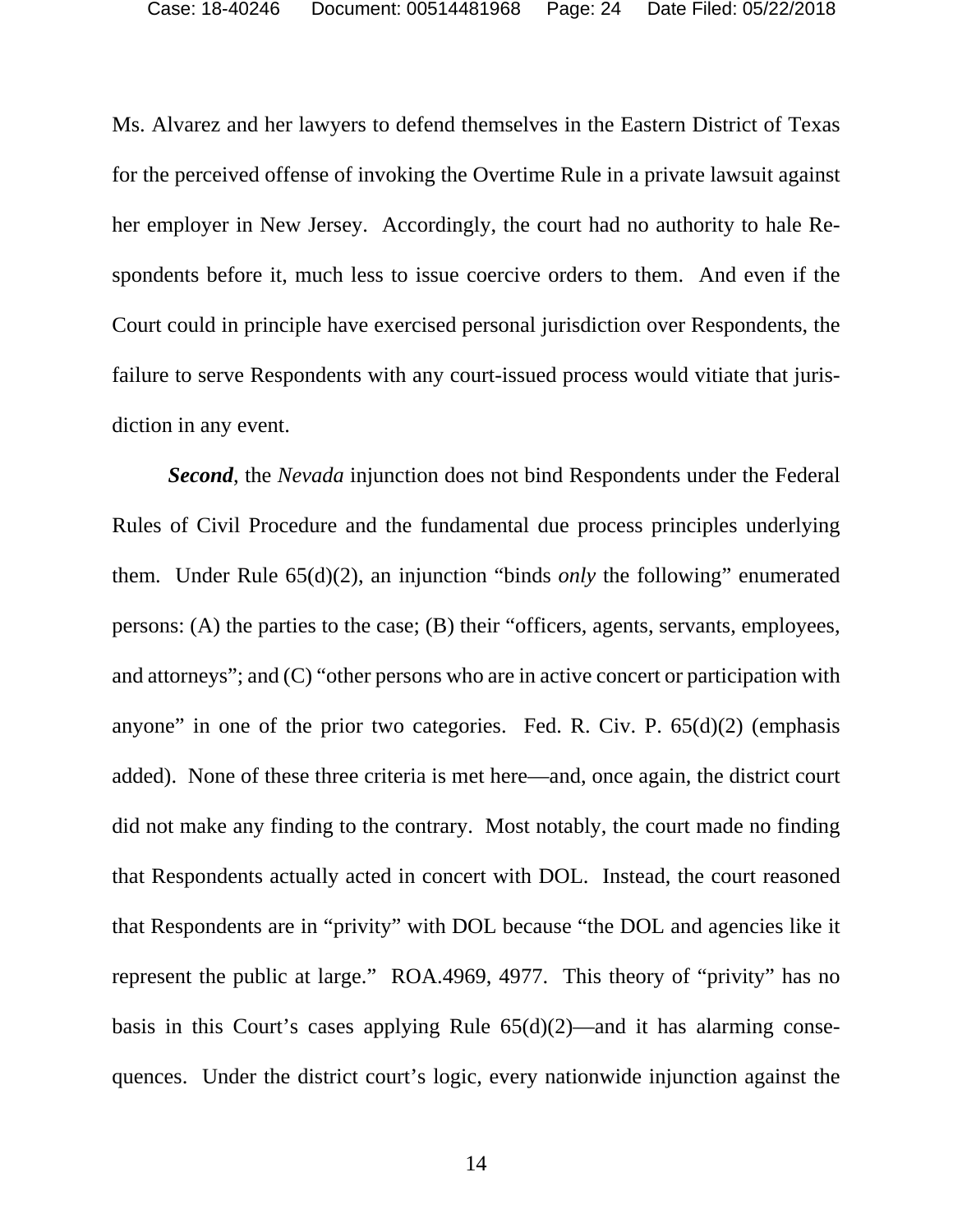federal government would apparently be binding, in personam, against each of the tens or even hundreds of millions of Americans that the relevant arm of the government purports to serve. And, pursuant to the district court's apparent jurisdictional holding, all of those individuals would automatically be subject to the personal jurisdiction of the issuing court, such that each could be held in contempt and disciplined for perceived noncompliance. The Federal Rules do not give a single district judge that extraordinary power, and for good reason.

*Third*, in any event, the *Nevada* injunction did not actually prohibit Respondents from pursuing their allegations in New Jersey. As the district court acknowledged, a person can be found in contempt only "when he violates a *definite and specific order* of the court requiring him to perform or refrain from performing a *particular* act or acts." ROA.4978 (quoting *SEC v. First Fin. Grp. of Tex., Inc.*, 659 F.2d 660, 669 (5th Cir. 1981) (emphasis added)). Here, the *Nevada* injunction did not say a word about private damages actions invoking the Overtime Rule, much less "definitely" and "specifically" prohibit them. Nothing in the *Nevada* order put Respondents on notice that they could not advance their own interpretation of that order and its legal consequences (whether correct or incorrect) in another court in a suit against a fellow nonparty. Thus, even apart from its other defects, the district court's order holds Respondents in contempt of a nonexistent prohibition.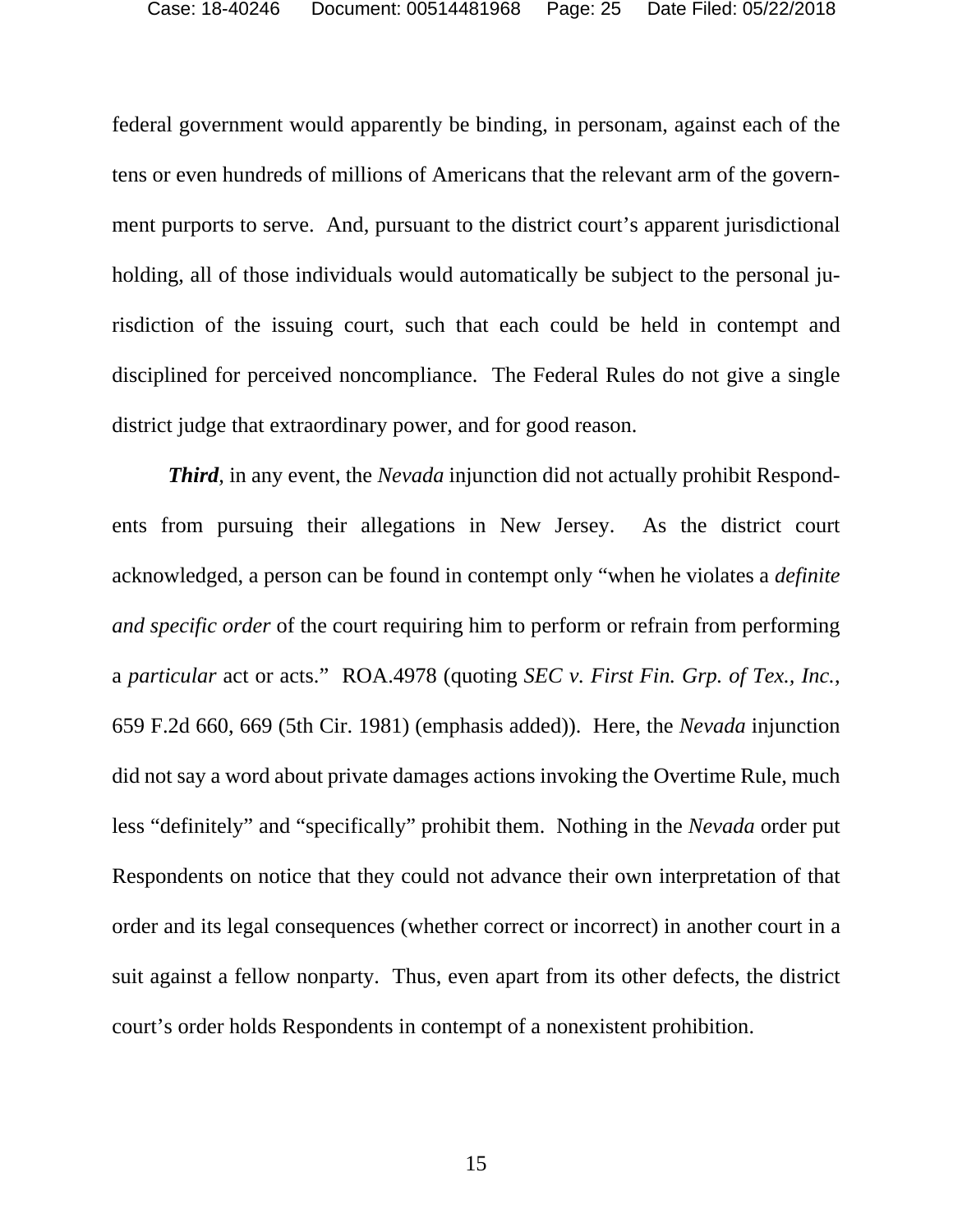For all of these reasons, the contempt order should be reversed. And for similar reasons, detailed below, the award of attorney's fees against the Respondent attorneys should be reversed as well.

#### **STANDARD OF REVIEW**

*Personal Jurisdiction*. "This Court reviews de novo the district court's determination regarding personal jurisdiction." *Trois v. Apple Tree Auction Ctr., Inc*., 882 F.3d 485, 488 (5th Cir. 2018) (quotation marks omitted).

*Contempt.* This Court "review[s] contempt findings for abuse of discretion," but that "'review is not perfunctory.'" *Hornbeck Offshore Servs., L.L.C. v. Salazar*, 713 F.3d 787, 792 (5th Cir. 2013) (citation omitted). "Facts found by the district court will be accepted as true unless clearly erroneous, but 'the interpretation of the scope of the injunctive order is a question of law to be determined by the independent judgment of this Court.'" *Id.* (citation and alteration omitted). Likewise, the district court's "underlying conclusions of law" are "reviewed *de novo*." *Am. Airlines, Inc. v. Allied Pilots Ass'n*, 228 F.3d 574, 578 (5th Cir. 2000). And the abuse-of-discretion standard is further counterbalanced by the heightened burden of persuasion in contempt cases: To justify a contempt finding, Chipotle was required to "establish[ ] by *clear and convincing evidence*: 1) that a court order was in effect, 2) that the order required certain conduct by the respondent, and 3) that the respondent failed to comply with the court's order." *Id.* at 581 (quotation marks omitted; emphasis added).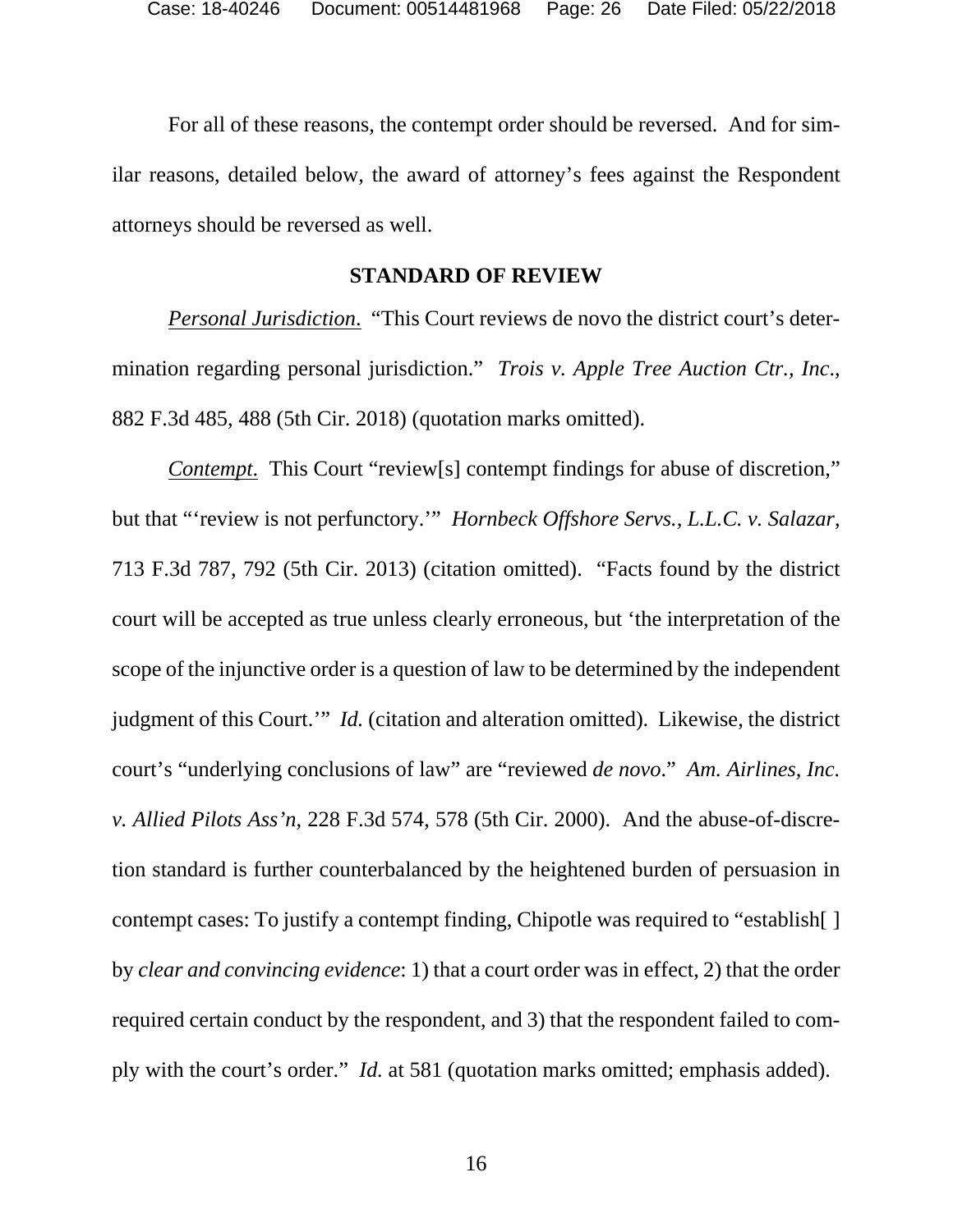*Attorney's Fees.* This Court reviews an award of attorney's fees under 28 U.S.C. § 1927 for abuse of discretion as well. *See Travelers Ins. Co. v. St. Jude Hosp. of Kenner, La., Inc.*, 38 F.3d 1414, 1416 (5th Cir. 1994). "A district court abuses its discretion if it awards sanctions based on an erroneous view of the law or on a clearly erroneous assessment of the evidence." *Procter & Gamble Co. v. Amway Corp.*, 280 F.3d 519, 526 (5th Cir. 2002) (quotation marks omitted).

#### **ARGUMENT**

#### **I. The District Court Lacked Personal Jurisdiction Over Respondents.**

### **A. The Due Process Clause And The Texas Long-Arm Statute Prohibit The Exercise Of Jurisdiction Here.**

First, and most fundamentally, the district court lacked personal jurisdiction over Respondents. As this Court has explained, "Federal Rule of Civil Procedure  $4(k)(1)(A)$  provides personal jurisdiction over any defendant who would be subject to personal jurisdiction under the long-arm statute of the state in which the district court sits." *ITL Int'l, Inc. v. Constenla, S.A.*, 669 F.3d 493, 497 (5th Cir. 2012). Here, "[b]ecause Texas's long-arm statute extends personal jurisdiction to the constitutionally permissible limits of due process, the determination of personal jurisdiction compresses into a due process assessment." *Aviles v. Kunkle*, 978 F.2d 201, 204 (5th Cir. 1992) (citations omitted); *see Waffenschmidt v. MacKay*, 763 F.2d 711, 720 (5th Cir. 1985) (applying long-arm statute and due process analysis in a nonparty contempt case). Due process, in turn, "requir[es] federal courts seeking to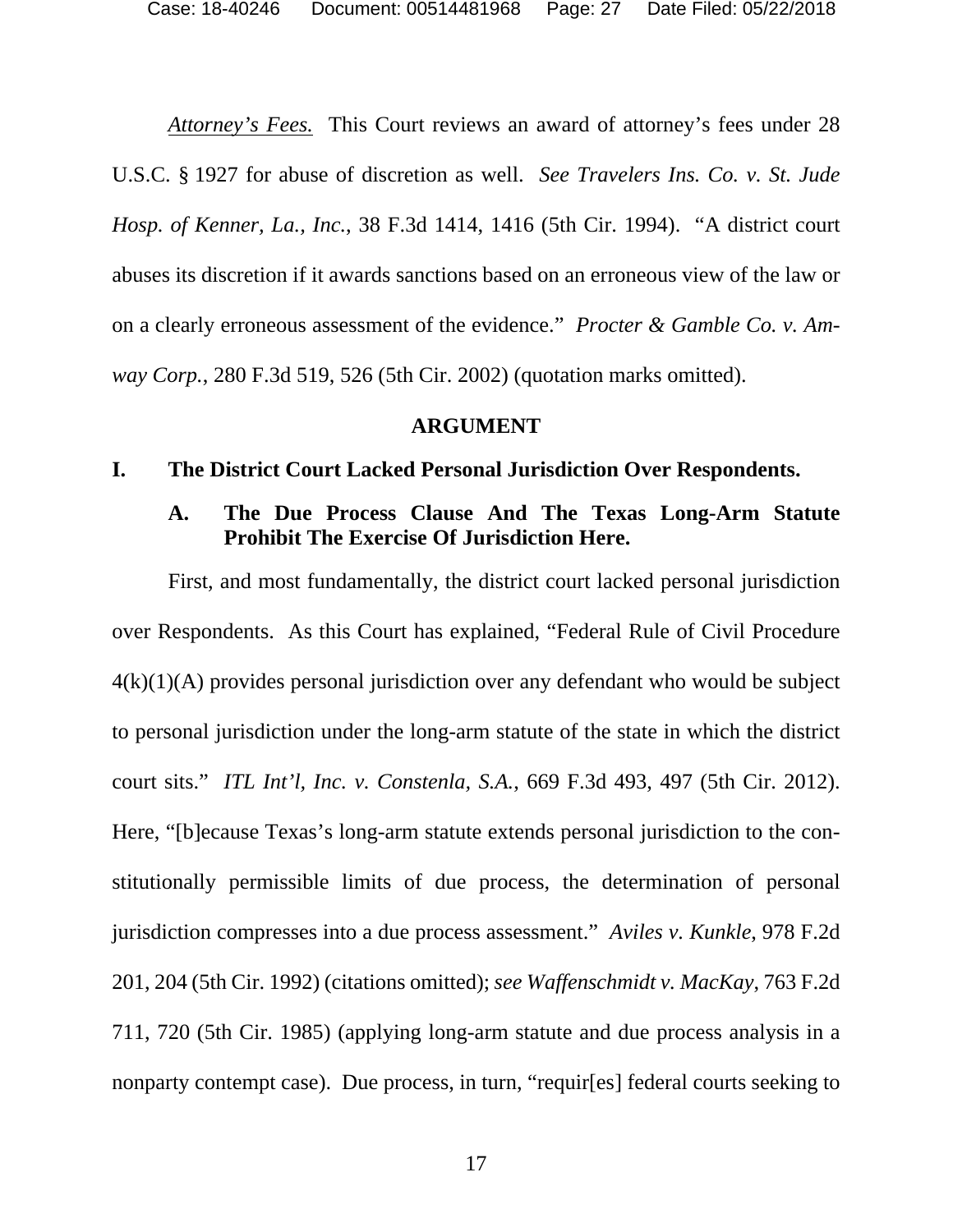exercise personal jurisdiction over nonresident defendants to conclude, first, that the defendant has purposefully established 'minimum contacts' with the forum state and, if so, that entertainment of the suit against the nonresident would not offend 'traditional notions of fair play and substantial justice.'" *Bullion v. Gillespie*, 895 F.2d 213, 216 (5th Cir. 1990) (quoting *Int'l Shoe Co. v. Washington*, 326 U.S. 310, 316 (1945)).

Neither element of this test is satisfied here. First, Respondents have no relevant contacts with Texas at all—and neither Chipotle nor the district court has suggested that they do. Second, requiring Respondents to defend themselves in the Eastern District of Texas because they made legal arguments about the effect of that court's order in a separate case in New Jersey does not comport with "traditional notions of fair play and substantial justice." *Id.* To the contrary, those traditional notions foreclose any suggestion that litigants who make arguments in one court about the meaning or consequences of a second court's order thereby subject themselves to the second court's jurisdiction. And traditional norms of fair play likewise foreclose the notion that litigation involving the federal government inherently extends a court's personal jurisdiction to the many millions of Americans the government agency purports to serve. As this Court has explained, "[i]n order for an exercise of personal jurisdiction to be consistent with due process, the nonresident defendant must have some minimum contact with the forum *which results from an*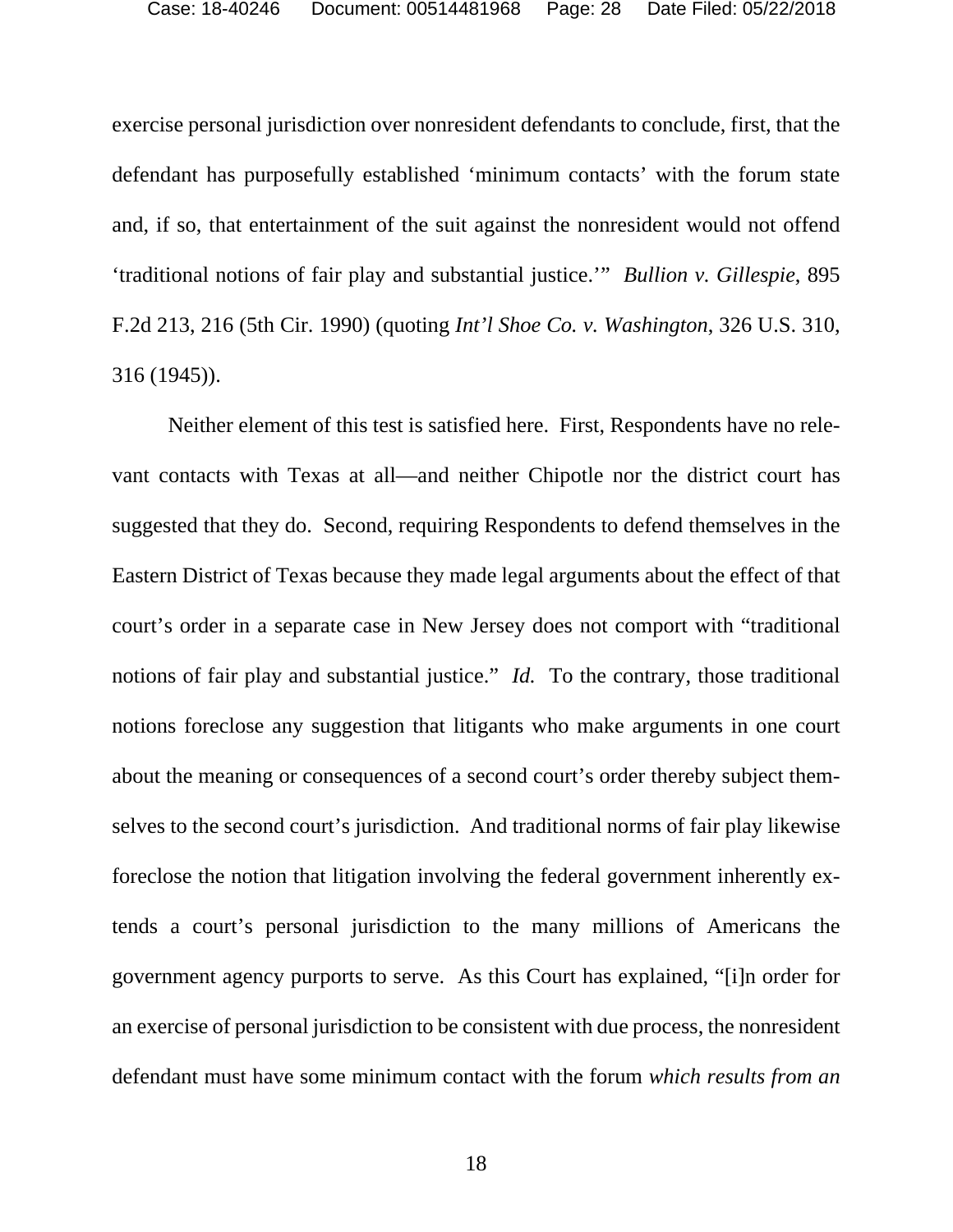*affirmative act on the part of the nonresident*." *Holt Oil & Gas Corp. v. Harvey*, 801 F.2d 773, 777 (5th Cir. 1986) (emphasis added). The district court's exercise of personal jurisdiction over Respondents was therefore improper.

The closest the court came to discussing the due process limits on its jurisdiction was its mention of *Waffenschmidt v. MacKay*, 763 F.2d 711 (5th Cir. 1985), in which this Court held that "[n]onparties who reside outside the territorial jurisdiction of a district court may be subject to that court's jurisdiction if, with actual notice of the court's order, they *actively aid and abet a party in violating that order*." *Id.* at 714 (emphasis added); *see* ROA.4962. But the district court made no finding that Respondents "aid[ed] and abet[ted]" any party to the *Nevada* case in violating any order. They did not. *See* ROA.4937, 4940 (Respondents' uncontradicted declarations). Moreover, because this is a contempt proceeding, any contrary finding would need to be supported by "clear and convincing evidence," which is wholly absent here. *Waffenschmidt*, 763 F.2d at 724.

In fact, *Waffenschmidt* underscores that the exercise of jurisdiction here is untenable. *Waffenschmidt* approved the exercise of personal jurisdiction because the nonparties "participated in [a party's] scheme to dissipate the funds" at issue, and thereby "subjected themselves to the jurisdiction" of the district court. *Id*. at 717. The Court explained that this single "contact" with Mississippi—i.e., intentionally "dissipating assets subject to marshalling in that forum"—sufficed to "satisfy the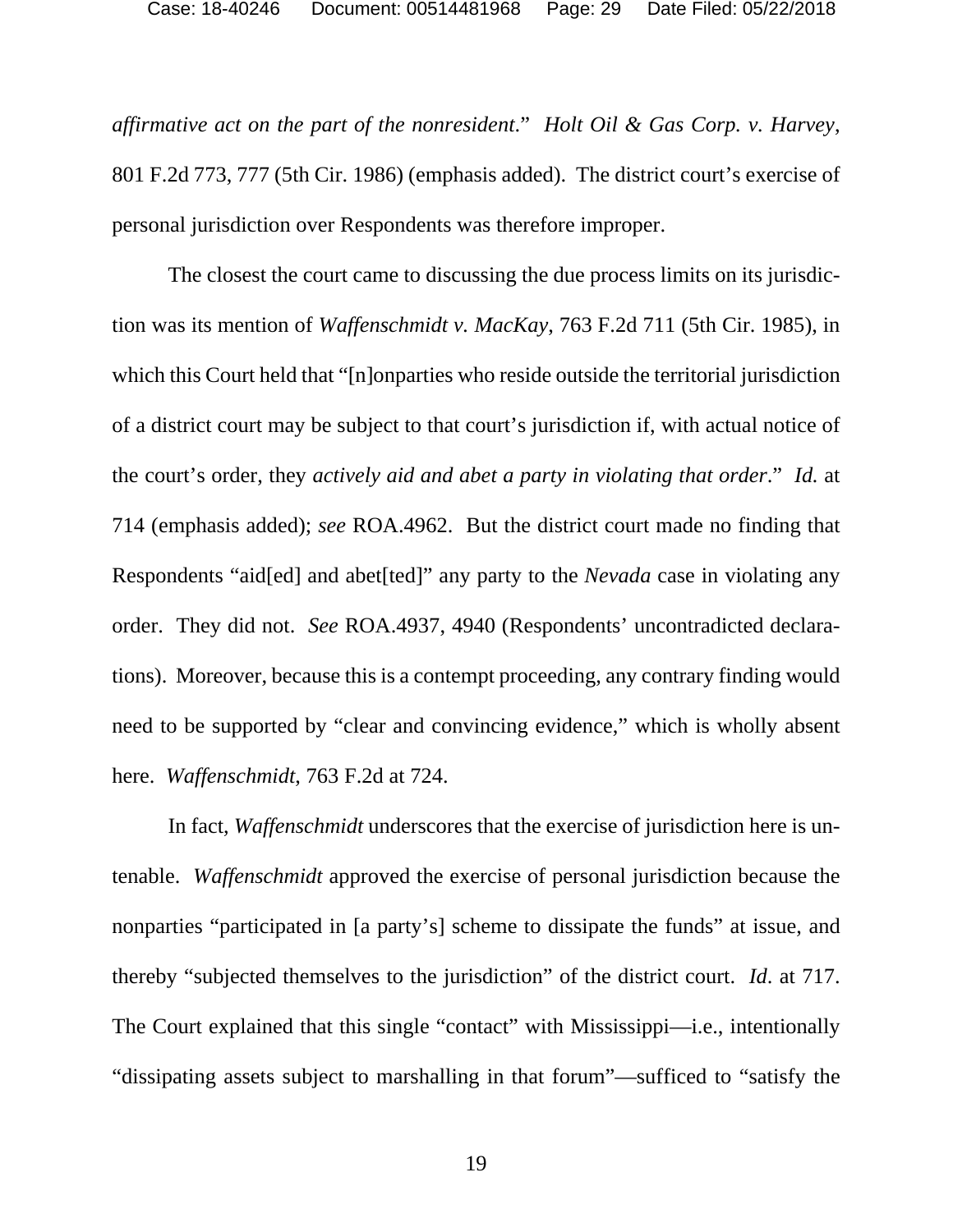due process requirements as announced in *International Shoe* and its progeny." *Id.* at 722-23. But unlike the contemnors in *Waffenschmidt*, Respondents have taken no action with any effect on any person or asset in Texas. All they did was file a lawsuit against another nonparty in New Jersey, seeking compensation for work performed in New Jersey. Put another way, the *Waffenschmidt* contemnors could "reasonably anticipate that they would have to justify their actions to the court in Mississippi or suffer contempt remedies." *Id.* at 721; *see Holt Oil*, 801 F.2d at 777 (nonresident's "conduct and connection with the forum state must be such that he should reasonably anticipate being haled into court in the forum state"). But Respondents surely could not anticipate that they would be held accountable to a court in Texas for bringing an independent lawsuit in New Jersey.

Two other aspects of *Waffenschmidt*'s analysis undercut the district court's assertion of jurisdiction here as well. First, *Waffenschmidt* held that one of the three alleged contemnors in that case, a bank, was *beyond* the district court's jurisdiction, precisely because the bank did not knowingly act as the enjoined defendant's "agent." *See* 763 F.2d at 726 ("When the court found that the Bank failed to act as [the defendant's] agent, it could not exercise jurisdiction over the Bank."). Similarly, *Waffenschmidt* explained that the facts presented by the other two contemnors (who were subject to the court's jurisdiction) were "clearly distinguishable" from those of *Heyman v. Kline,* 444 F.2d 65 (2d Cir. 1971)—a case in which, as this Court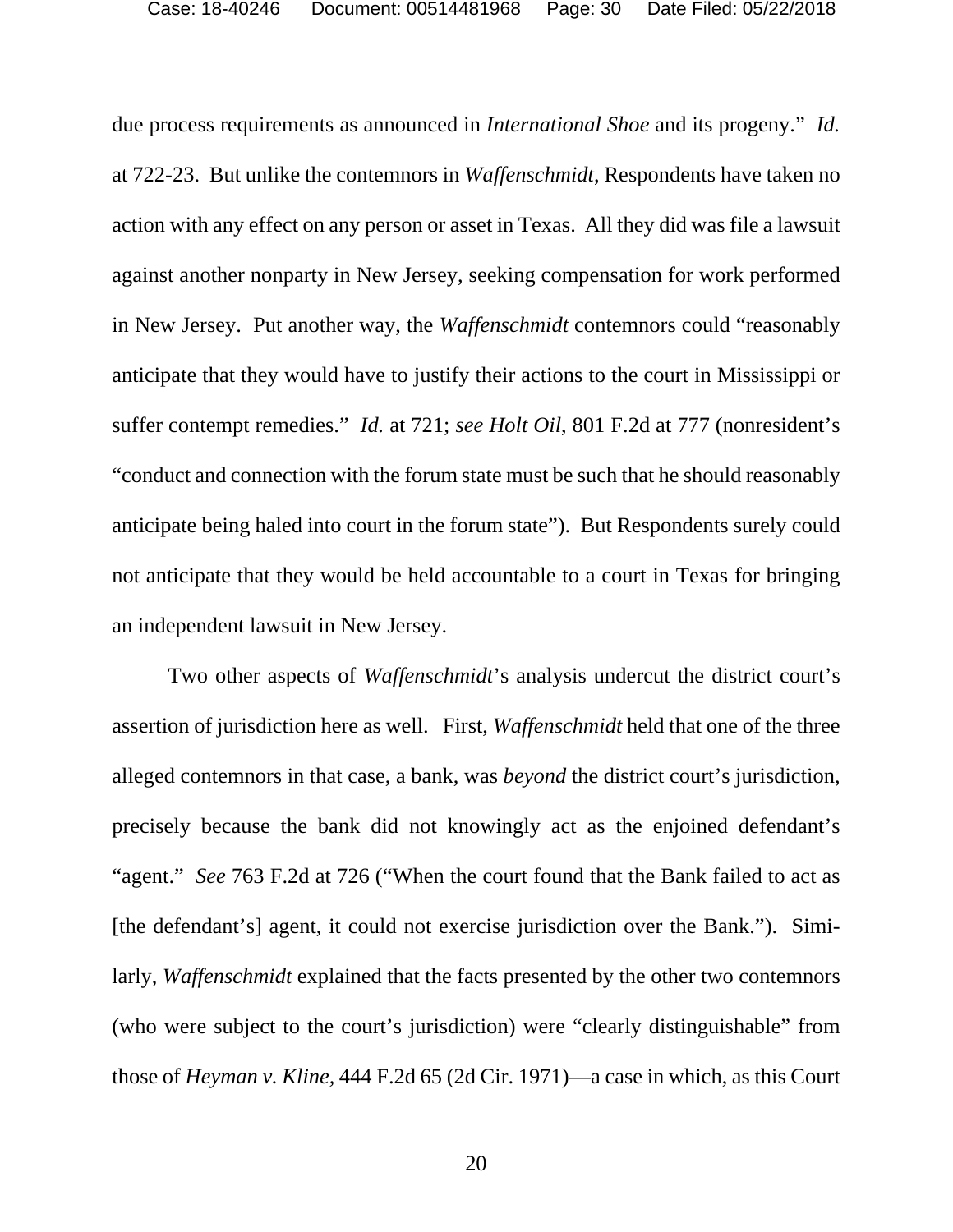put it, "a nonparty assert[ed] an *independent interest* in the subject property and [wa]s *not merely acting on behalf of* the defendant." *Waffenschmidt*, 763 F.2d at 717-18 (emphasis added). This case resembles *Heyman* far more closely than it resembles *Waffenschmidt*: Respondents are not "merely acting on behalf of" DOL, and their interest in prosecuting Ms. Alvarez's FLSA claim is based on Ms. Alvarez's own interests, not DOL's. *Id.* Thus, *Waffenschmidt* is not only distinguishable; it preemptively distinguished itself from cases like this one. And this Court's later case-law has reaffirmed that, under *Waffenschmidt*, a district court has personal jurisdiction to enforce an injunction against a nonparty only if she "(1) knew about the injunction against [a party] and (2) *acted as [the party's] agent or aided and abetted him for the purpose of advancing his interest*." *Parker v. Ryan*, 960 F.2d 543, 546 (5th Cir. 1992) (emphasis added).

In sum, *Waffenschmidt* held that a genuine principal-agent or aiding-and-abetting relationship with an enjoined party can constitute the contact with the forum required by due process, but that the exercise of jurisdiction over nonparties is improper in the absence of such a relationship. Here, as explained above, the district court found no such relationship (because there is none to find). The court thus lacked personal jurisdiction over Respondents.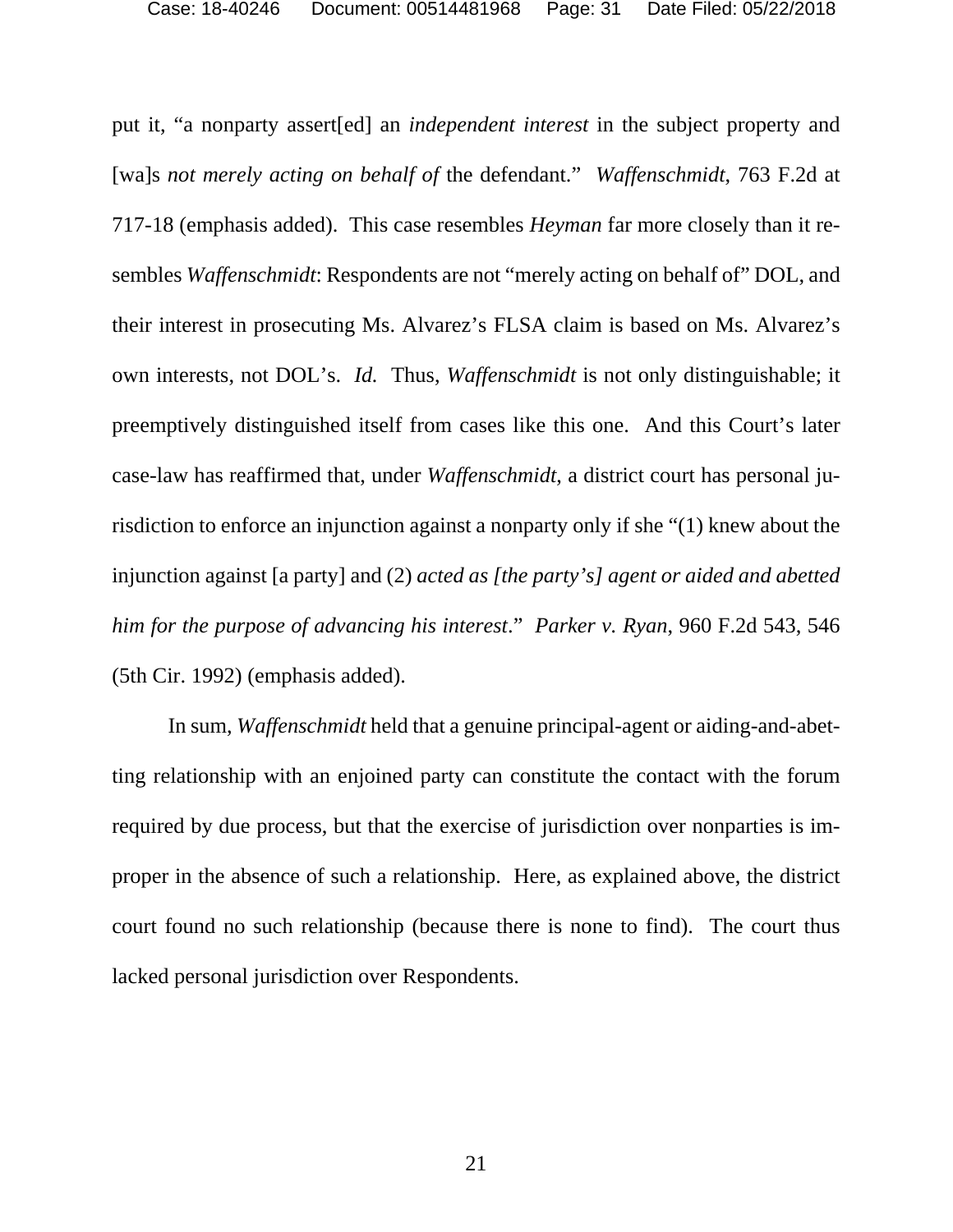#### **B. Respondents Were Not Adequately Served With Process.**

Even if the district court could in principle have exercised jurisdiction over Respondents, the failure to properly serve Respondents with process would independently bar such an exercise of jurisdiction here. As this Court has explained, "[t]o acquire jurisdiction over the person, a court must serve on the person a document, 'such as a summons, notice, writ, or order.'" *McGuire v. Sigma Coatings, Inc*., 48 F.3d 902, 907 (5th Cir. 1995) (citation omitted); *see, e.g.*, *Waffenschmidt*, 763 F.2d at 715 (court issued a show cause order to alleged nonparty contemnors). It is undisputed that Respondents were *not* served with a summons or similar courtissued process (such as a show cause order) here. Rather, as Chipotle itself explained below, the clerk of the district court specifically refused to issue summonses in connection with Chipotle's contempt motion. ROA.4383; *see* ROA.4400. Rather than directing the clerk to do so, the district court elected to simply proceed with the contempt hearing and decide Chipotle's motion without issuing a show-cause order or otherwise ensuring proper service on Respondents. As a result, the court failed to acquire personal jurisdiction.

In the contempt order, the district court reasoned that the failure to serve Respondents with process was immaterial because (1) they had "notice" of the contempt proceeding, and (2) they did not prove "actual [] prejudice []" from the concededly "imperfect service." ROA.4967. Even if true, both of those facts are

22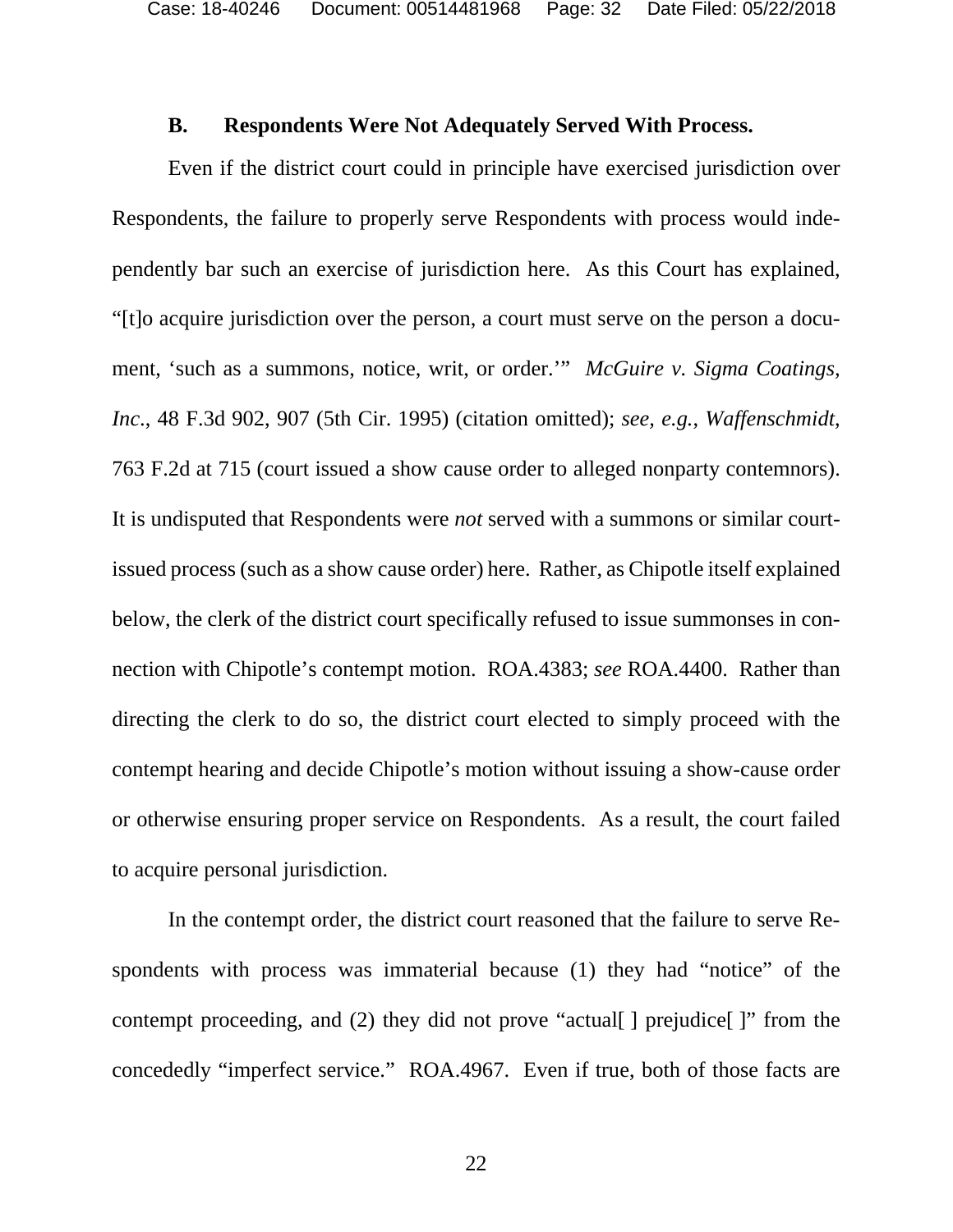irrelevant under the governing law. As the Supreme Court has made clear: "Before a federal court may exercise personal jurisdiction over a defendant, the procedural requirement of service of summons *must* be satisfied." *Omni Capital Int'l, Ltd. v. Rudolf Wolff & Co*.*, Ltd*., 484 U.S. 97, 104 (1987) (emphasis added); *see* Fed. R. Civ. P.  $4(c)(1)$ . Contrary to the district court's assumption, there is no "harmless" error" exception to this rule. *See, e.g.*, *Freedom Watch, Inc. v. Org. of the Petroleum Exporting Countries*, 766 F.3d 74, 81 (D.C. Cir. 2014) ("notice … 'cannot by itself validate an otherwise defective service'" (quoting *Grand Entm't Grp. v. Star Media Sales*, 988 F.2d 476, 492 (3d Cir. 1993)).

To be sure, some courts have excused technical deficiencies in the *contents* of a summons. *See, e.g*., *Sanderford v. Prudential Ins. Co. of Am.*, 902 F.2d 897, 900 (11th Cir. 1990) ("The only information omitted from the summons was the return date for the responsive pleading"). *But see Wells v. Ali*, 304 F. App'x 292, 295 (5th Cir. 2008) ("The requirements of Rule 4 [regarding service of a summons] are phrased in plainly mandatory language."). But neither Chipotle nor the district court has identified *any* case, let alone a case of this Court, permitting an order to stand against a person who was served with no court-issued process at all. Accordingly,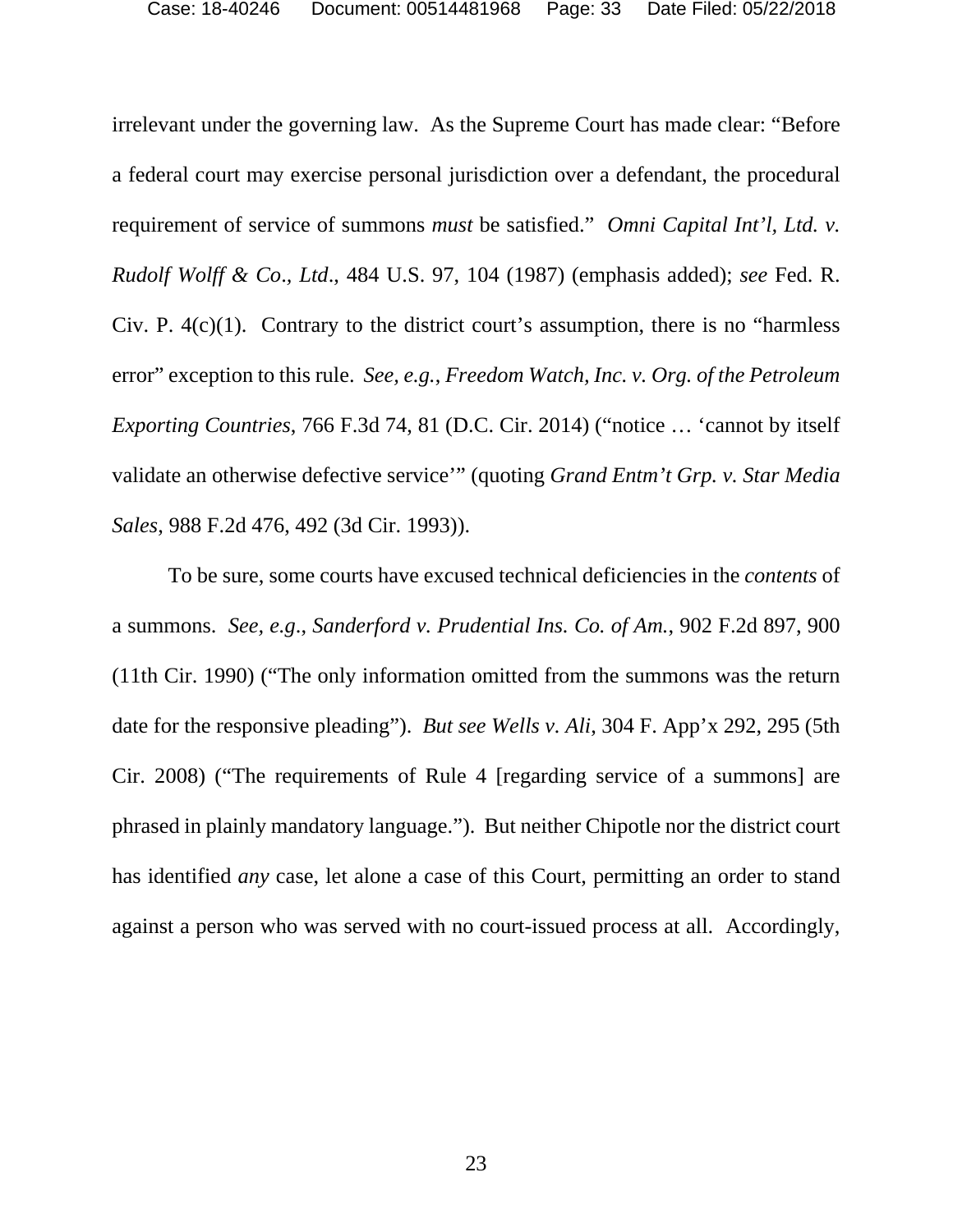even if the district court could in theory have exercised personal jurisdiction here, it nonetheless failed to acquire jurisdiction over Respondents in fact.4

## **II. Respondents Were Not Bound By The** *Nevada* **Injunction.**

## **A. The District Court Lacks Authority To Bind Respondents Under Rule 65(d)(2).**

Federal courts do not have free-wheeling authority to bind people with injunctions. Rather, Rule 65(d)(2), entitled "*Persons Bound*," determines who may be bound by an injunctive order. Fed. R. Civ. P. 65(d)(2); *see Waffenschmidt*, 763 F.2d at 717; *see also Regal Knitwear Co. v. NLRB*, 324 U.S. 9, 13-14 (1945) (explaining that language in a court's order "of course may not enlarge its scope beyond that defined by the Federal Rules of Civil Procedure"). According to that rule, an injunction "binds *only* the following" enumerated persons: (A) the parties to the case; (B) their "officers, agents, servants, employees, and attorneys"; and (C) "other persons who are in active concert or participation with anyone" in one of the prior two categories. Fed. R. Civ. P. 65(d)(2) (emphasis added). Unless Respondents fall into one

-

<sup>4</sup> This Court has sometimes identified procedural defects in contempt orders, vacated them on that basis, and then proceeded to explain why they were unwarranted on the merits as well. *See Test Masters Educ. Servs., Inc. v. Robin Singh Educ. Servs., Inc*., 799 F.3d 437, 456 (5th Cir. 2015); *Waste Mgmt. of Wash., Inc. v. Kattler*, 776 F.3d 336, 341 (5th Cir. 2015). In keeping with that approach, and in order to avoid any possible further proceedings below, Respondents respectfully suggest that, if the Court accepts Respondents' service-of-process argument, the Court should proceed to resolve Respondents' lead personal-jurisdiction argument or their merits arguments as well.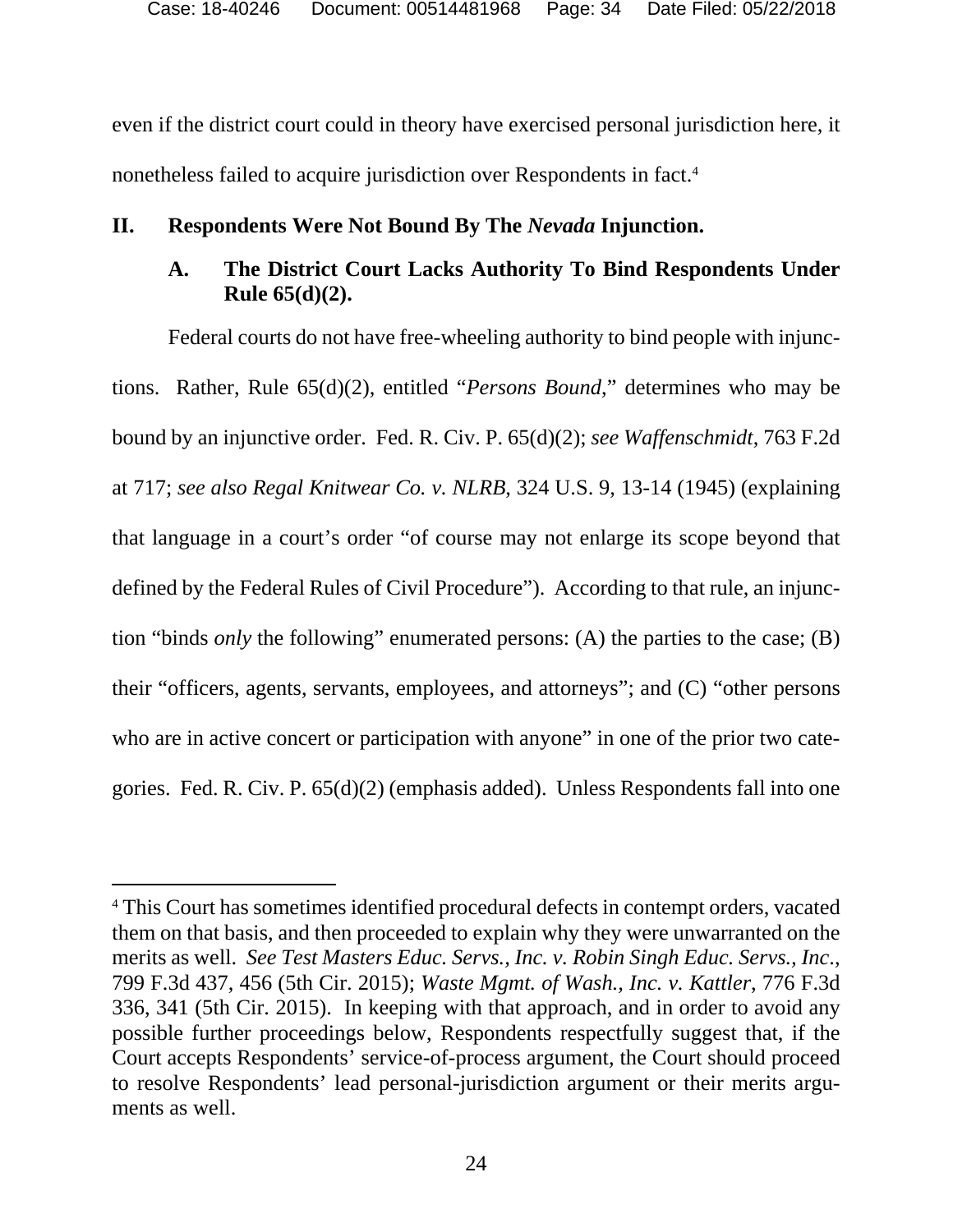of those three sets, they cannot be in contempt of the *Nevada* injunction, because the order does not bind them in the first place.

None of these three criteria is met here—and the district court did not make any finding otherwise, let alone under the applicable clear-and-convincing standard. Respondents were not parties to the *Nevada* case, under subparagraph (A). They are not "agents" of a party to that case, under subparagraph (B). And they have not acted "in active concert or participation with" a party to that case, under subparagraph (C). *See supra*, at 19. That should have been the end of the matter.

The district court circumvented this straightforward logic in two steps. First, the court omitted any mention of Rule  $65(d)(2)$ 's textual limitations in addressing whether Ms. Alvarez was bound by the *Nevada* injunction. Instead, it relied exclusively on an open-ended concept of "privity," which it drew from an out-of-context quotation of the Supreme Court's description of Rule 65(d)'s historical origins. *See*  ROA.4969; *Regal Knitwear*, 324 U.S. at 14 (explaining that Rule 65(d) "is derived from the commonlaw [sic] doctrine that a decree of injunction not only binds the parties defendant but also those identified with them in interest, in 'privity' with them, represented by them or subject to their control"). Second, the court then reasoned that Respondents are in "privity" with DOL because "DOL adequately represented [Respondents]" in the *Nevada* case. ROA.4974. That was so, the court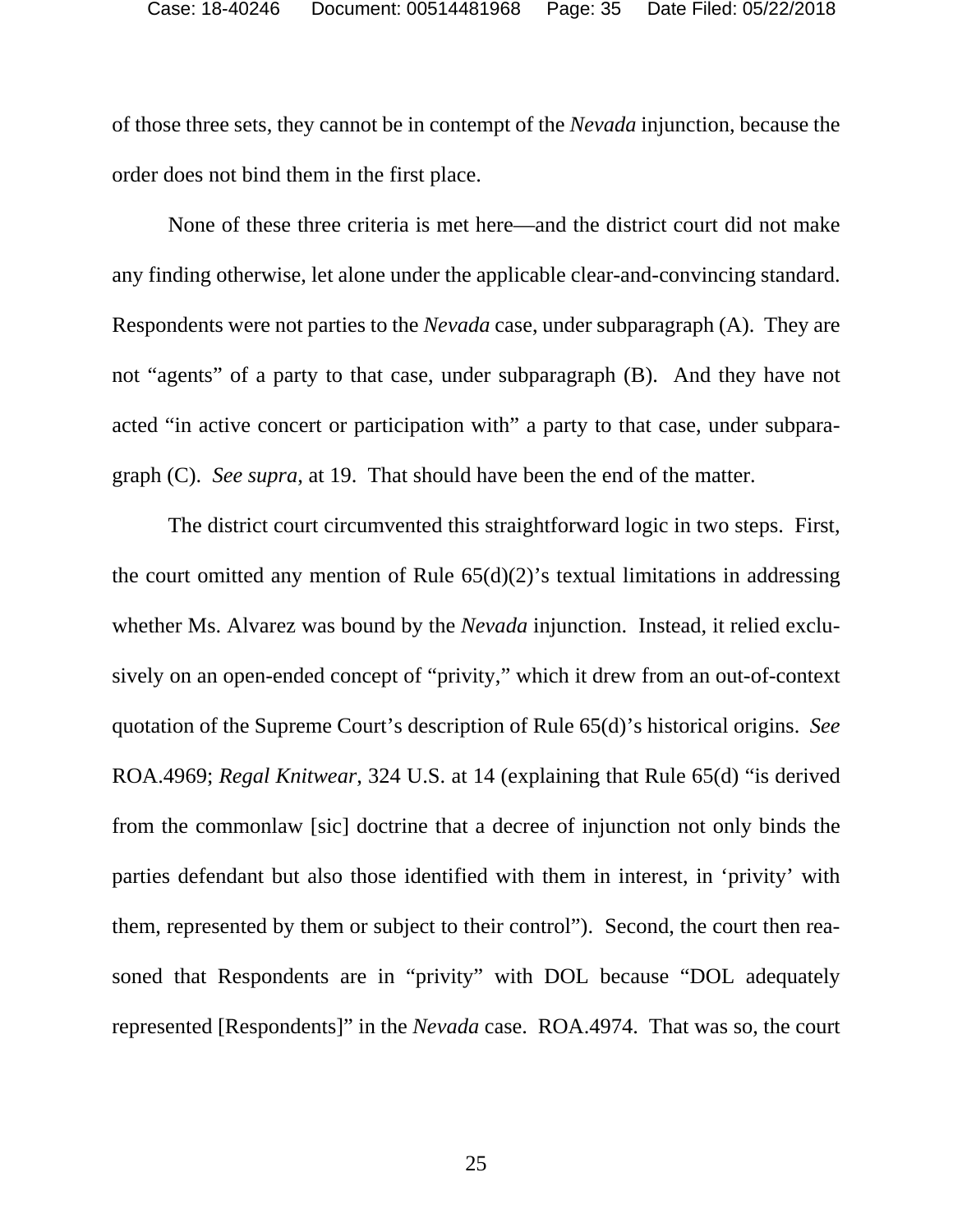thought, because DOL argued in *Nevada* that the Overtime Rule would benefit millions of workers nationwide, and because it is "common knowledge among citizens that the DOL and agencies like it represent the public at large." ROA.4974, 4977. The court thus deemed DOL's purported "representation" of Ms. Alvarez sufficient to bind Respondents under Rule 65(d)(2) and hold them in contempt—even though DOL had not purported to litigate any claims belonging to Ms. Alvarez, and even though Respondents never in any way interacted with DOL in connection with either the *Nevada* litigation or their own lawsuit in New Jersey.5

This theory is as far-fetched as it is far-reaching. First of all, a vast body of case-law from the Supreme Court and this Court makes clear that a nonparty may be held in contempt under Rule 65(d)(2) only if she actually *acts in concert with* an enjoined party (as the text of the rule reflects). *See, e.g.*, *Zenith Radio Corp. v. Hazeltine Research, Inc.*, 395 U.S. 100, 112 (1969) ("a nonparty with notice cannot be held in contempt until shown to be in concert or participation"); *Golden State Bottling Co. v. NLRB*, 414 U.S. 168, 180 (1973) (a "relationship of dependence" between a nonparty and an enjoined party is a "requisite" for binding a nonparty);

l

<sup>&</sup>lt;sup>5</sup> Below, Chipotle disavowed the "privity" theory on which the district court ultimately relied, contending instead that Ms. Alvarez is "identif[ied] in interest" with DOL. ROA.4445; *see* ROA.4968 n.5. Both formulations rest on the same purported "representation" of Ms. Alvarez's interests by DOL, and both fail for the same reasons.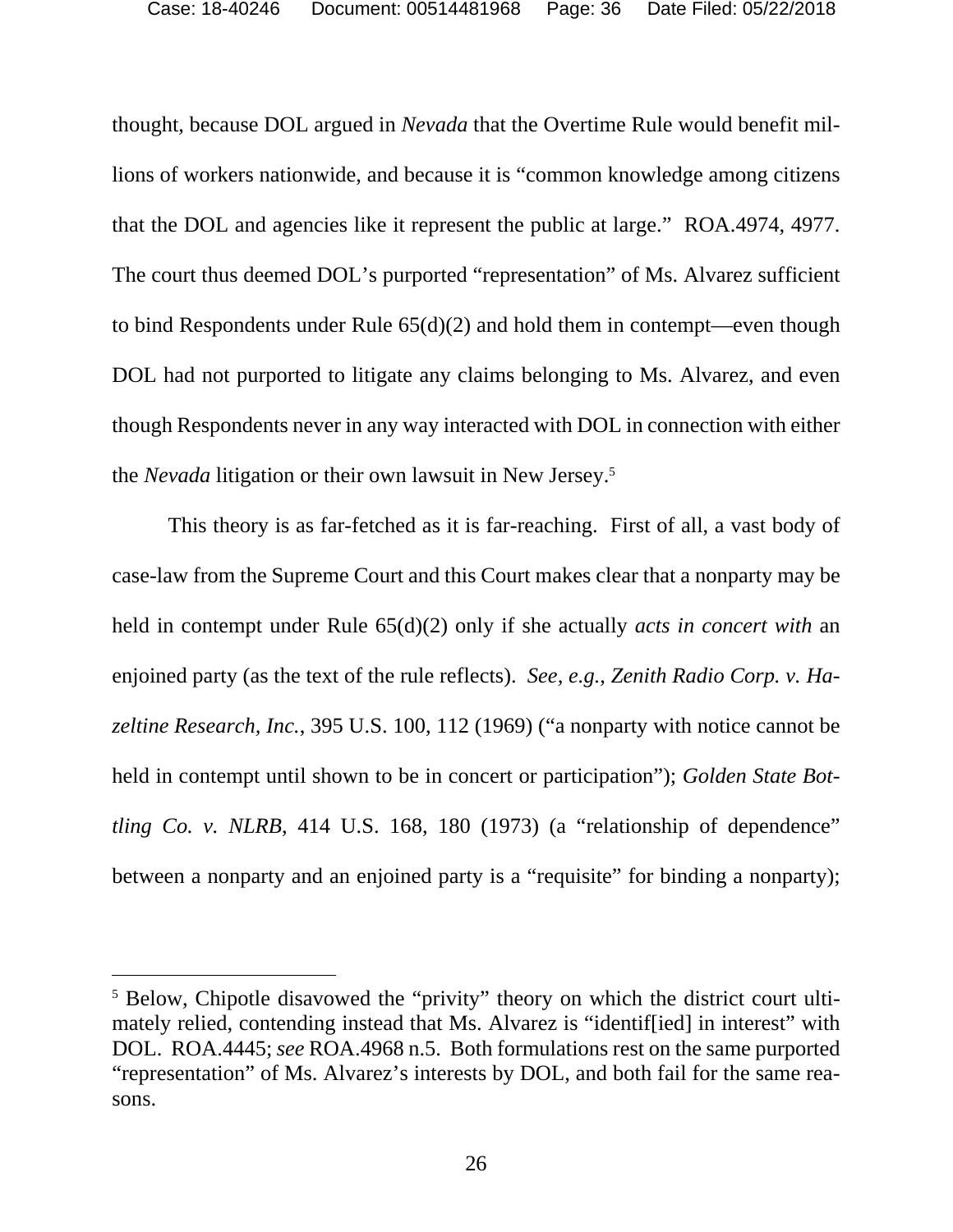*Travelhost, Inc. v. Blandford*, 68 F.3d 958, 962 (5th Cir. 1995) ("[Actions] by persons not participating with [the defendant] could not be in violation of a valid injunction entered by the district court."); *Parker*, 960 F.2d at 546 ("if a nonparty is not merely acting on behalf of the defendant, then rule 65(d) does not authorize jurisdiction over the party" (quotation marks omitted)); *Waffenschmidt*, 763 F.2d at 718 (same); *see also Whitcraft v. Brown*, 570 F.3d 268, 272 (5th Cir. 2009) ("[G]ood faith is relevant to whether a non-party knowingly aided or abetted another in violating a court order.").<sup>6</sup>

In addition to matching the rule's text, this longstanding interpretation of the rule also gives effect to the balance the rule was designed to strike. As the Supreme Court has explained, Rule 65(d) aims to ensure "that defendants may not nullify a decree by carrying out prohibited acts through aiders and abettors." *Regal Knitwear*,

-

<sup>6</sup> The law in other circuits is to the same effect. *See, e.g.*, *NBA Props., Inc. v. Gold*, 895 F.2d 30, 33 (1st Cir. 1990) (Breyer, J.) (explaining that nonparties cannot be in "'active concert or participation with'" parties if they are "legally separate persons" and "took no positive action 'aiding or abetting' [the parties]"); *Sheet Metal Contractors Ass'n of N. N.J. v. Sheet Metal Workers' Int'l Ass'n*, 157 F.3d 78, 83 (2d Cir. 1998) (explaining that Rule  $65(d)(2)$ 's "'in active concert' language prevents non-parties from assisting [a] *party* to evade an order"); *Indep. Fed'n of Flight Attendants v. Cooper*, 134 F.3d 917, 920 (8th Cir. 1998) (reversing contempt finding because there was no evidence that the purported contemnor "acted in concert with [the enjoined party] to help her violate the district court's preliminary injunction"); *Reliance Ins. Co. v. Mast Const. Co*., 84 F.3d 372, 377 (10th Cir. 1996) (explaining that Rule 65(d)(2) "encompasses those situations where a nonparty with actual notice aids or abets a named defendant or his privy in violating the order").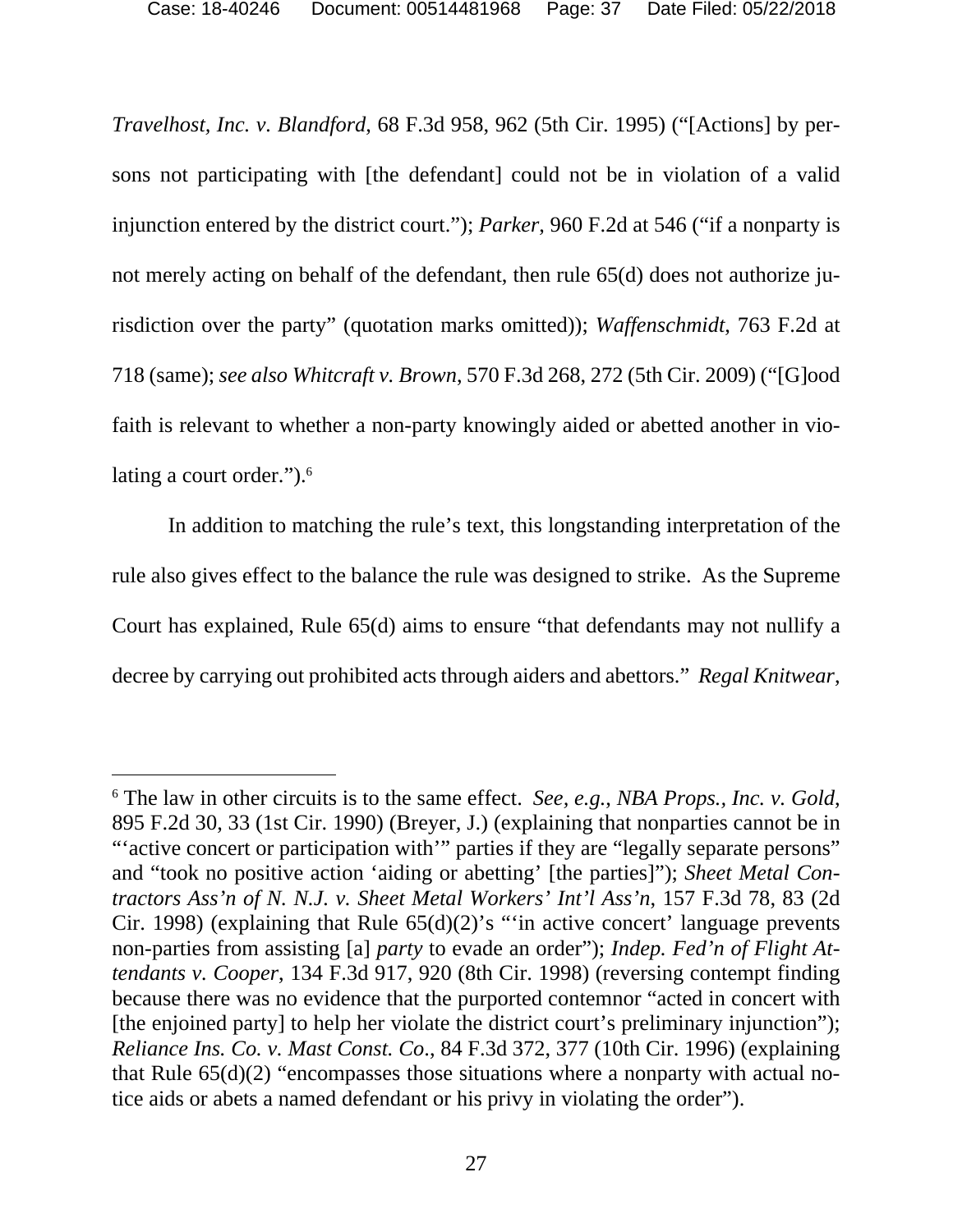324 U.S. at 14. Just as important, however, the rule prohibits "injunctions so broad as to make punishable the conduct of persons who act independently and whose rights have not been adjudged according to law." *Golden State Bottling Co*., 414 U.S. at 180 (quotation marks and alterations omitted). When (as here) a nonparty is not even alleged to be acting on behalf of any enjoined party, the interest in protecting a judgment from circumvention by a party does not apply at all, and the interest in protecting the rights of nonparties applies with full force.

A recent decision on which the district court relied helpfully crystallizes the very narrow circumstances in which a nonparty may be bound and held in contempt under Rule 65(d)(2). *See Nat'l Spiritual Assembly of Baha'is of U.S. Under Hereditary Guardianship, Inc. v. Nat'l Spiritual Assembly of Baha'is of U.S., Inc.*, 628 F.3d 837, 849 (7th Cir. 2010); ROA.4969-70. As the Seventh Circuit explained in that case, setting aside special rules for corporate successors-in-interest, a nonparty may be bound only in two circumstances: if she is an "aider[] and abettor[]," or if she is "legally identified with the enjoined party." 628 F.3d at 853. As to the latter category, the court repeatedly "emphasiz[ed] that due process requires an *extremely close identification*." *Id.* at 854 (emphasis added). When a party seeks to bind a "nonparty 'key employee'" of an enjoined entity, for example, due process will be satisfied only if the employee "had substantial discretion, control, and influence over the enjoined organization—both in general and with respect to its participation in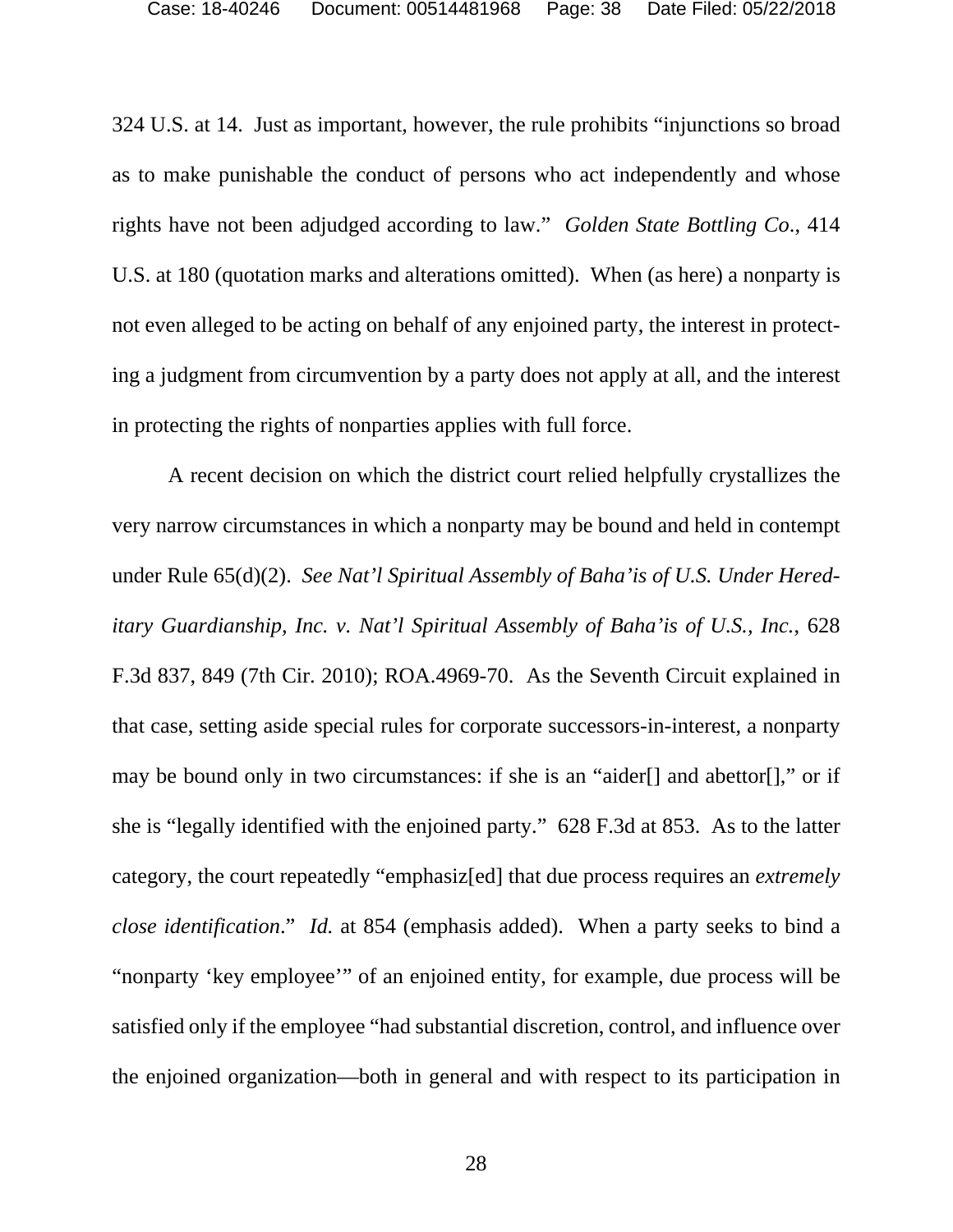the underlying litigation." *Id.*; *see id.* at 853 (requiring "such significant control over the organization *and* the underlying litigation that it is fair to say that the nonparty had his day in court when the injunction was issued"). Under this demanding test, even a *high-ranking official of the Department of Labor* would not be bound by the *Nevada* injunction unless he or she personally exercised control over the *Nevada*  litigation. Surely, then, Respondents, a private citizen and her counsel, cannot be bound either.

In addition to contravening settled law, the district court's proposed expansion of Rule 65(d)(2) would have staggering consequences. Every nationwide injunction against the federal government would apparently operate as an injunction against each of the tens or even hundreds of millions of people (and, often, corporate entities) that the relevant agency purports to serve—such that each of those nonparties could be held in contempt and disciplined for noncompliance with what the court believes to be the thrust of its order. This Court should not lightly embrace a legal theory that effectively empowers a single district judge to enjoin—and then potentially hold in contempt—tens of millions of nonparties throughout the country. *Cf. Int'l Union, United Mine Workers v. Bagwell*, 512 U.S. 821, 831 (1994) (explaining that the contempt power is "uniquely … liable to abuse" because "[c]ontumacy often strikes at the most vulnerable and human qualities of a judge's temperament" (internal quotation marks and alterations omitted)). These consequences of the district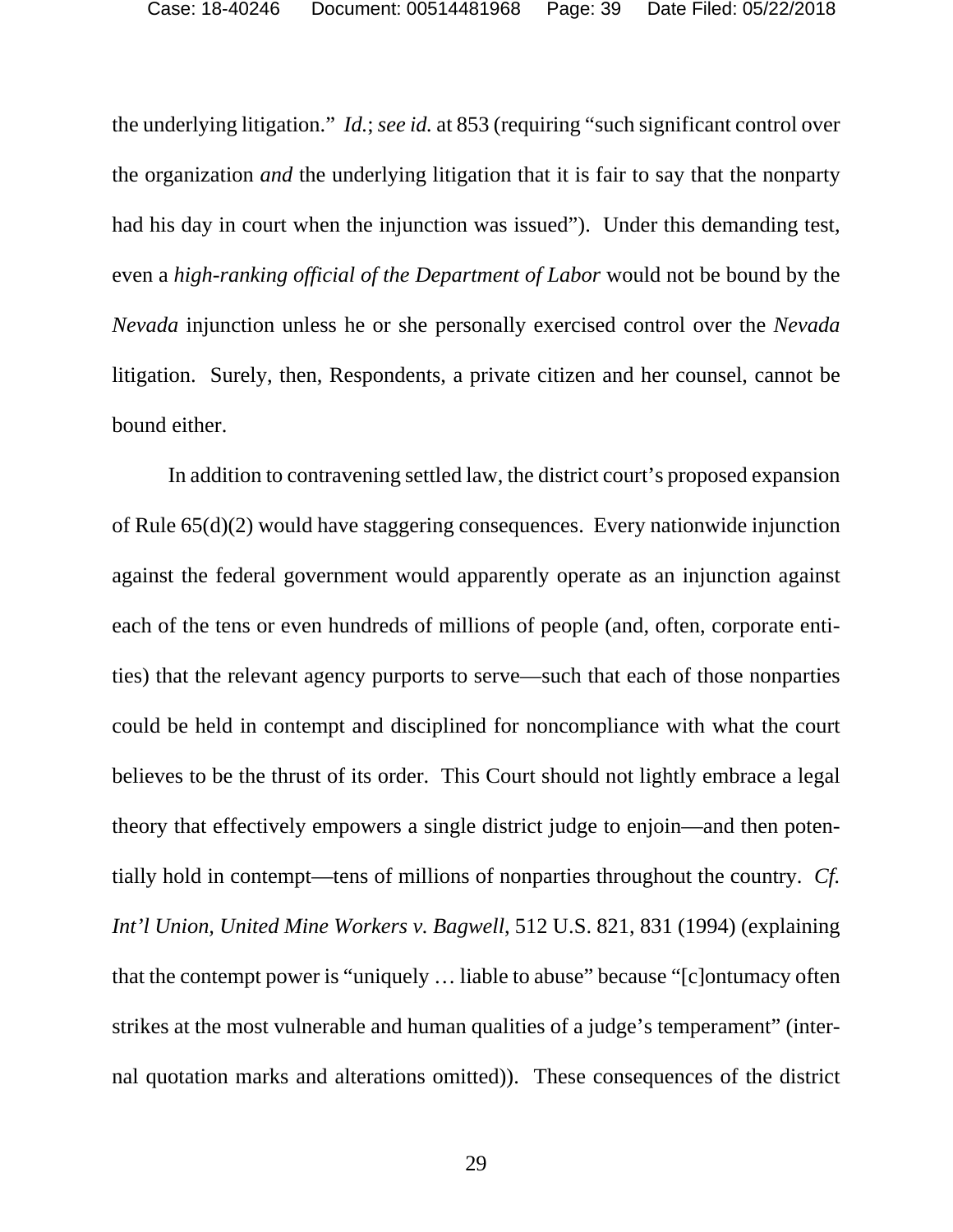court's theory are particularly remarkable set against the backdrop of the ongoing debate over the propriety of even nationwide injunctions that bind *only* the federal government.7 Whether or not it is sometimes proper for a district court to enjoin the government's enforcement of a policy in all places and all cases, the new breed of injunction contemplated by the district court's order makes those controversial injunctions appear tame by comparison. Finally, and perhaps most troubling, threatening millions of people (and their lawyers) with contempt will chill the assertion of novel arguments to vindicate legitimate claims and impede the development of the law. *Cf. United States v. Mendoza*, 464 U.S. 154, 160 (1984) (rejecting a preclusion rule that "would substantially thwart the development of important questions of law by freezing the first final decision rendered on a particular legal issue"). For all of these reasons, in addition to being foreclosed by Rule 65(d)(2) and its longstanding judicial construction, the district court's theory is profoundly ill-advised.

## **B. The Governmental Preclusion Cases Cited By The District Court Are Irrelevant.**

To support its theory that Ms. Alvarez is in "privity" with DOL, the district court appealed to decades-old cases concerning the scope of the claim-preclusive

 $\overline{a}$ 

<sup>7</sup> *See, e.g.*, Jeff Sessions, *Nationwide Injunctions Are a Threat to Our Constitutional Order*, National Review (Mar. 10, 2018), https://goo.gl/hQx1rD; Samuel L. Bray, *Multiple Chancellors: Reforming the National Injunction*, 131 Harv. L. Rev. 417 (2017).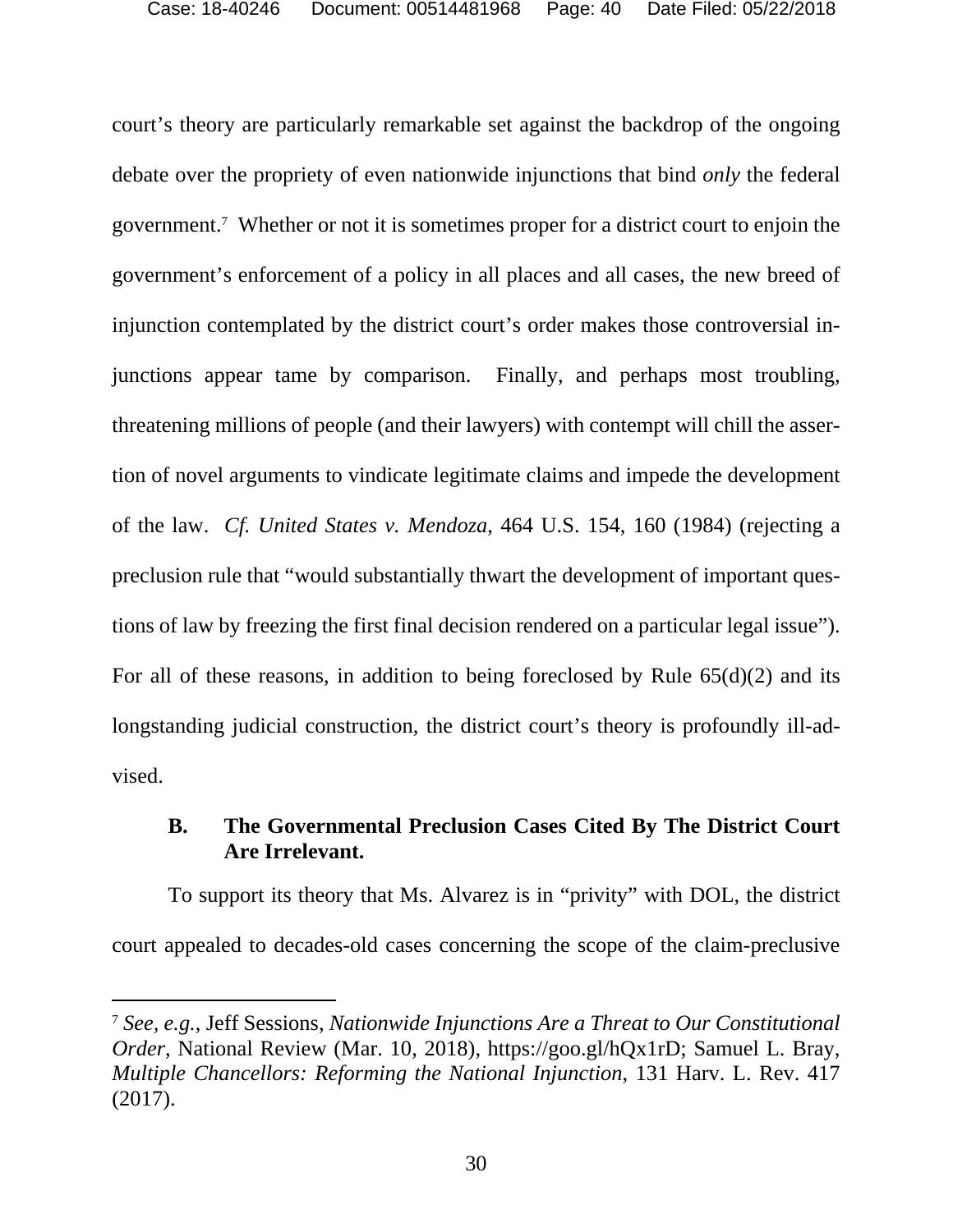effect of a judgment, and particularly to *Southwest Airlines Co. v. Texas International Airlines, Inc.*, 546 F.2d 84 (5th Cir. 1977). This reasoning wholly fails to justify the district court's contempt finding. First of all, preclusion is relevant only as a potential *defense in the Alvarez action*—a matter for the U.S. District Court for the District of New Jersey to resolve. The court below had no right to wrest that issue from the hands of the New Jersey court and decide a perceived preclusion question itself—much less through the expedient of punishing Respondents for asserting their claims at all. *See, e.g.*, *In re Jimmy John's Overtime Litig.*, 877 F.3d 756, 766 (7th Cir. 2017) ("the potential effect of one suit on [another] does not justify an injunction," because a preclusion defense in the second suit offers a "less drastic means" of addressing the same concern (internal quotation marks omitted)); *see also*  18 Charles Alan Wright et al., *Federal Practice and Procedure* § 4405.1, Westlaw (3d ed., updated Apr. 2018) (explaining that a court may bar litigation in another forum to protect the preclusive effect of its own judgment only when "defensive assertion of res judicata [is] found inadequate").

Even if preclusion law furnished the relevant standards here, however, the district court's preclusion theory also fails on its own terms. First, the Supreme Court has "rejected … unanimously" the "theory of 'virtual representation' based on 'identity of interests and some kind of relationship between parties and nonparties.'" *Smith v. Bayer Corp.*, 564 U.S. 299, 315 (2011) (citation omitted). And while the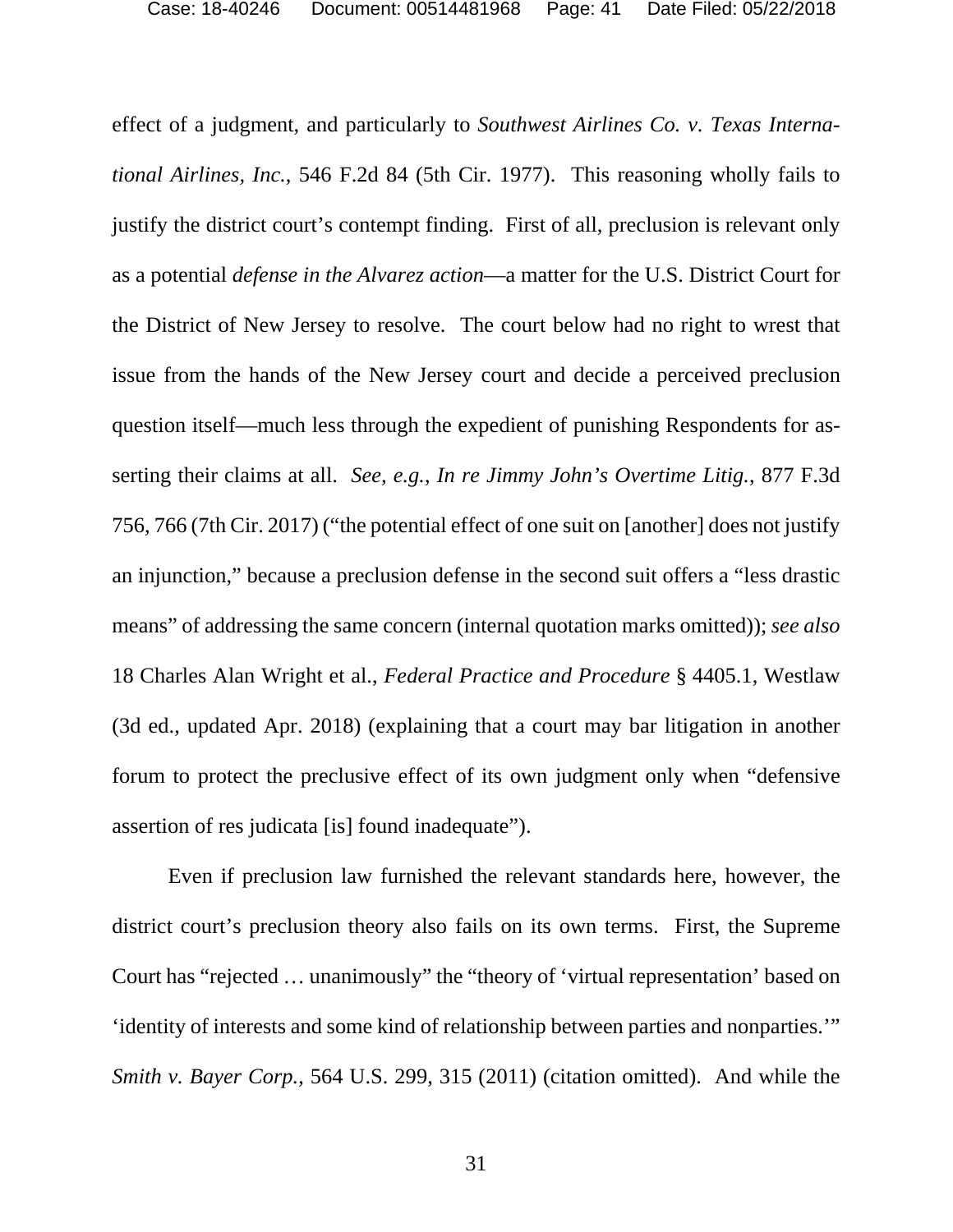district court noted the Supreme Court's statement that preclusion may apply when a nonparty was "adequately represented" in a prior suit, the court omitted the portion of the same sentence explaining that this is so only "in certain limited circumstances"—such as a "properly conducted class action" or a suit brought by a trustee. *Taylor v. Sturgell*, 553 U.S. 880, 894 (2008) (internal quotation marks omitted); ROA.4970. The Supreme Court stressed this limitation again in *Smith*, explaining that nothing less than a duly certified class action would have the effect described in *Taylor*. *See Smith*, 564 U.S. at 312-16; *see also id.* at 312-13 ("A court's judgment binds only the parties to a suit, subject to a handful of discrete and limited exceptions. The importance of this rule and the narrowness of its exceptions go hand in hand." (citation omitted)). Indeed, long before *Taylor* and *Smith*, this Court emphasized that any "virtual representation" theory must be kept within "strict confines." *Benson & Ford, Inc. v. Wanda Petrol. Co.*, 833 F.2d 1172, 1175 (5th Cir. 1987) (quotation marks omitted). As an example of just "how narrowly" that preclusion theory had been construed, this Court pointed to *Freeman v. Lester Coggins Trucking, Inc.*, 771 F.2d 860 (5th Cir. 1985), which held that the same person was entitled to relitigate the same defendant's negligence for the same accident through the same lawyer so long as he was acting as a representative of a different family member in each case. *Benson & Ford*, 833 F.2d at 1175.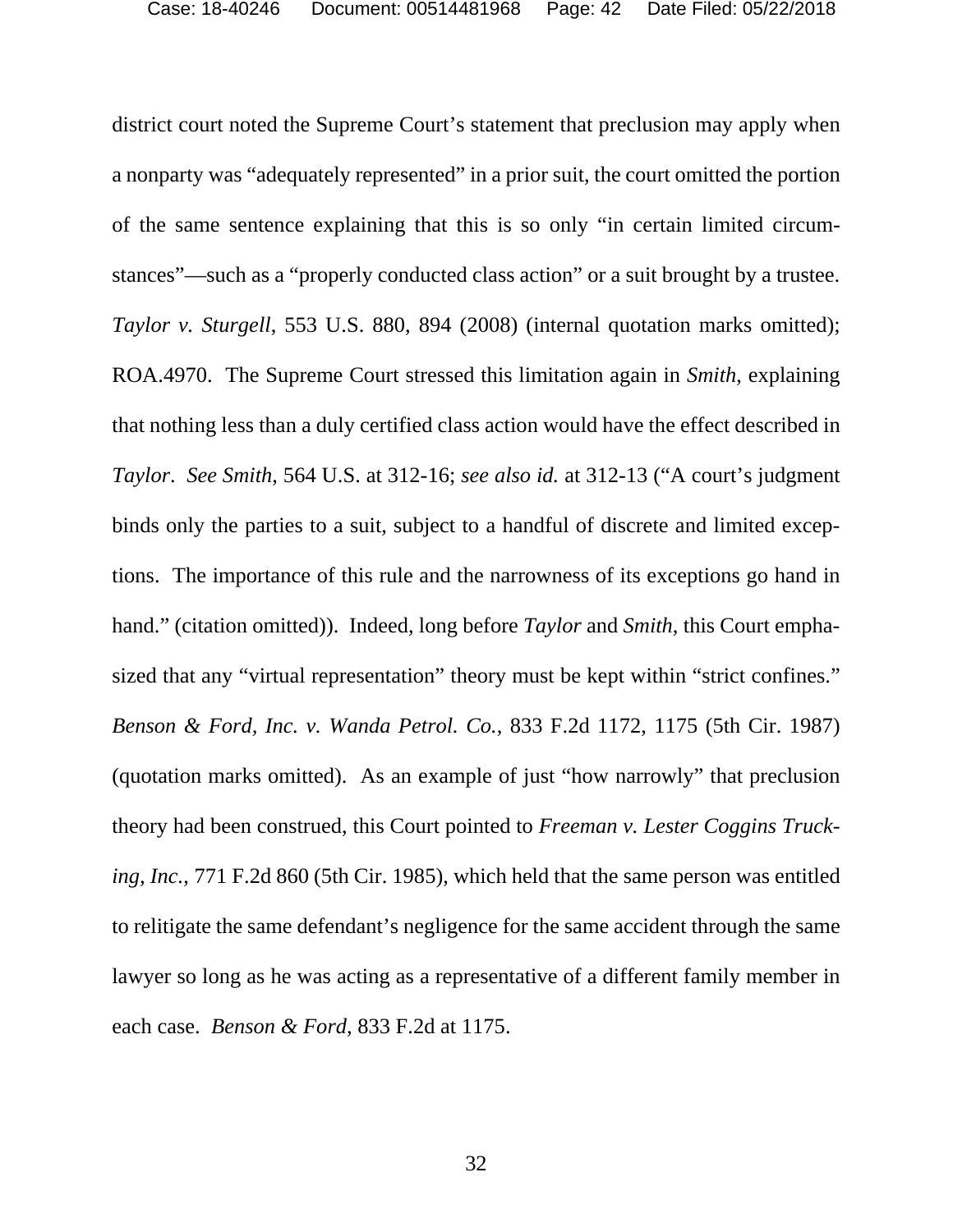Second, the narrow theory of governmental preclusion applied in cases such as *Southwest Airlines* has no relevance here. Although governments sometimes "may represent private interests in litigation, precluding relitigation," *Southwest Airlines*, 546 F.2d at 98, that rule has always been limited to suits involving only common public rights. *See, e.g.*, *City of Tacoma v. Taxpayers of Tacoma*, 357 U.S. 320, 341 (1958) (unsuccessful state litigation to protect state-owned fishery resources was preclusive of citizens' successive litigation to protect those same resources). The rule does not operate to extinguish personal causes of actions for damages, such as are at issue here.<sup>8</sup>

Indeed, *Southwest Airlines* itself clearly explains the critical distinctions. In that case, the City of Dallas tried to enforce a local ordinance and ban Southwest Airlines from an airfield, but a federal court issued a declaratory judgment affirming the airline's right to remain. *Southwest Airlines*, 546 F.2d at 87-88. Other airlines then brought their own action seeking to bar Southwest's use of the airfield based on the same ordinance. *Id.* at 88. This Court enumerated three facts that together made it appropriate to preclude the second suit: (1) the airlines "d[id] not claim a

 $\overline{a}$ 

<sup>&</sup>lt;sup>8</sup> In fact, extending the governmental preclusion theory to personal monetary claims would violate the well-established due process rights of those whose claims are extinguished, at least absent special procedural protections not present here. *See Taylor*, 553 U.S. at 897-98; *Richards v. Jefferson Cty.*, 517 U.S. 793, 803-05 (1996); *Phillips Petroleum Co. v. Shutts*, 472 U.S. 797, 811-12 (1985).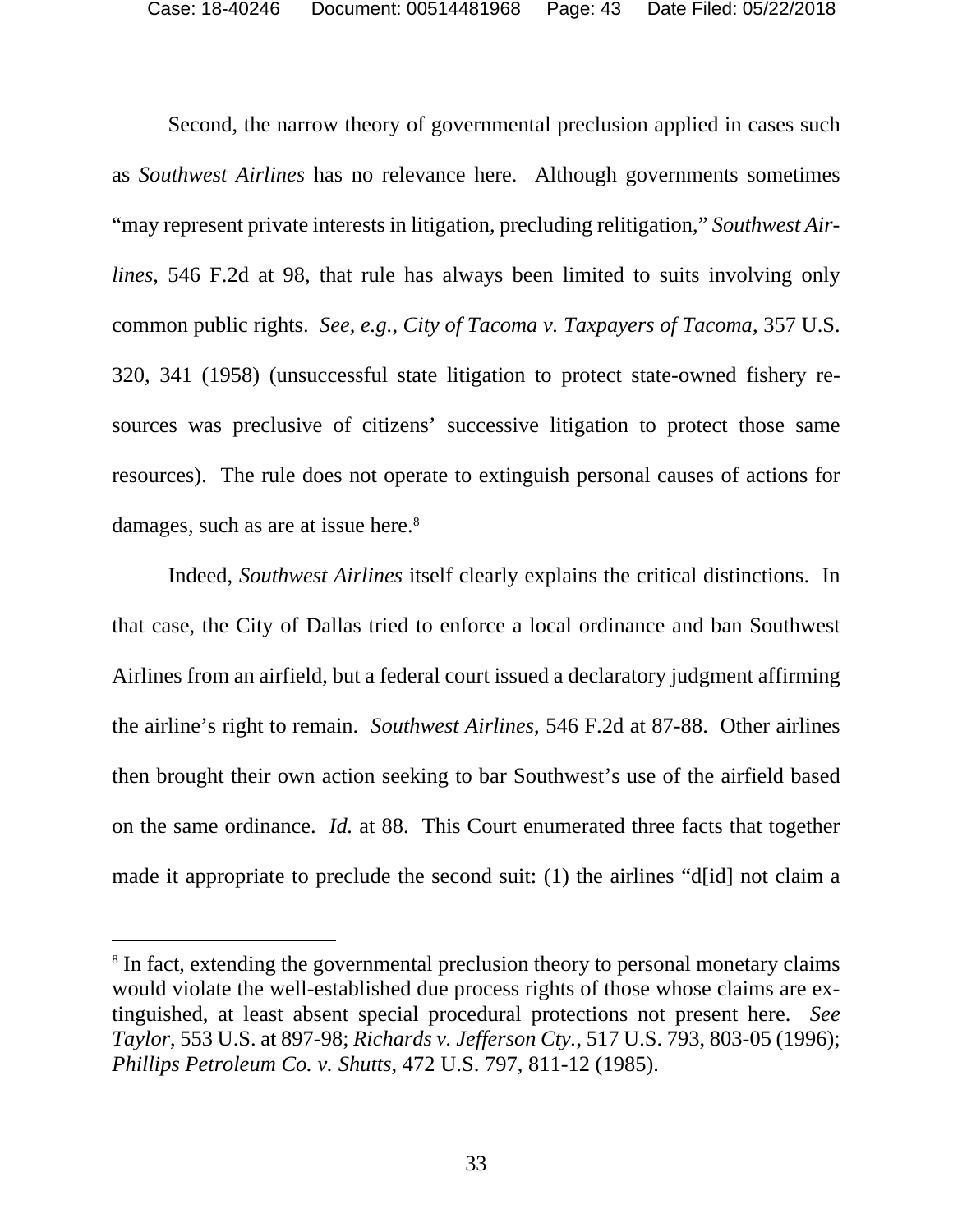breach of legal duty by Southwest, apart from the alleged violation of the general duty to obey valid ordinances"; (2) they "request[ed] the same remedy denied" the government; and (3) the ordinance at issue "d[id] not establish a statutory scheme looking toward private enforcement." *Id*. at 100. As *Southwest Airlines* took pains to explain, however, the law *does* grant "[p]ermission to relitigate" to "the private plaintiff who would vindicate a breach of duty owed specifically to the plaintiff or who would recover under a statutory system of remedies that may contemplate enforcement of private interests both by a public agency and the affected private parties." *Id.* (internal quotation marks and alteration omitted). Thus, as an example of claims that are not precluded, the Court pointed to private employment discrimination suits under Title VII, which seek remedies for an employer's breach of "distinct legal duties owed individual employees." *Id.* at 98 (discussing *Rodriguez v. E. Tex. Motor Freight*, 505 F.2d 40, 65-66 (5th Cir. 1974), *vacated on other grounds,* 431 U.S. 395 (1977)).

Respondents' FLSA action is the opposite of *Southwest Airlines* in every respect this Court deemed relevant. Respondent Alvarez undeniably aims to vindicate a duty owed by Chipotle specifically to her; she seeks money damages never sought by the government; and she does so pursuant to a statutory scheme that specifically authorizes enforcement by private parties. *See* 29 U.S.C. § 216(b) ("Any employer who violates the provisions of section 206 or section 207 of this title shall be liable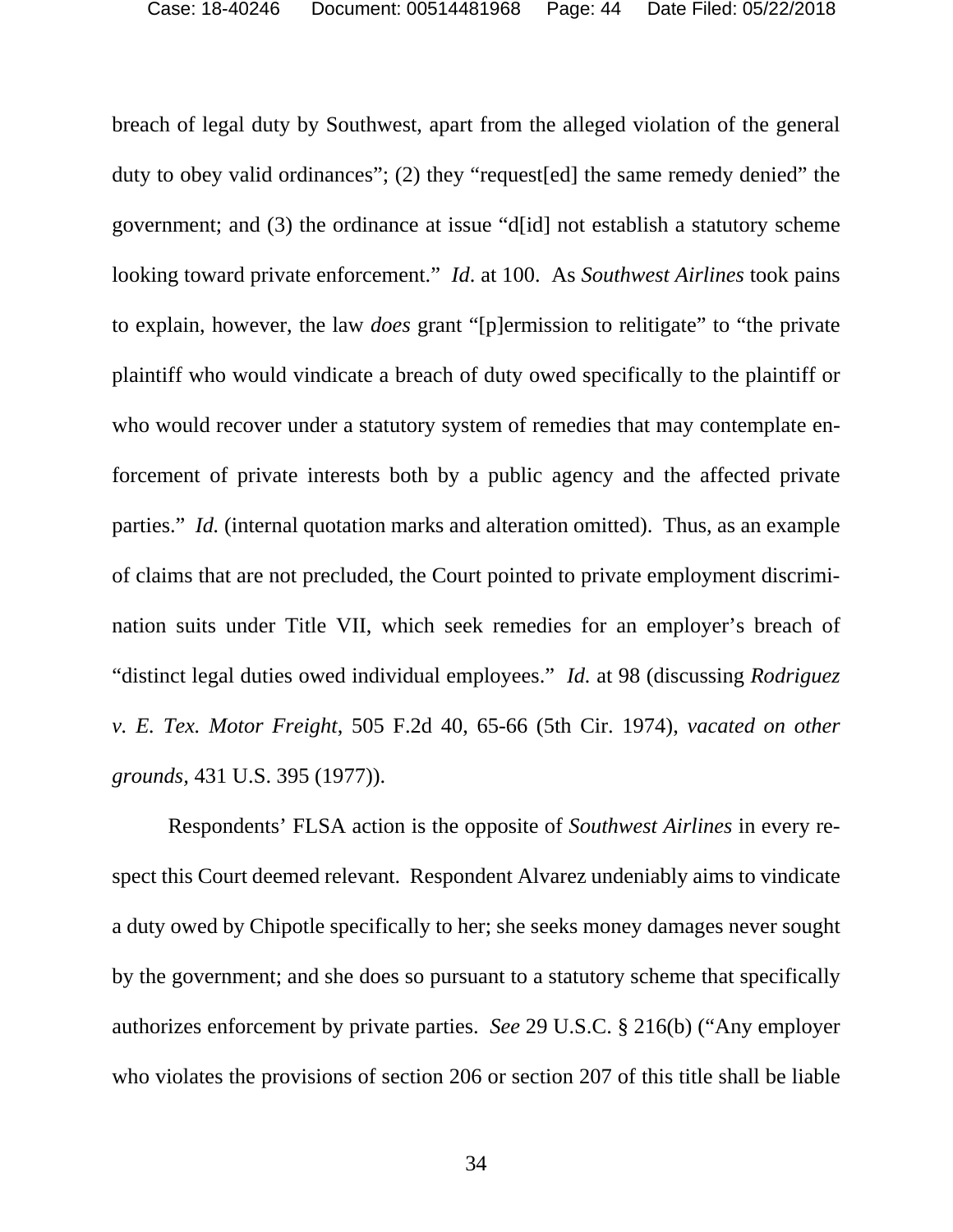to the employee or employees affected").9 As *Southwest Airlines* recognized, such claims are not precluded by governmental litigation. 546 F.2d at 100; *see, e.g.*, *Sam Fox Publ'g Co. v. United States*, 366 U.S. 683, 689 (1961) (holding that "a person whose private interests coincide with the public interest in government antitrust litigation is nonetheless not bound by the eventuality of such litigation," because antitrust laws permit "private suits for injunctive relief or for treble damages"); *see also Benson & Ford*, 833 F.2d at 1176 (explaining that *Southwest Airlines* is irrelevant when a later-in-time plaintiff "pursues only its own cause of action to which it has a legal right"). Thus, even if preclusion law provided the relevant standards here, controlling principles of preclusion law make clear that the New Jersey action would not be precluded by the *Nevada* litigation anyway.

Finally, the district court's reliance on governmental preclusion is particularly odd because the government was the *defendant* in *Nevada*, and Chipotle was not a

 $\overline{a}$ 

<sup>&</sup>lt;sup>9</sup> The district court appears to have thought that the FLSA protects only common public rights because—in legislative findings justifying the statute under the Commerce Clause—Congress described the law as promoting the "general well-being of workers." 29 U.S.C. § 202(a); *see* ROA.4976. Those findings are irrelevant. Indeed, the employment discrimination laws distinguished in *Southwest Airlines* have broad social objectives as well. *See Griggs v. Duke Power Co.*, 401 U.S. 424, 429 (1971) (the "objective of Congress in the enactment of Title VII … was to achieve equality of employment opportunities"). All that matters is that the FLSA, like Title VII, achieves its aims in part by creating enforceable legal duties owed by employers to their employees, rather than simply imposing compliance obligations owed to the government or the public at large.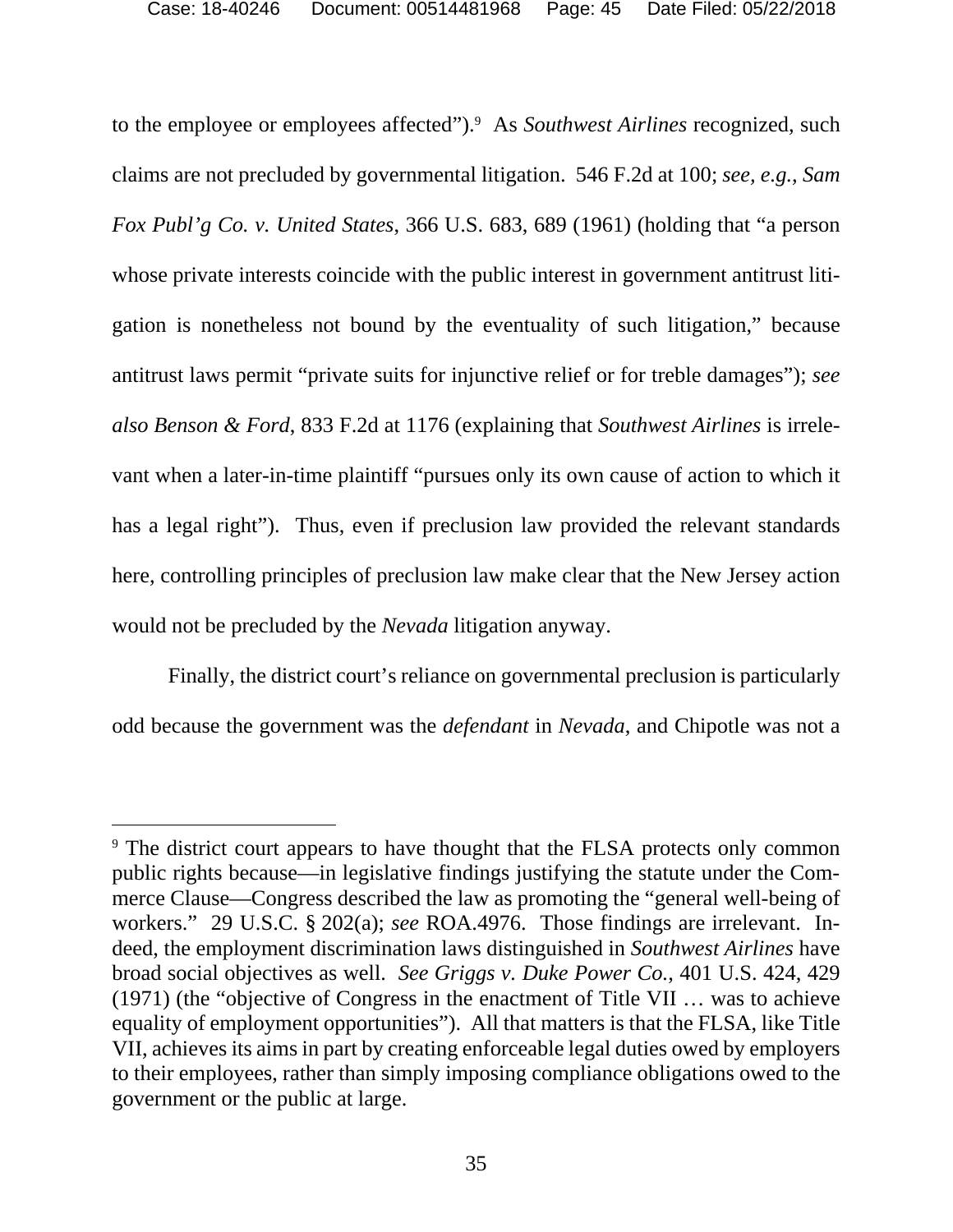party to the case at all. Precisely because Nevada and other States obtained a preemptive nationwide injunction against DOL enforcement of the Overtime Rule, DOL never initiated any litigation in its enforcement capacity on behalf of or against Ms. Alvarez, Chipotle, or anyone else. Unlike *Southwest Airlines* and similar cases, therefore, this case involves no attempt by "private parties [to] … relitigate to enforce an ordinance after the public body fails in its attempt to enforce the same ordinance." *Benson & Ford*, 833 F.2d at 1176 (describing *Southwest Airlines*). The logic of those cases plainly could not apply where, as here, Ms. Alvarez's rights were never asserted against Chipotle by any governmental entity in the first place.

For all of these reasons, the district court had no authority to bind Respondents to the *Nevada* injunction under Rule 65(d)(2), and Respondents cannot be held in contempt of that injunction. Likewise, the court had no authority to "affirm" in the decision below that the *Nevada* injunction "(1) applies to Alvarez and to all proposed plaintiffs similarly situated to her and (2) bars her from enforcing the Final Rule on behalf of herself and on behalf of all others similarly situated to her." ROA.4982. Aside from the fact that the preliminary injunction at issue has long since been superseded, *see supra*, at 5 n.2, the district court has no more power to bind Ms. Alvarez (or the millions of other employees "similarly situated" to her) today than it had when it entered the preliminary injunction in the first place.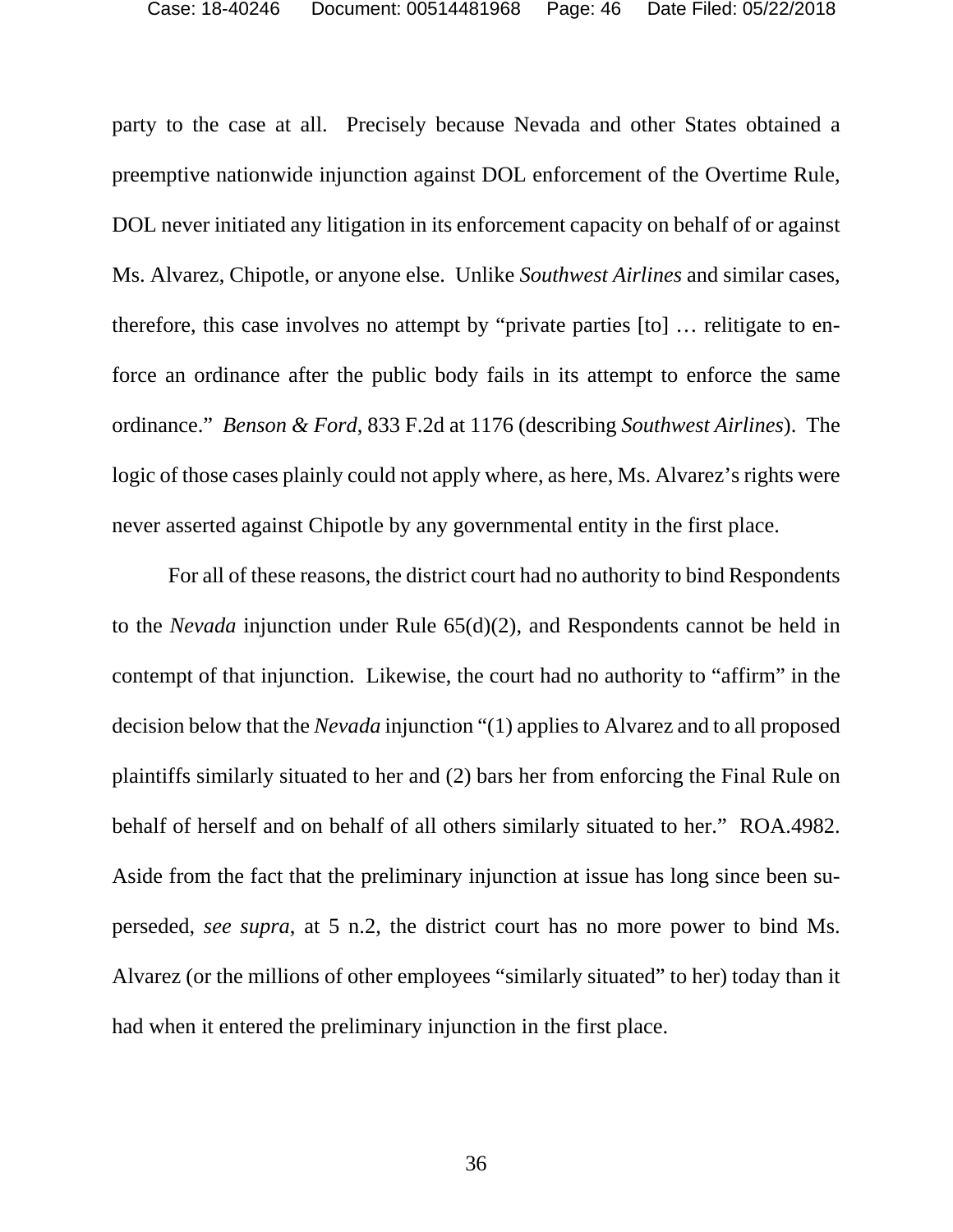## **III. The** *Nevada* **Injunction Did Not Clearly Bar The Filing Of Private Lawsuits.**

Even if the *Nevada* injunction somehow bound Respondents under Rule 65(d)(2), Respondents *still* could not be in contempt of that order unless they "violate[d] a definite and specific" instruction embodied in it. *SEC v. First Fin. Grp. of Tex., Inc.*, 659 F.2d 660, 669 (5th Cir. 1981). This requirement flows from Rule  $65(d)(1)$ , which requires "[e]very order granting an injunction" to "state its terms specifically" and "describe in reasonable detail … the act or acts restrained or required." Fed. R. Civ. P. 65(d)(1). As the Supreme Court has explained: "Since an injunctive order prohibits conduct under threat of judicial punishment, basic fairness requires that those enjoined receive *explicit* notice of *precisely* what conduct is outlawed." *Schmidt v. Lessard*, 414 U.S. 473, 476 (1974) (emphasis added); *see also NBA Props., Inc. v. Gold*, 895 F.2d 30, 32 (1st Cir. 1990) (Breyer, J.) (stressing the "unbroken lines of authority that caution us to read court decrees to mean rather precisely what they say," and explaining that "we must read any ambiguities or omissions in such a court order as redounding to the benefit of the person charged with contempt" (internal quotation marks and alteration omitted)). Importantly, the district court is entitled to no deference with respect to its interpretation of the *Nevada* injunction under this standard. *See Hornbeck Offshore Servs*., 713 F.3d at 792. What matters is not what the district court had in mind, but what third parties would definitely have understood the order to specifically prohibit.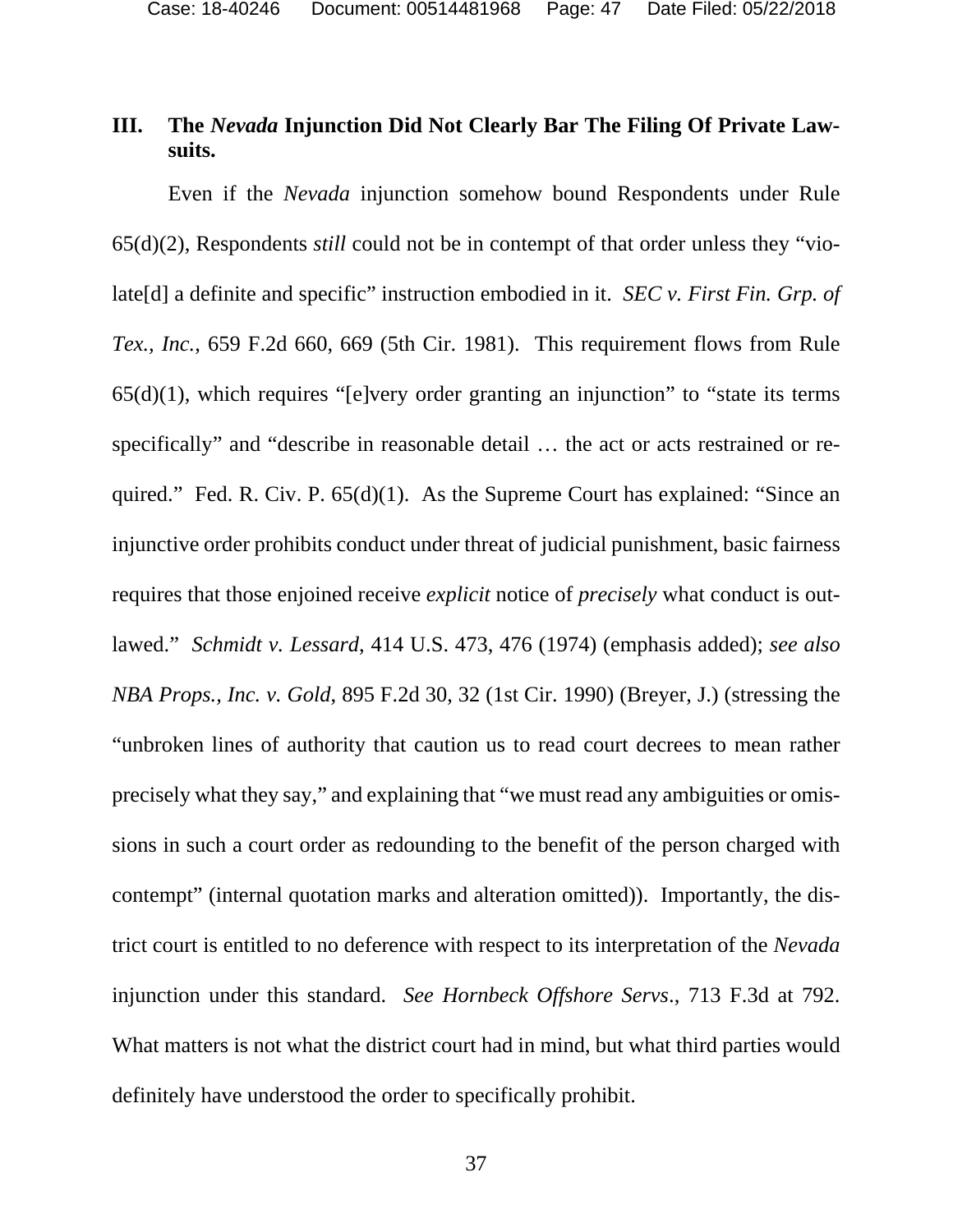Judged by that standard, the *Nevada* injunction did not bar Respondents from advancing their own legal claims based on the Overtime Rule. Indeed, it was not even clear that the *Nevada* order stopped the Overtime Rule from taking legal effect. To be sure, the court's order stated that it "enjoin[ed]" the Overtime Rule. ROA.3843. But, as the Supreme Court has explained, injunctions by definition run to people or other actors, not to rules or similar enactments. *See Nken v. Holder*, 556 U.S. 418, 428-29 (2009) (explaining that an injunction "is directed at someone, and governs that party's conduct," whereas a stay "temporarily suspend[s]" the underlying "order or judgment in question"). Thus, in keeping with the nature of injunctions, the *Nevada* court clarified in the very next sentence of its order that, "*[s]pecifically*, *Defendants* [i.e., DOL and its officials] are enjoined from *implementing and enforcing*" the Overtime Rule. ROA.3843 (emphasis added). It was not unreasonable for Respondents to interpret that sentence as reflecting the district court's recognition that the nature and proper function of an injunction is to bar some action by some actor, rather than to stay or vacate a legal enactment. In fact, another district court recently cited the *Nevada* injunction as a paradigm of an order barring a party's *enforcement* of a legal rule, and distinguished this form of remedy from depriving an enactment itself of its self-executing legal effects. *See Owen v. City of Portland*, 236 F. Supp. 3d 1288, 1297-98 (D. Or. 2017); *see also League of Women*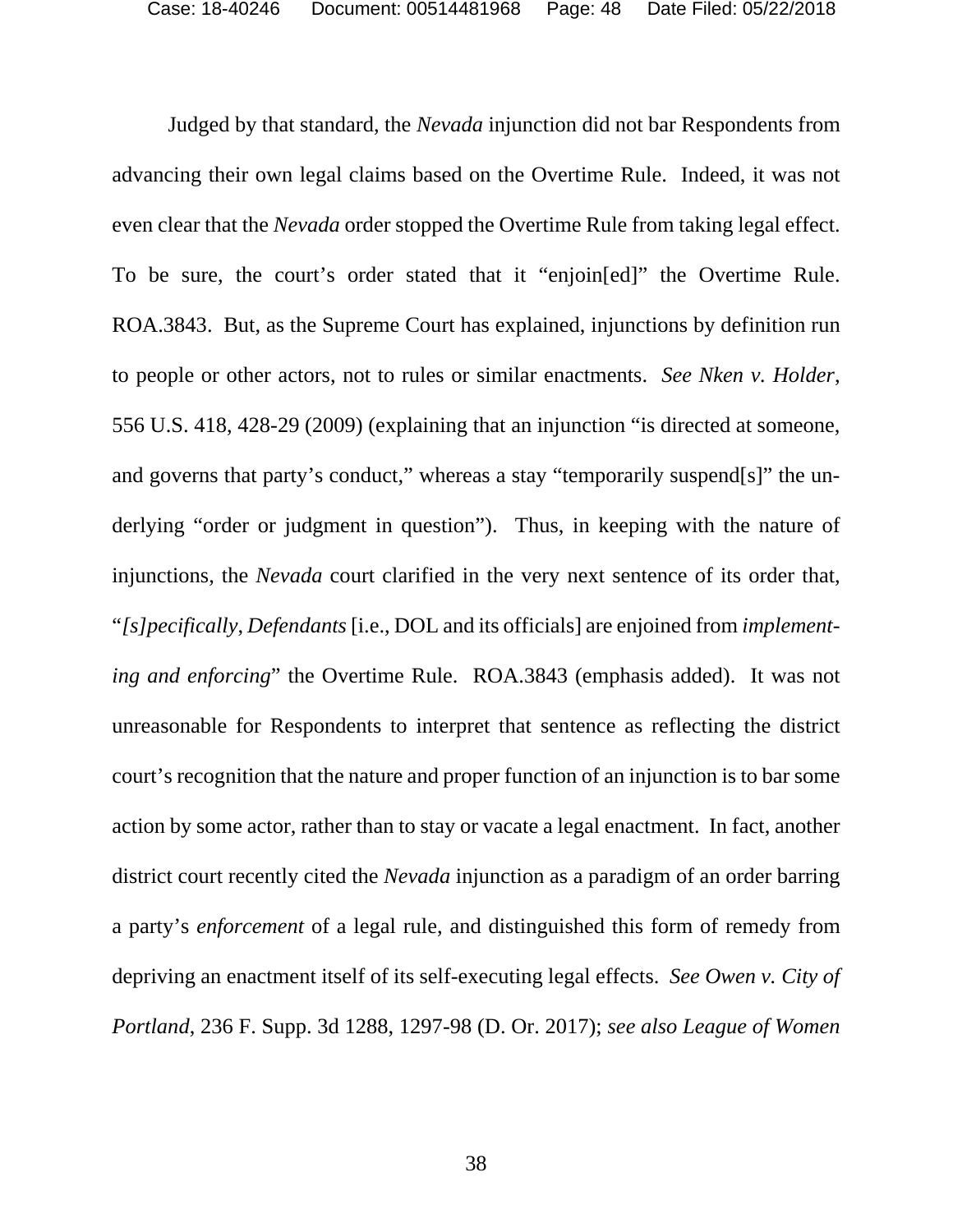*Voters of the U.S. v. Newby*, 838 F.3d 1, 15 (D.C. Cir. 2016) (explaining that a "preliminary injunction did not vacate the [agency regulations], but merely prohibits [the agency] from giving them effect").

 Furthermore, if the *Nevada* court intended to delay even the automatic legal effects of the Overtime Rule that are triggered by the FLSA's self-executing language, *see* 29 U.S.C. § 213(a)(1), the traditional means of doing so would have been to *stay* the rule under 5 U.S.C. § 705. *See, e.g.*, *Texas v. U.S. EPA*, 829 F.3d 405, 435 (5th Cir. 2016) (staying a rule under § 705); *see also Abbott Labs. v. Gardner*, 387 U.S. 136, 156 (1967) (explaining proper procedure). But the court did not even cite § 705, much less indicate that it intended to invoke the special authority that statute confers. Thus, there were ample grounds to doubt that the *Nevada* order rendered the Overtime Rule itself legally inoperative.

Even if it were unambiguous that the injunction deprived the Overtime Rule of effect, however, that still would not be the same thing as unambiguously restraining would-be litigants, in personam, from making arguments or pursuing claims (whether meritorious or not) in other courts. It is indisputable that the text of the order did not "specifically" address private FLSA lawsuits, Fed. R. Civ. P.  $65(d)(1)$ —and nonparties could therefore very reasonably fail to grasp that they were personally restrained from pursuing such a suit. *Cf. Hornbeck Offshore Servs.*, 713 F.3d at 793 (agency was not in contempt for reinstating an enjoined policy without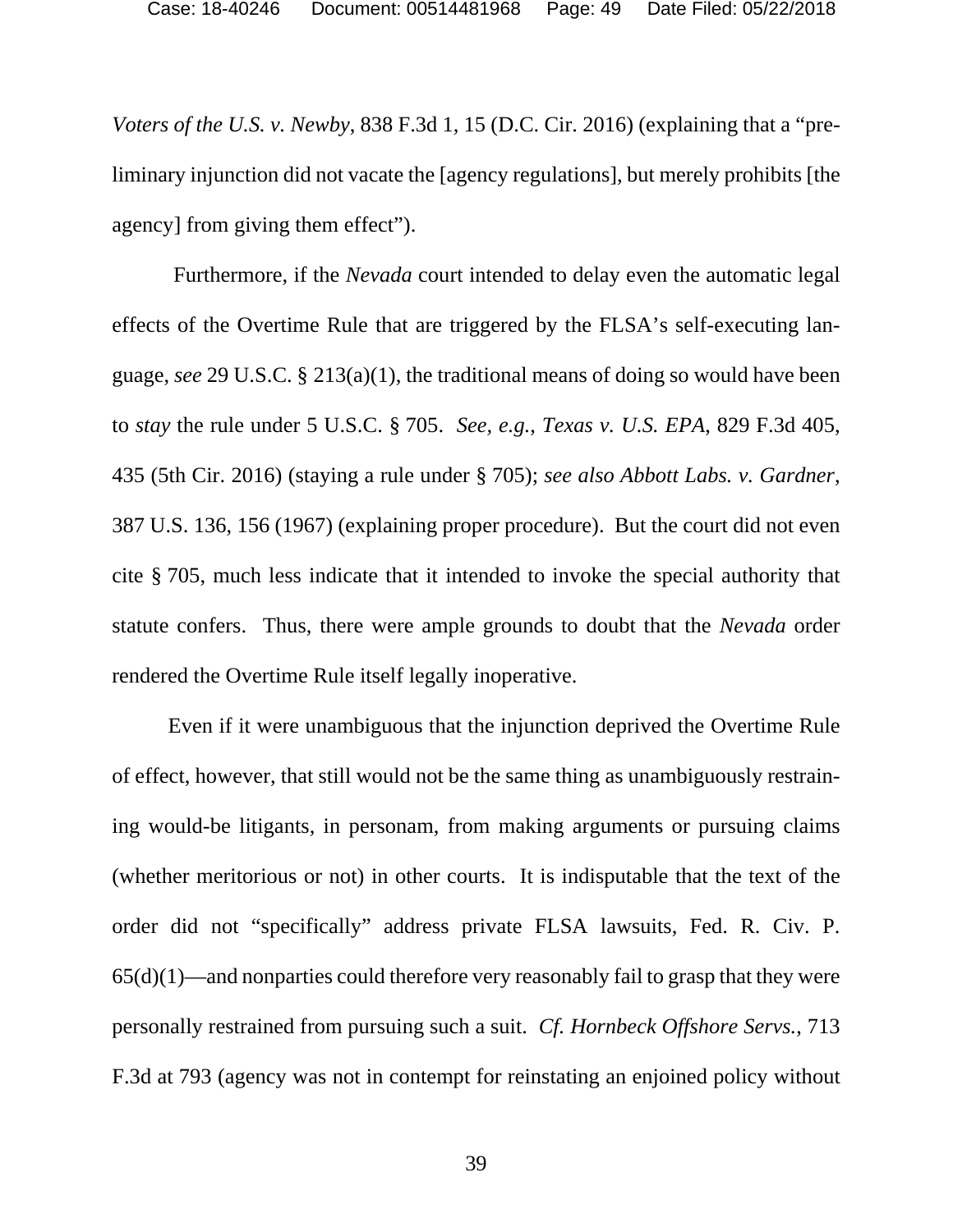first obtaining a remand from the district court, because "[f]or [the agency] to have been in contempt, the injunction would have had to include an express or clearly inferrable obligation to petition for a remand"). Reading the order not to bar private suits is particularly natural in light of the "deep-rooted historic tradition" that "[a] judgment or decree among parties to a lawsuit … does not conclude the rights of strangers to those proceedings." *Martin v. Wilks*, 490 U.S. 755, 762 (1989). Furthermore, the evidence solicited by the district court demonstrates that three experts in civil procedure and administrative law did not understand the *Nevada* injunction to proscribe private lawsuits—no doubt in part because of that same deep-rooted tradition. *See* ROA.4926-34. The views of these scholars do not determine the order's meaning, but they further confirm that the order did not unambiguously cover Respondents' action or put them on fair notice that it was prohibited. *See, e.g.*, *Waste Mgmt. of Wash., Inc. v. Kattler*, 776 F.3d 336, 343 (5th Cir. 2015) (party did not "violate a definite and specific order of the court" in light of "the degree of confusion surrounding wh[at] the district court ordered").Accordingly, even if the *Nevada* order were best read to suspend the effectiveness of the Overtime Rule—and hence to undercut the *merit* of the New Jersey action—there would still be no basis for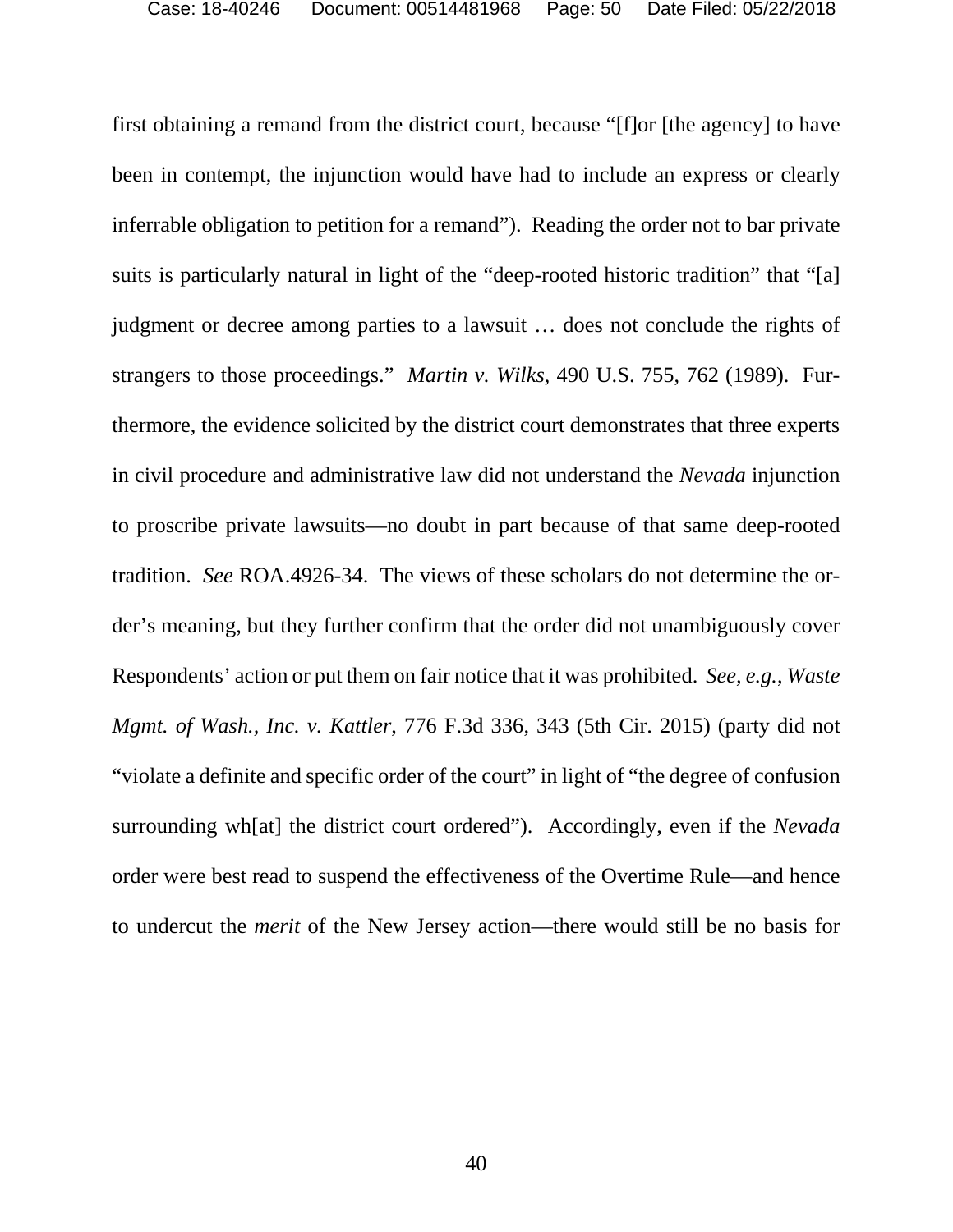reading into the order a specific mandate that Respondents could not press a different, or even faulty, interpretation of that order against a fellow nonparty in another court.10

The district court suggested that its order clearly proscribed private lawsuits in part because it was framed as a "nationwide injunction." *See* ROA.4978 ("The Court's Order explained that it enjoined the Final Rule on a 'nationwide basis.'); ROA.4980 (similar); ROA.4983 (faulting Respondents for failing to "obey … a nationwide injunction"). But giving an injunction "nationwide" effect simply means that the enjoined parties (here, DOL and its officials) are required to comply with the order in all places and with regard to all persons—rather than only in certain judicial districts, or only with regard to the plaintiffs who brought the case. *See, e.g.*, *Texas v. United States*, 809 F.3d 134, 188 & n.211 (5th Cir. 2015), *aff'd by an equally divided Court*, 136 S. Ct. 2271 (2016)*.* Making an injunction "nationwide" has never before meant expanding the set of *enjoined actors* to encompass millions

 $\overline{a}$ 

<sup>&</sup>lt;sup>10</sup> The absence of clarity in the *Nevada* injunction is particularly problematic here for another reason. If the court had clearly indicated that it was asserting the authority to adjudicate and restrict Ms. Alvarez's personal rights—in a proceeding to which she was not a party—she could have sought to intervene in the *Nevada* case, either in the district court or on appeal, to protect those rights. It is no surprise that she did not, however, because the court below gave no indication (and background principles indicate it had no authority) to enjoin her from doing anything. It would be deeply unfair to now hold Ms. Alvarez in contempt of an order whose legal merits she had no realistic opportunity to litigate in the first place.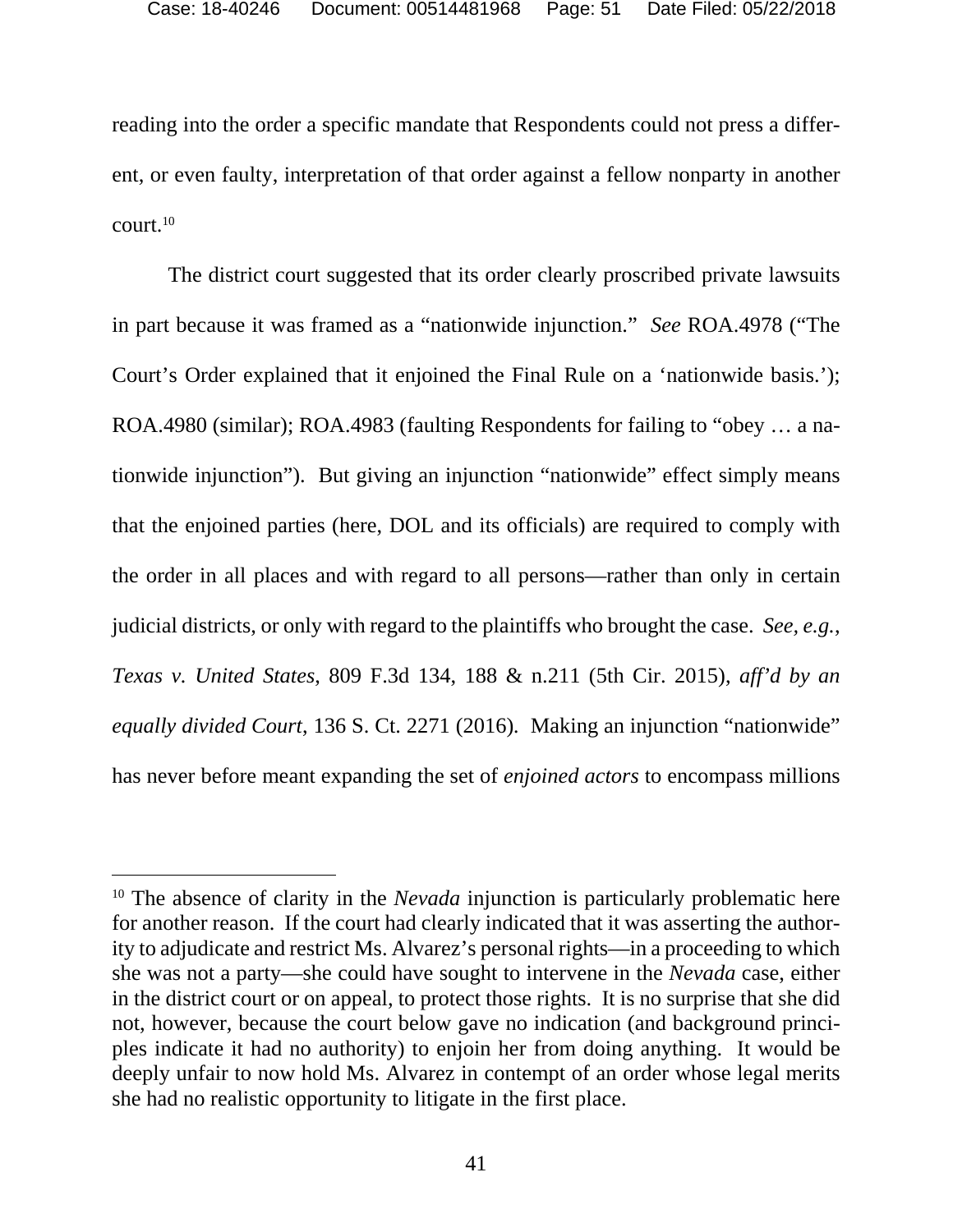of strangers to the case throughout the entire country. Accordingly, the use of this language in the *Nevada* injunction certainly did not signal the intent that the district court now ascribes to it.

In sum, even if the district court had jurisdiction over Respondents, and even if Respondents were bound under Rule 65(d)(2), the fact remains that the *Nevada* injunction did not clearly proscribe the actions Respondents took. Reversal is warranted on this ground as well.

#### **IV. The Award Of Attorney's Fees Should Be Reversed.**

Finally, the district court also erred in ordering the Respondent attorneys to pay Chipotle's "fees and expenses tied to this contempt proceeding" under 28 U.S.C. § 1927. ROA.4983; *see* 28 U.S.C. § 1927 ("Any attorney … who so multiplies the proceedings in any case unreasonably and vexatiously may be required by the court to satisfy personally the excess costs, expenses, and attorneys' fees reasonably incurred because of such conduct."). The court based this order on a legal conclusion that Respondents "recklessly disregarded a duty owed to the Court—the long-standing and elementary duty to obey its orders." ROA.4983*.* As explained above, however, Respondents did *not* disobey any orders of the district court, and in fact the district court had no authority to issue any orders to them in the first place. *See supra*, at 24-42. Accordingly, the predicate for the fee award was legally erroneous, and the award cannot stand. Moreover, the district court lacked personal jurisdiction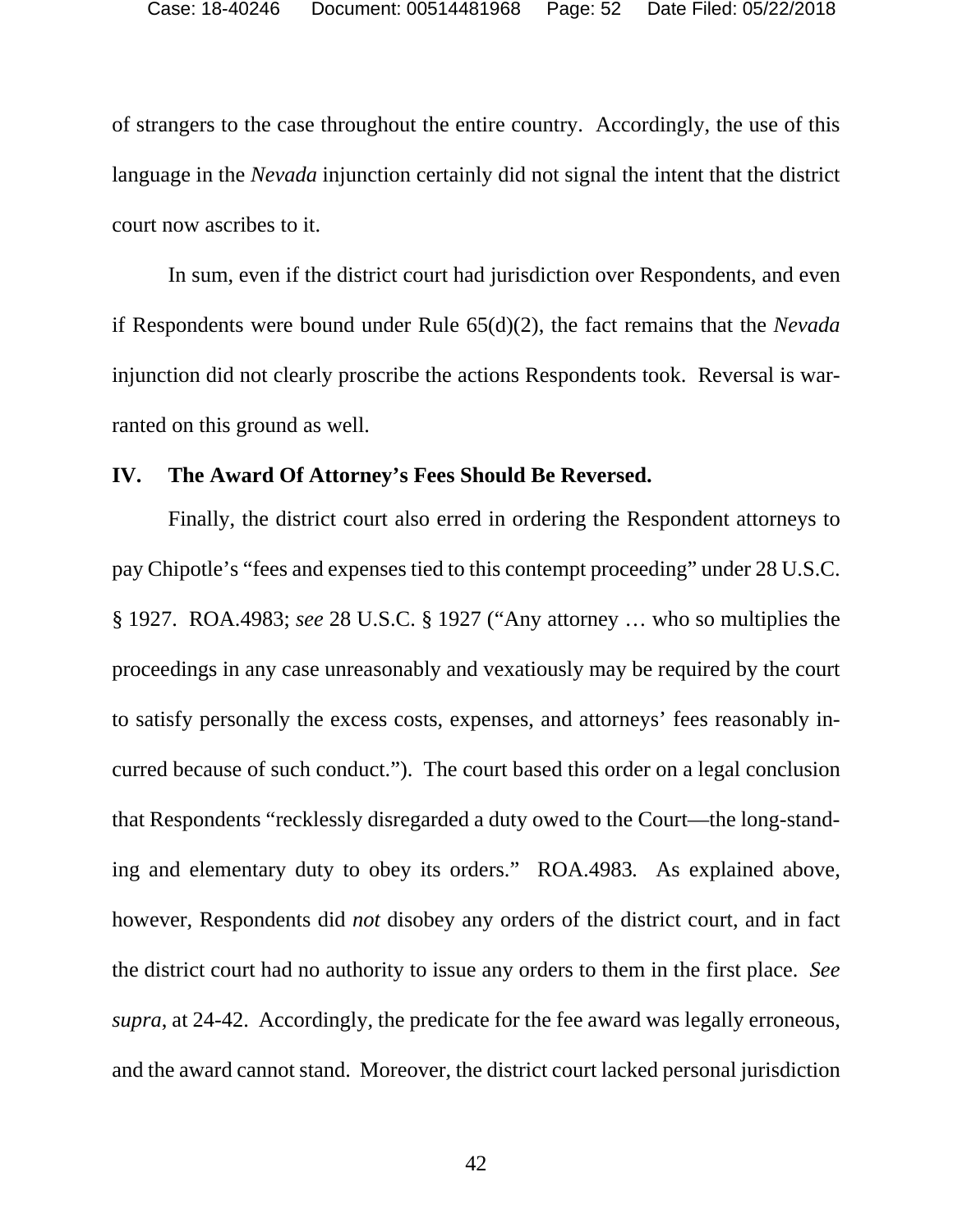to subject any of the Respondents to a fee award under § 1927, just as it lacked personal jurisdiction to hold them in contempt in the first place. *See supra*, at 17-24.

In any event, the fee award is independently defective on at least two additional grounds. *First*, the district court's finding of "bad faith, improper motive, or reckless disregard"—an indispensable predicate for a fee award under § 1927—is wholly unsupported. ROA.4982. The court cited no record evidence at all in support of that finding, and the only evidence in the record demonstrates that Respondents acted entirely in good faith and conducted extensive due diligence before bringing the New Jersey action. *See* ROA.4937. Indeed, the district court itself has now acknowledged that Respondents have made a "substantial case on the merits" of their position in the contempt proceeding. ROA.5566. The court's earlier finding that Respondents "recklessly disregarded" a "long-standing and elementary duty" (ROA.4983) cannot be squared with its concession that Respondents may well be vindicated in their argument that they have done nothing wrong. *See Procter & Gamble Co.*, 280 F.3d at 525 ("Section 1927 only authorizes shifting fees that are associated with 'the persistent prosecution of a meritless claim.'" (citation omitted)); *see also Travelers Ins. Co.*, 38 F.3d at 1416 ("[I]n order not to dampen the legitimate zeal of an attorney in representing his client, § 1927 is strictly construed.").

*Second*, the district court improperly based its fee award *in this case* on the purported unreasonableness and vexatiousness of Respondents' conduct *in the New*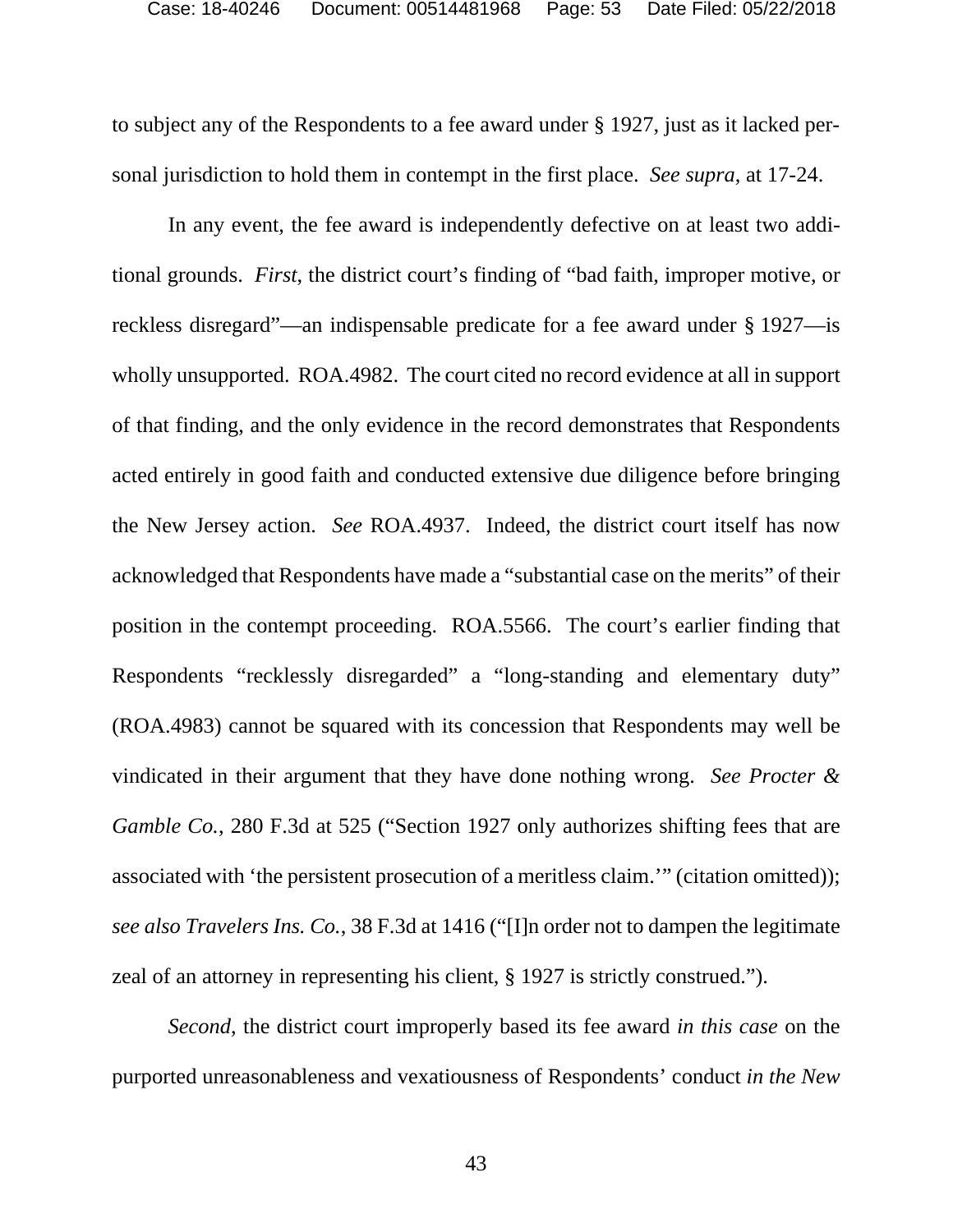Case: 18-40246 Document: 00514481968 Page: 54 Date Filed: 05/22/2018

*Jersey action*. *See* ROA.4983 (asserting that Respondents acted unreasonably by "su[ing] to enforce the [Overtime] Rule" in New Jersey). Under the statute, the reasonableness of Respondents' choices in the New Jersey action is a matter solely for the U.S. District Court for the District of New Jersey. *See* 28 U.S.C. § 1927 (a person who acts unreasonably "in any case" may be required to pay fees by "the court," i.e., the court in that case). Thus, a fee award in this case could be justified only by a finding that Respondents acted unreasonably and vexatiously in the course of *defending the contempt proceeding*. The court made no such finding at all—nor could it have done so.

#### **CONCLUSION**

For the foregoing reasons, this Court should reverse the district court's order in its entirety.

Dated: May 22, 2018 Respectfully submitted,

/s/ Matthew S. Hellman Matthew S. Hellman *Counsel of Record*  Benjamin M. Eidelson JENNER & BLOCK LLP 1099 New York Ave. NW, Suite 900 Washington, DC 20001 (202) 639-6000 – Telephone  $(202)$  639-6066 – Fax mhellman@jenner.com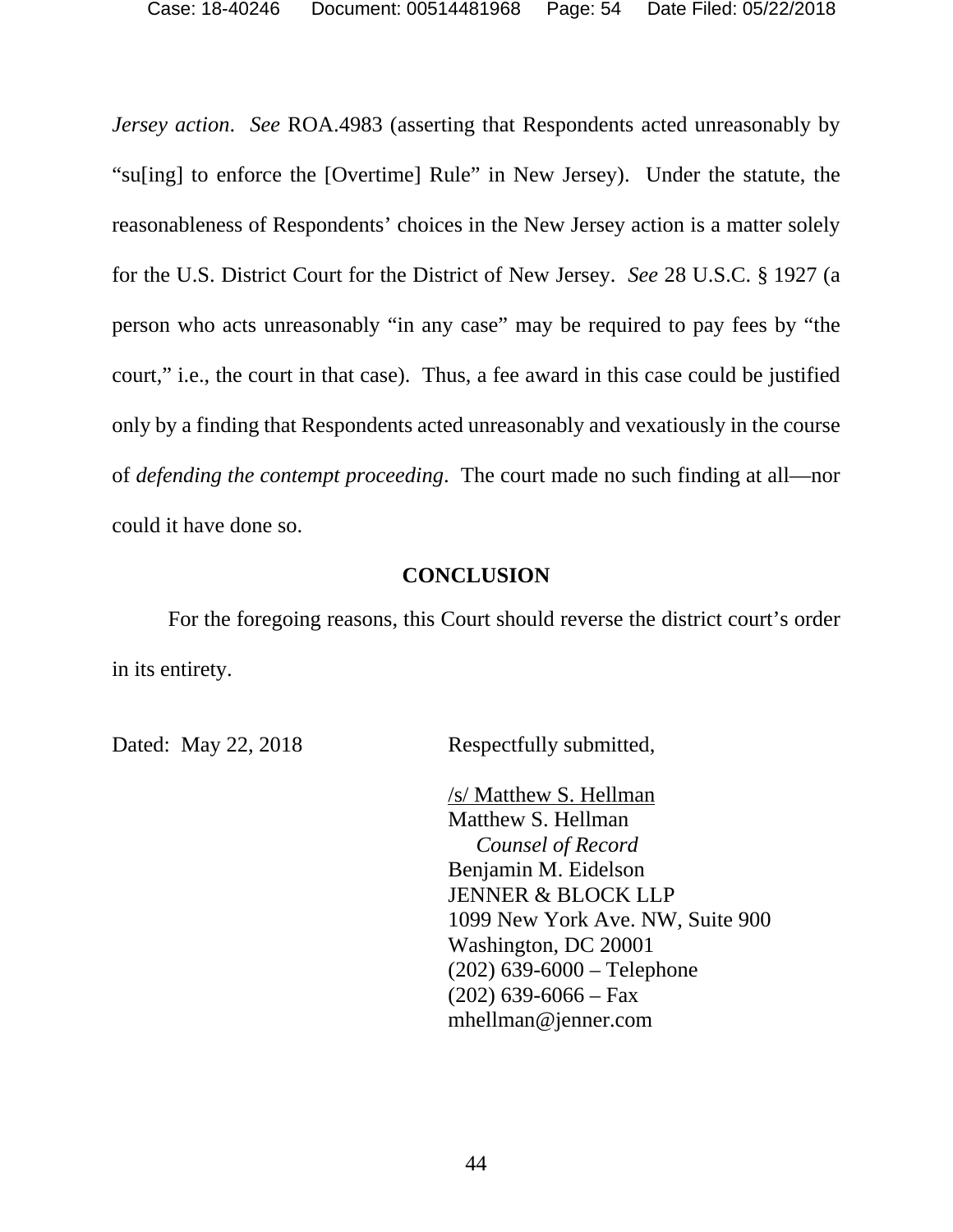## **CERTIFICATE OF SERVICE**

I hereby certify that on May 22, 2018, I electronically filed the foregoing with the Clerk of the Court for the United States Court of Appeals for the Fifth Circuit by using the CM/ECF system. I certify that service on opposing counsel will be accomplished by the CM/ECF system.

> /s/ Matthew S. Hellman Matthew S. Hellman